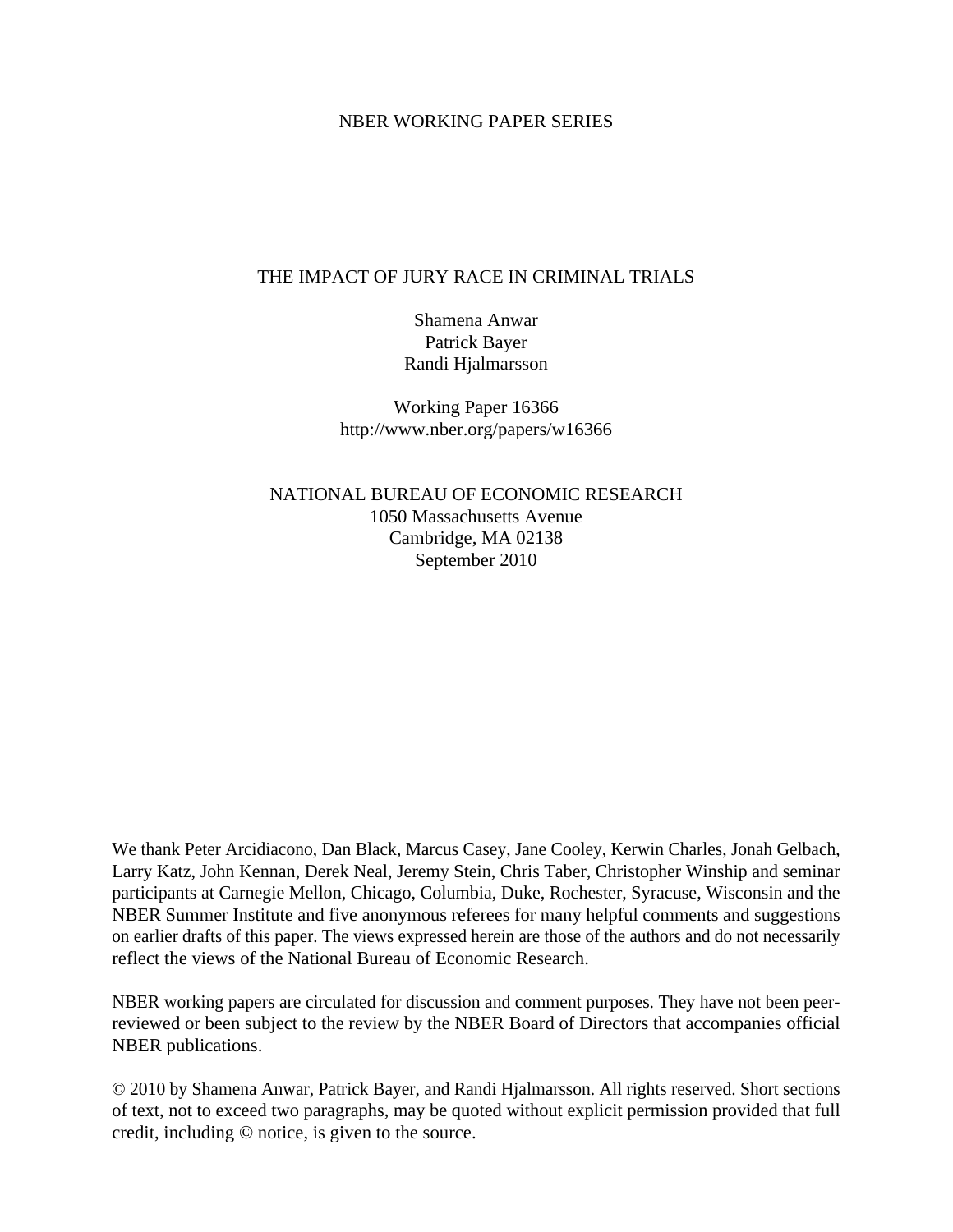The Impact of Jury Race in Criminal Trials Shamena Anwar, Patrick Bayer, and Randi Hjalmarsson NBER Working Paper No. 16366 September 2010, Revised September 2011 JEL No. H1,J71,K0,K14,K40,K41

## **ABSTRACT**

This paper examines the impact of jury racial composition on trial outcomes using a unique data set of felony trials in Florida between 2000 and 2010. We utilize a research design that exploits day-to-day variation in the composition of the *jury pool* to isolate quasi-random variation in the composition of the seated jury, finding evidence that: (i) juries formed from all-white jury pools convict black defendants significantly (16 percentage points) more often than white defendants and (ii) this gap in conviction rates is entirely eliminated when the jury pool includes at least one black member. The impact of jury race is much greater than what a simple correlation of the race of the seated jury and conviction rates would suggest. These findings imply that the application of justice is highly uneven and raise obvious concerns about the fairness of trials in jurisdictions with a small proportion of blacks in the jury pool.

Shamena Anwar Carnegie Mellon University 5000 Forbes Ave Heinz College, Hamburg Hall Room 2116D Pittsburgh, PA 15213 shamena@andrew.cmu.edu

Patrick Bayer Department of Economics Duke University 213 Social Sciences Durham, NC 27708 and NBER patrick.bayer@duke.edu

Randi Hjalmarsson Queen Mary University of London School of Economics and Finance Mile End Road London E1 4NS, UK r.hjalmarsson@qmul.ac.uk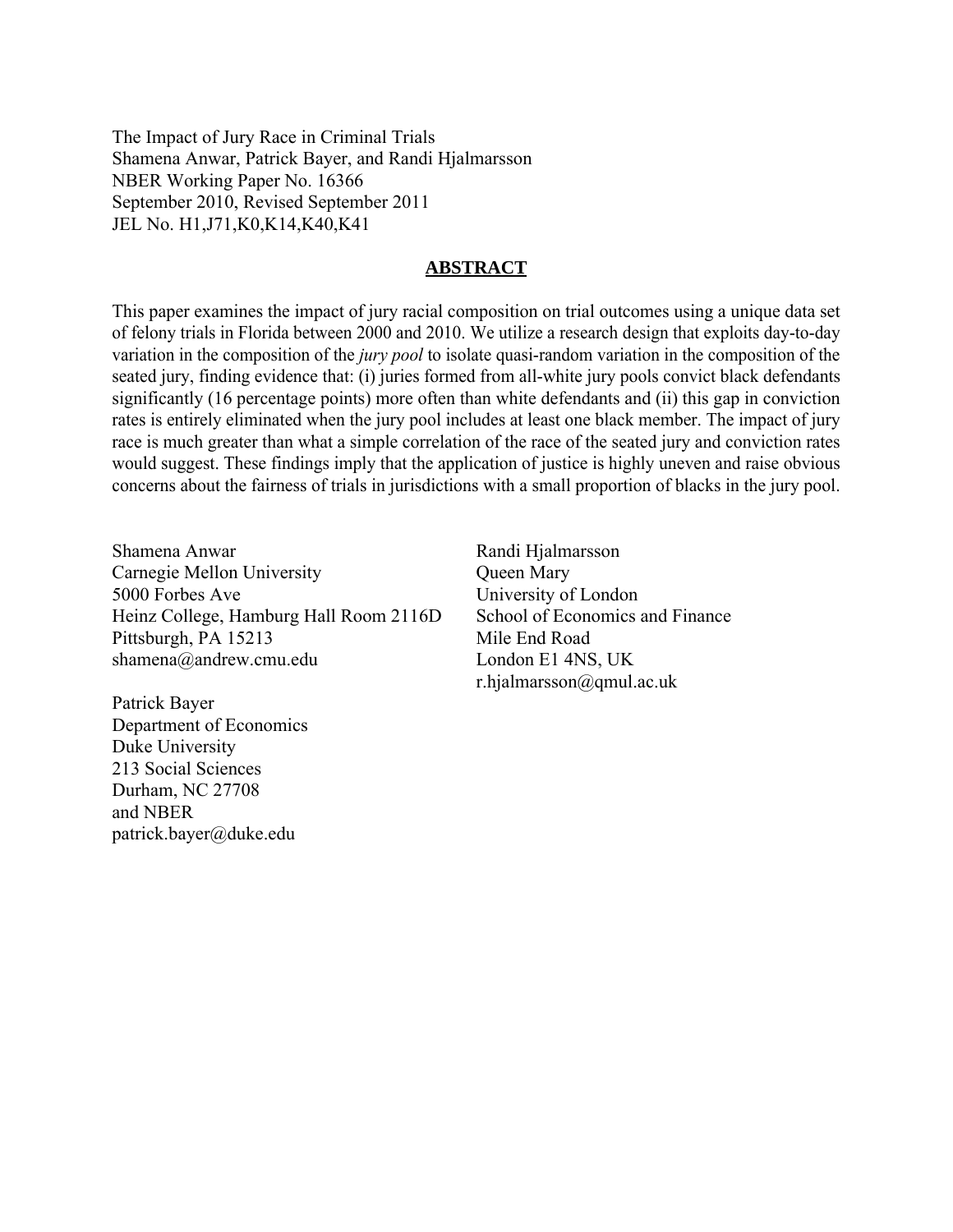#### **1. Introduction**

!!!!!!!!!!!!!!!!!!!!!!!!!!!!!!!!!!!!!!!!!!!!!!!!!!!!!!!!!!!!

 The Sixth Amendment to the U.S. Constitution establishes the right of a defendant charged with a crime to a trial by an impartial jury.<sup>1</sup> Yet the history of American criminal justice is replete with cases where the abstract promise of jury impartiality has been called into question. Of special concern are settings where a minority member of a population is tried in a location in which few, if any, members of the same minority are likely to serve on the jury.<sup>2</sup> This concern has arisen repeatedly in the context of race, as blacks generally constitute a small fraction of the population, and therefore seated juries, in the majority of U.S. states and counties. Vastly unequal outcomes – the proportion of blacks in the prison population is almost four times that in the general population – along with anecdotal evidence from many cases have led numerous observers to question whether the criminal justice system treats black defendants (and victims) fairly.

Despite the fundamental importance of the equal and impartial application of the law for the American criminal justice system, the empirical literature on the effect of jury racial composition on trial outcomes is sparse and flawed. Studies based on experimental evidence from "mock" trials are limited by numerous simplifications made for experimental expediency and, more fundamentally, by the substantially lower stakes compared to real criminal trials.<sup>3</sup> And, the few studies that examine the correlation between the composition of the seated jury and trial outcomes are problematic because the seated jury results from a non-random selection process.<sup>4</sup> In particular, in the vast majority of criminal trials in the United States, prosecution and defense attorneys are able to exclude a sizeable number of potential jurors in the jury pool from the seated jury without explanation through the use of *peremptory challenges*. As a result, even if the initial jury pool is randomly drawn, the composition of the seated jury may be correlated with the nature of the charges and evidence in the case as well as the attributes of the defendant.

Given the limitations of the existing literature, the main goal of this paper is to provide the first empirical evidence of the effects of jury composition on trial outcomes based on quasi-random variation in jury composition and data from real criminal trials.<sup>5</sup> We do so by combining a unique dataset that

<sup>&</sup>lt;sup>1</sup> The 6th Amendment states that "In all criminal prosecutions, the accused shall enjoy the right to a speedy and public trial, by an impartial jury of the State and district wherein the crime shall have been committed;"

 $\bar{2}$  Sommers and Ellsworth (2003) highlight some of the higher profile cases where there have been questions about the role of race in jury decisions.<br><sup>3</sup> For instance, mock jurors typically hear a substantially condensed version of a case, i.e. a one-page write-up, do

not see a "defendant", and decide the verdict individually rather than coming to a unanimous decision as a group. In addition, they are rarely representative of the population and are actually often white college students.<br><sup>4</sup> See, for instance, Bowers et al. (2001) study of capital cases and Daudistel et al (1999) study of non-felony c

of race in other areas. For example, Bertrand and Mullainathan (2004) studied disparities in employment; Ross and Yinger (2002) in mortgage lending; Knowles, Persico and Todd (2001), Anwar and Fang (2006), and Antonovics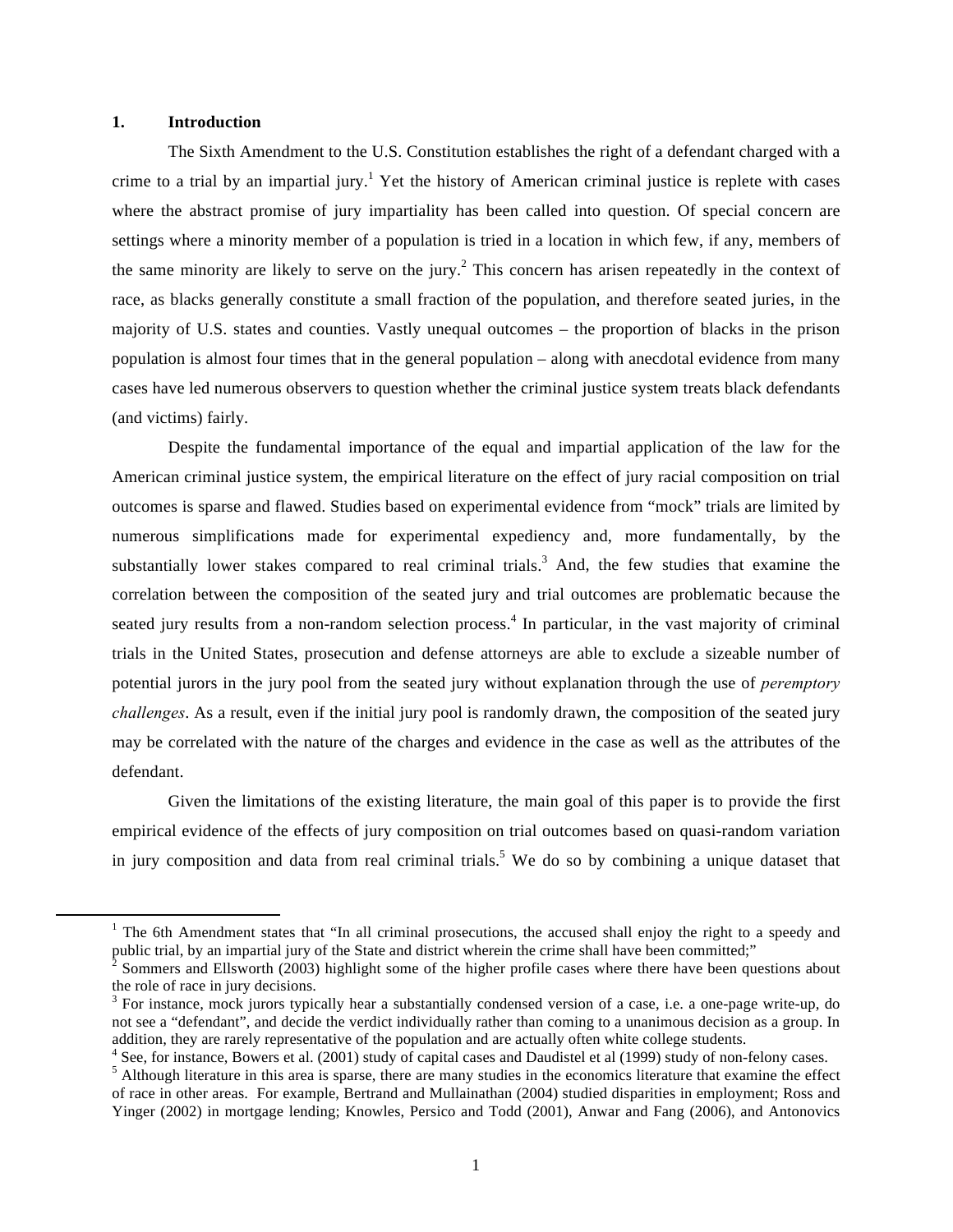provides information on both the seated jury and jury pool for each trial with a novel research design that seeks to isolate a random source of variation in jury composition. Our data set consists of all felony trials for which jury selection began in Sarasota and Lake Counties, Florida during 5.5- and 10-year periods, respectively, in the 2000s. The data are unusually rich in providing information on the age, race, and gender not only for each of the  $6 - 7$  members of the seated jury but also for the approximately 27 members of the jury pool for the trial from which the seated jury is selected. The data set also contains detailed information about the race and gender of the defendant, the criminal charge(s), and the final jury verdict.

Our research design exploits the variation in the composition of the jury pool across trials, which is driven primarily by which eligible jurors in the county are randomly called for jury duty on a given day.<sup>6</sup> In essence, we examine how conviction rates for white and black defendants vary with the composition of the jury pool rather than the seated jury. The day-to-day variation in the composition of the jury pool does in fact appear to be random – the composition of the pool is uncorrelated with the characteristics of the defendant and the criminal charges. And, because the eligible jury population in both Sarasota and Lake Counties is less than five percent black, much of the variation in the sample is between pools in which there are no black potential jurors (36 percent) and those with at least one black member (64 percent).

The evidence regarding the impact of the jury pool on conviction rates is straightforward and striking: the presence of even one or two blacks in the jury pool results in significantly *higher* conviction rates for white defendants and *lower* conviction rates for black defendants. Specifically, in cases with no blacks in the jury pool, black defendants are convicted at an 81 percent rate and white defendants at a 66 percent rate. When the jury pool includes at least one black potential juror, conviction rates are almost identical: 71 percent for black defendants and 73 percent for white defendants. The estimated impact of the racial composition of the jury pool on trial outcomes is statistically significant and leads to three main conclusions: (i) there is a significant gap in conviction rates for black versus white defendants when there are no blacks in the jury pool, (ii) the gap in conviction rates for black versus white defendants is eliminated when there is at least one black member of the jury pool, and (iii) conviction rates for white defendants are significantly higher when there is at least one black member of the jury pool (versus all-

<sup>&</sup>lt;u> 1989 - Andrea Santa Andrea Andrea Andrea Andrea Andrea Andrea Andrea Andrea Andrea Andrea Andrea Andrea Andr</u> and Knight (2009) in motor vehicle stops and searches; Ayres and Waldfogel (1994) in bail setting; and Price and Wolfers (2010) and Parsons et.al. (2011) in sports refereeing.

<sup>&</sup>lt;sup>6</sup>Though we are not aware of other studies that use random variation in jury composition as a source of identification, there are a handful of studies utilizing random variation in other aspects of the criminal justice system. Abrams et al. (2009), for instance, take advantage of the random assignment of cases to judges to study whether there are disparities across judges in the racial gap in sentencing. Kling (2006) uses random judge assignment as a source of exogenous variation in sentence length. Abrams and Yoon (2007) use the random assignment of felony cases to public defenders in Las Vegas to study the effect of attorney ability on case outcomes.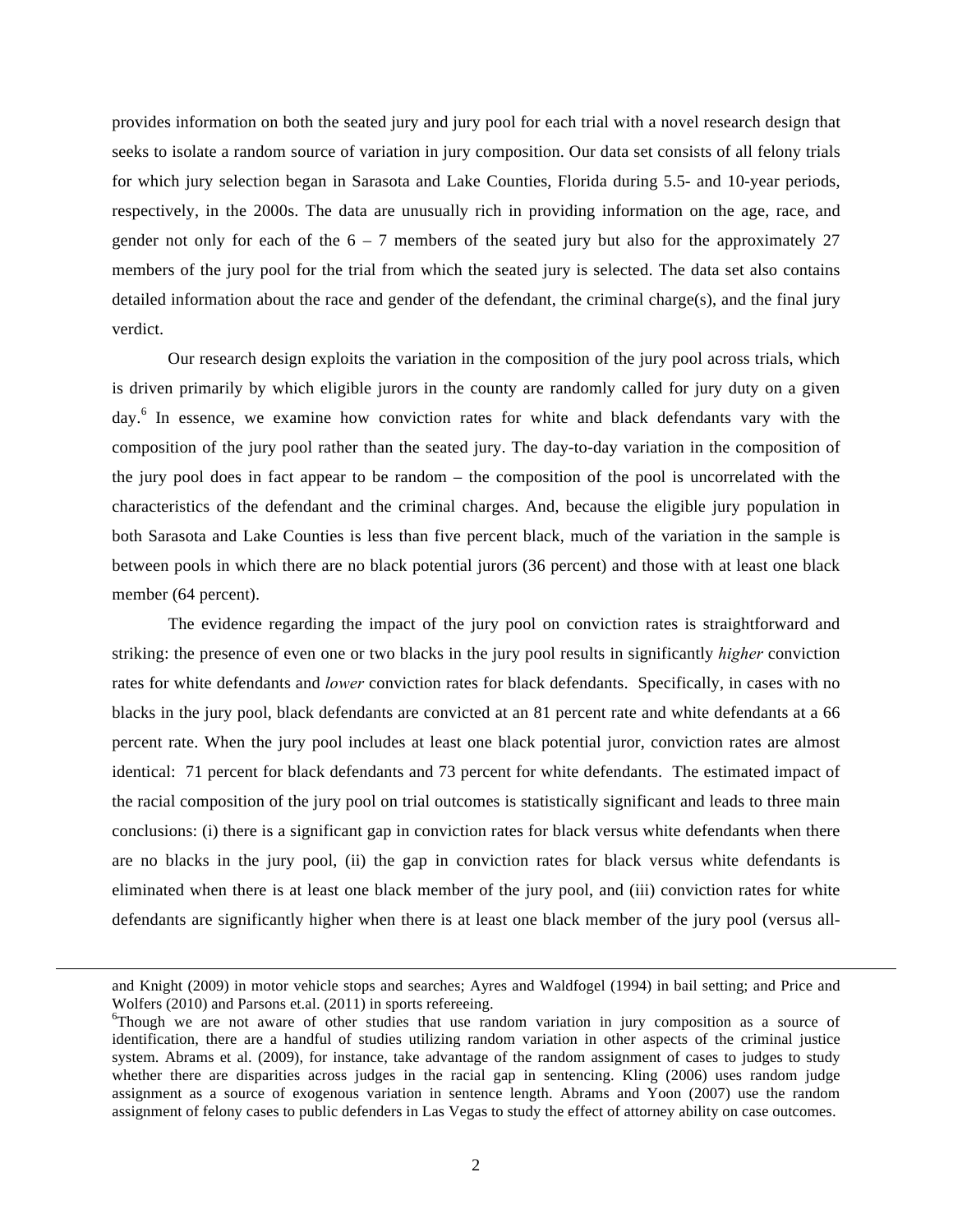white jury pools). The estimates are robust to a number of alternative specifications, e.g., the inclusion of other case and defendant characteristics interacted with jury race, and the same pattern holds in both Lake and Sarasota counties independently.

Having established that the racial composition of the jury pool has a substantial impact on conviction rates, we consider a number of possible channels through which random variation in the composition of the jury pool might affect trial outcomes. Most obviously and directly, having at least one black member in the jury pool makes it feasible to have a black member on the seated jury. Black representation on the seated jury might affect trial outcomes not only through the jury deliberation and decision process but also by affecting how the case is presented and argued by the prosecution and defense attorneys.

Adding black potential jurors to the pool can also affect trial outcomes even when these jurors are not ultimately seated on the jury. This indirect effect comes about through the jury selection process if attorneys on each side use their peremptory challenges to strike the potential jurors most likely to be hostile to their case. We would expect the defense attorney, for example, to systematically strike those jurors with the highest *ex ante* probabilities of conviction (i.e., those in the upper tail of the distribution) based on their observable attributes and answers to pre-trial questioning. In this way, whenever attorneys use peremptory challenges to strike black members of the pool (presumably when they are in the tail of the distribution), they forgo the possibility of excluding another potential juror with a similar *ex ante* probability of convicting. This pulls the likelihood of conviction for the seated jurors towards that excluded person's position even though he or she does not wind up serving on the jury.

In addition to illustrating how a member of the jury pool could affect trial outcomes even without being seated, this view of the selection process also provides an explanation for another striking fact from the data: that black and white potential jurors in the pool are about equally likely to be seated. While attorneys may have additional motivations for seating black jurors in proportion to their representation in the pool – in particular, it is illegal to consider race when using peremptory challenges –the distributions of *ex ante* likelihoods of conviction for white and black members of the jury pool may naturally overlap significantly when there is substantial within-race heterogeneity. Given this heterogeneity, the attorneys will effectively seat a significant number of black potential jurors whose *ex ante* likelihoods of conviction are not all that different than those of the seated white jurors.

That the presence of black members of the jury pool might have a substantial effect on trial outcomes even when no black jurors are actually seated for the trial is also consistent with the pattern of correlation of the composition of the seated jury with trial outcomes. Strikingly, OLS estimates of the black-white conviction rate gap when there is at least one black member of the seated jury, for example, are almost identical to the estimated causal effect of having at least one black potential juror in the pool.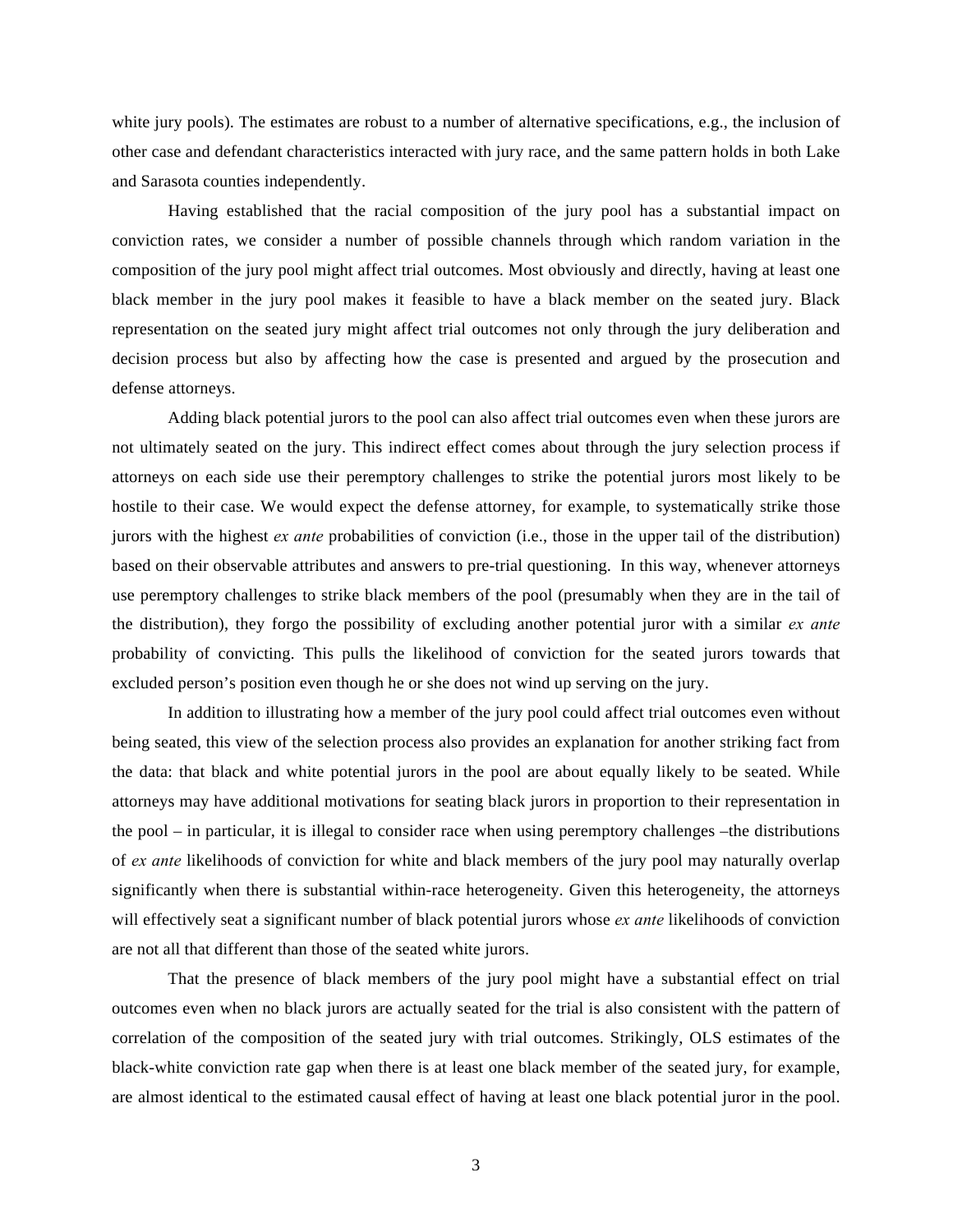That these point estimates are similar in magnitude despite the fact that a black juror is seated in only 40 percent of the cases in which there is a black member of the jury pool implies that jury race has a broader impact than what a naïve OLS analysis of the effect of seated jury composition would suggest. That is, while the black-white conviction gap declines by an average of 16 percentage points in all trials in which there is at least one black member of the jury pool, a naive OLS analysis of the effect of the seated jury would instead appear to imply that such a decline occurred only in the smaller subset of cases in which a black juror was actually seated.

We conclude the paper with a discussion of the implications of our findings regarding the fair and equal application of the law. Our main findings imply that the application of justice is highly uneven, as even small changes in the composition of the jury pool have a large impact on average conviction rates for black versus white defendants. They also show that defendants of each race do relatively better when the jury pool contains more members of their own race, raising obvious concerns about whether black defendants receive a fair trial in jurisdictions with a small proportion of blacks in the jury pool. The ability of our analysis to draw firm conclusions about the fairness of trial outcomes, however, is fundamentally limited by the fact that the strength of the evidence in cases brought against white and black defendants is not observed directly in the data. As a result, it is impossible to draw firm conclusions about what relative conviction rates should be for black and white defendants. If, in fact, the strength of the evidence in cases involving black and white defendants is comparable, our results would imply that juries resulting from all-white jury pools require weaker standards of evidence to convict black versus white defendants, while juries resulting from jury pools with at least some black members apply comparable standards. We discuss how future research could address the vital question of fairness in the conclusion of the paper.

The remainder of the paper proceeds as follows. Section 2 provides background information on jury selection in the United States, jury trials in Florida, and relevant literature, while Section 3 describes the data. Section 4 presents our main analysis of the impact of jury racial composition on conviction rates for black and white defendants as well as a number of alternative specifications that establish the robustness of our main findings. Section 5 interprets our findings in the context of a number of additional empirical regularities and potential channels through which variation in the jury pool might affect trial outcomes. Section 6 concludes by discussing the implications of our findings for the fair and equal application of the law.

#### **2. The Jury Trial**

*Overview of the Jury Selection Process*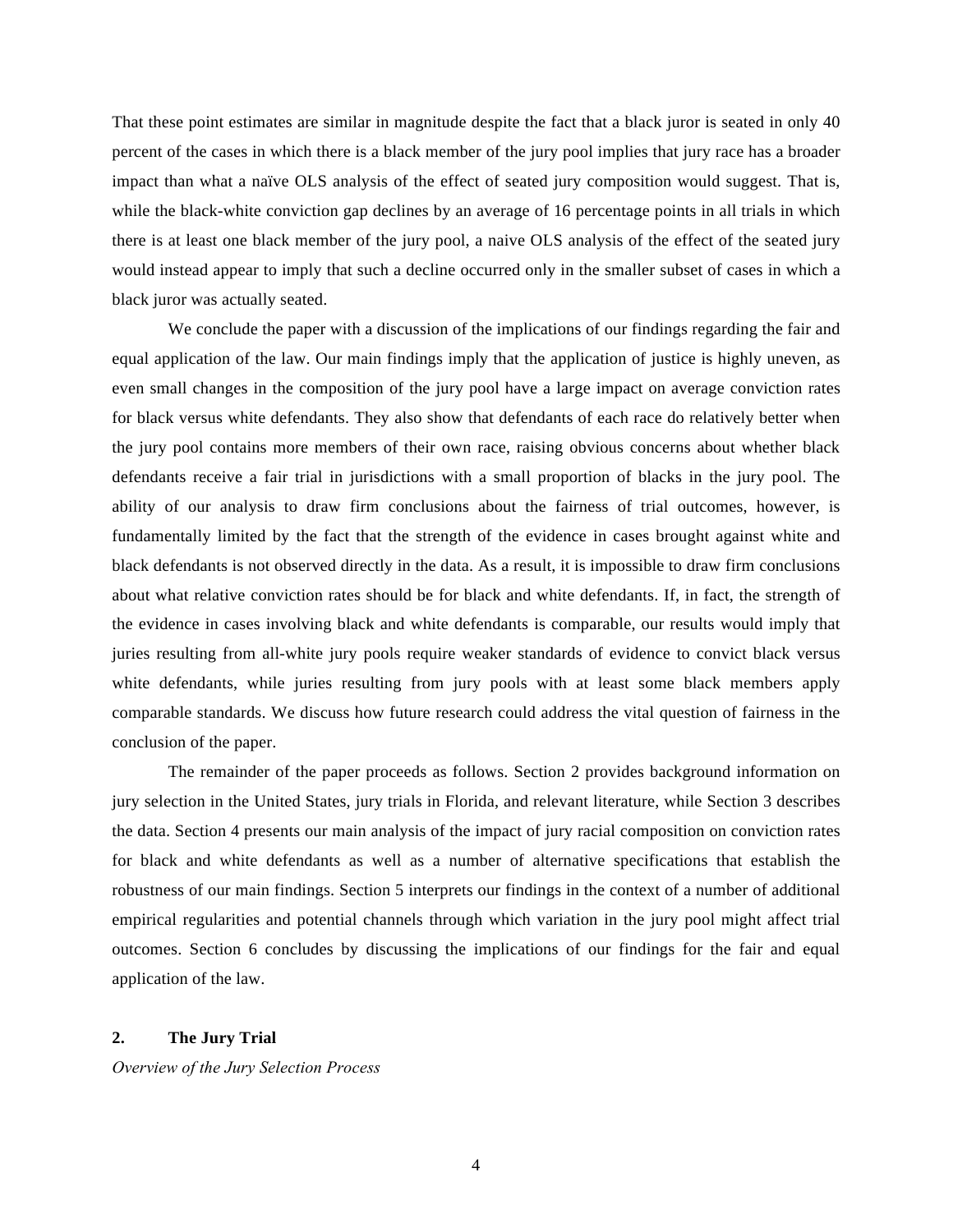The jury trial is a prominent part of the U.S. justice system. Hannaford-Agor et al. (2007) estimate that there are 154,000 jury trials per year in the U.S., 66 percent of which are criminal trials. They also estimate that 32 million people are summoned each year for jury service and that 1.5 million jurors are impaneled each year. While many details are determined at the state level, the core elements of jury selection are fairly standard across jurisdictions. Each jurisdiction has a master jury list, a list of individuals that are considered to be potential jurors.<sup>7</sup> Eligibility criteria for jury service are also fairly consistent across states: an individual must be a U.S. citizen, a resident of the geographic jurisdiction served by the court, able to speak/understand English, and not under a legal disability (felony conviction or incompetence) (Rottman and Strickland, 2006). Individuals from the master jury list are randomly selected to receive a summons for jury service, which requests that the individual appear at the courthouse on a given date for jury selection (voir dire).

To give a brief overview of the process, let us suppose that 100 individuals receive a summons to appear (and that they actually do appear) on a given day. For simplicity, assume that the jury for just one trial is to be chosen. Of the 100 potential jurors, suppose 30 are called into the courtroom to be in the venire, i.e. the actual pool of jurors from which the jury is chosen. The prosecutor and defense attorneys (or the judge, depending on the state) then ask the potential jurors a series of questions, which are designed to determine whether the individual is fit to serve as an impartial member of the jury. Some individuals are simply excused from service, perhaps because of a medical condition. Other individuals are removed for cause by the judge because they cannot be impartial or follow the law; for instance, they may have a personal relationship with the defendant or state that they are unwilling to impose a particular punishment, like the death penalty. Both prosecutor and defense attorneys can request a removal for cause, and there is generally no limit to the amount of such requests.

 Finally, both the prosecutor and defense attorneys have the option to use peremptory challenges to strike potential jurors from the jury. Such challenges are differentiated from removals for cause in that the attorneys do not have to state the reason for the strike and there are a limited number of peremptory challenges available to both the prosecution and defense.<sup>8</sup> Though the attorneys do not have to provide a reason for dismissing a juror, a peremptory challenge cannot be used to strike a juror solely on the basis of race or gender.<sup>9, 10</sup> Numerous studies, however, indicate that the use of the peremptory challenge is not

 $^7$  Nineteen states use a combined list of registered voters and licensed drivers (Hannaford-Agor, Mize, and Waters, 2007).

 $8$  The number of challenges allocated to both sides depends on the state and type of trial (criminal or civil, felony or misdemeanor, capital or non-capital); in some states, the prosecution and defense are allotted different numbers of strikes.

<sup>&</sup>lt;sup>9</sup> The Supreme Court first confronted the issue of race-based peremptory challenges in 1965 in *Swain v. Alabama*, in which they ruled that the "State's purposeful or deliberate denial to Negroes on account of race of participation as jurors in the administration of justice violates the Equal Protection Clause". However, the burden of proof on the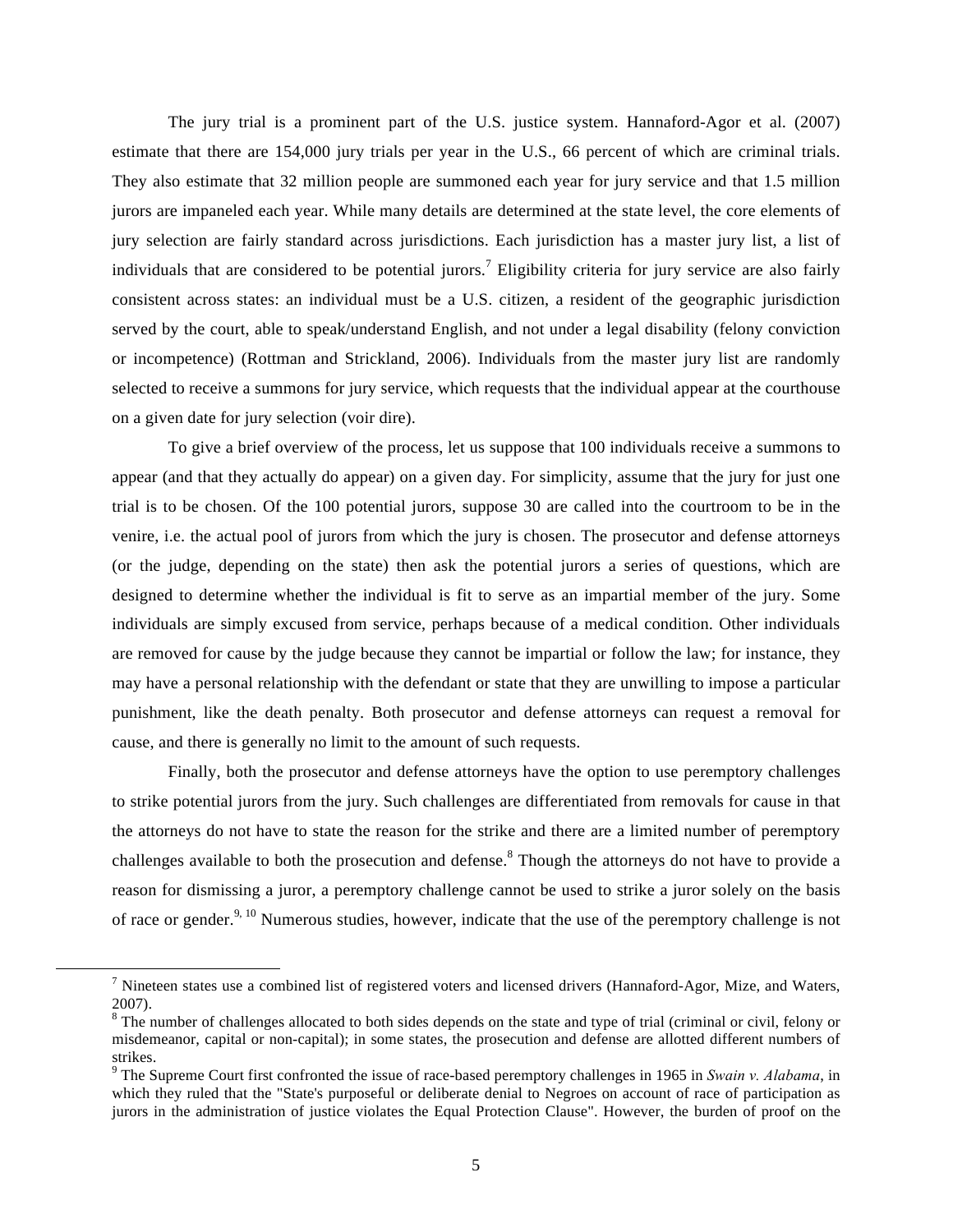race neutral; rather, they often find that prosecutors are more likely to strike black venire members and defense attorneys are more likely to strike white venire members (Diamond et. al., 2009; Baldus et. al, 2001; McGonigle, Becka, LaFleur, and Wyatt, 2005; Rose, 1999; Sommers and Norton, 2007; Turner, Lovell, Young and Denny, 1986).<sup>11</sup> Though race appears to play a role in both the prosecutor's and defense's use of peremptory challenges, studies have also shown that these opposing challenges cancel each other out, in the sense that there is no overall effect on the racial composition of the jury (Diamond et. al., 2009 and Rose, 1999). Importantly, however, even without affecting the number of seated jurors of each race, the use of peremptory challenges may affect trial outcomes by altering the attributes (potentially unobserved in the data) of the seated jurors of each race.

Thus, jury selection begins with a large pool (30 individuals in our running example); potential jurors are then interviewed in sequence and potentially excused, removed for cause, or struck via the peremptory challenge. Those who survive voir dire make up the jury, the size of which depends on the jurisdiction and type of trial. Historically, juries were composed of 12 individuals; 12-member juries are still used in many states and especially in serious criminal trials. In part to reduce court costs, however, many states now use smaller juries (6-8 jurors) for civil trials and less serious criminal trials (Hannaford-Agor, 2009; Waters, 2004). In addition, one or two alternates are often chosen at this time (through the same set of questioning and dismissing procedures).

#### *Jury Trials in Sarasota County and Lake County, Florida*

In Florida, circuit courts have jurisdiction over felonies, family law matters, civil cases of over \$15,000, probate/guardianship/mental health, and juvenile dependency and delinquency. County courts

<sup>&</sup>lt;u> 1989 - Andrea Santa Andrea Andrea Andrea Andrea Andrea Andrea Andrea Andrea Andrea Andrea Andrea Andrea Andr</u> defendant of such bias was very high, as they had to show that there was a systematic striking of black jurors in the whole county, and not just in their own case.<br><sup>10</sup> The burden of proof was significantly lessoned in *Batson v. Kentucky (1986)*. Specifically, James Batson, a black

defendant, was convicted of burglary in Kentucky by an all white jury. During voir dire, the prosecution used peremptory challenges on six potential jurors, including all four blacks in the jury pool. The defense moved to discharge the jury on the grounds that the defendant's rights to a jury drawn from a cross section of the community and equal protection of the laws were violated. The trial judge denied the motion and the Kentucky Supreme Court affirmed the conviction on appeal. The appeal eventually reached the U.S. Supreme Court, which ruled in favor of the defendant and overruled *Swain v. Alabama*. *Batson v. Kentucky* (1986) significantly lessened the burden of proof on the defendant, as a case for purposeful racial discrimination in jury selection in a particular case can potentially be made on the basis of the record in only that case.<br><sup>11</sup> Baldus et. al. (2001) provide anecdotal evidence that race plays a role in jury selection. They describe a 1986

attorney training video created by Philadelphia prosecutor Jack McMahon, which says that the 'best' jurors to obtain a conviction are conservative, middle class individuals of comparable intellectual ability. He says the 'worst' jurors are blacks from low-income areas who resent law enforcement and have a general tendency to resist authority. He also says that prosecutors should particularly avoid black female jurors, but that older black men were less problematic. Additional anecdotal evidence is provided by Stevenson and Friedman (1994), who describe the trial of Albert Jefferson in Alabama. The prosecutor exercised his discretionary challenges against 24 of the 26 African Americans among the prospective jurors, resulting in an all white jury. Long after the trial, the defense discovered the prosecution's juror ranking system: strong, medium, weak, and black (the least desirable category).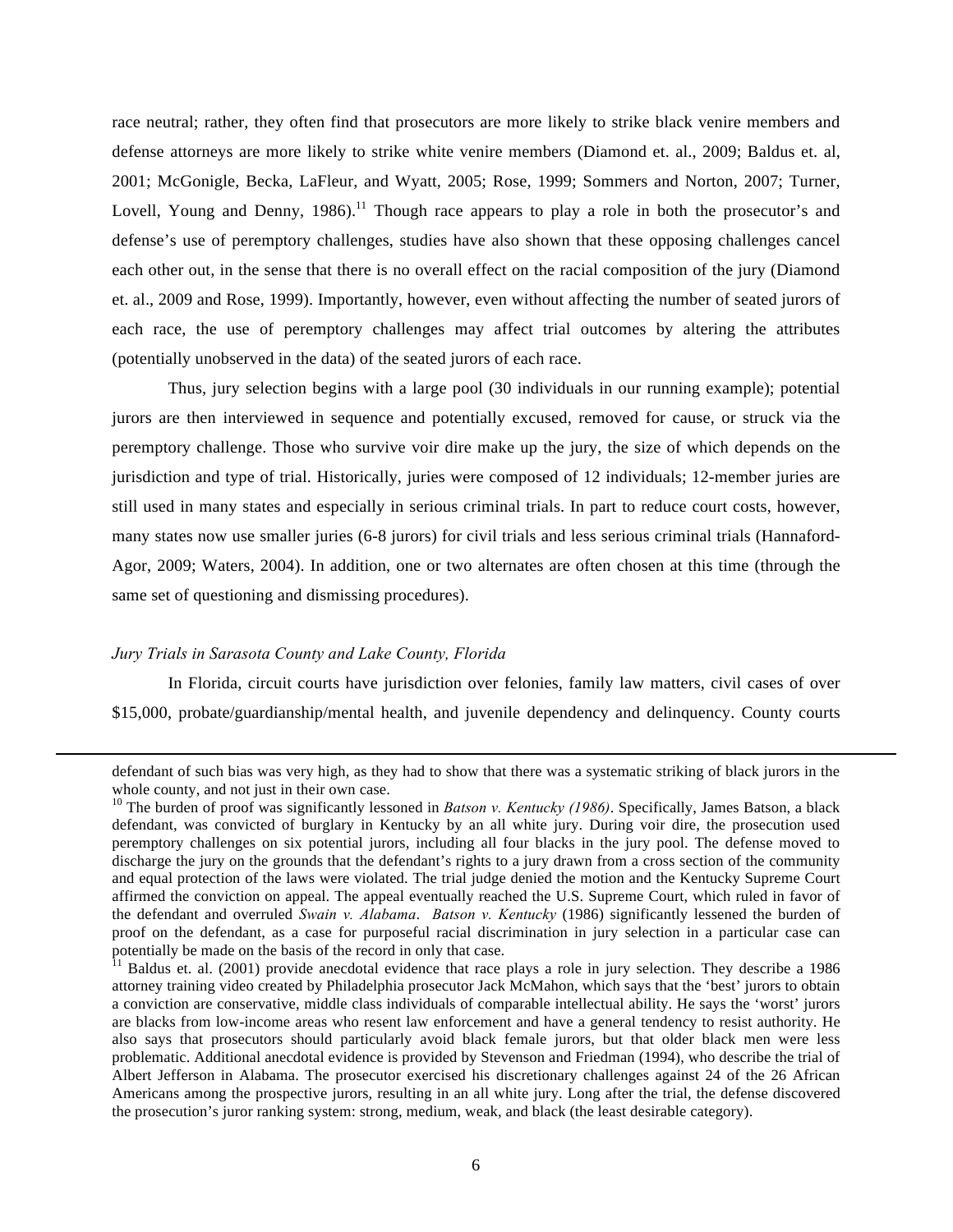have jurisdiction over misdemeanors, small claims (up to \$5,000), civil cases of \$15,000 and less, and traffic offenses. We will be studying felony jury trials in Sarasota County and Lake County and hence are using data from two circuit courts. Chapter 913 of The 2009 Florida Statutes provides details about the jury trial in Florida. First, all non-capital cases have 6-person juries with 0-2 alternates; capital cases have 12-person juries. Second, the state and the defendant are both allocated equal numbers of peremptory challenges, which depend on the type of offense. If the offense is punishable by death or life imprisonment, then there are ten challenges; if the offense is punishable by imprisonment of more than 12 months, then there are six challenges; for all other offenses, there are three challenges.

We obtained the following details specific to jury trials in Sarasota County Circuit Court and Lake County Circuit Court from the Courts' websites and communications with administrators of the courts.<sup>12</sup> Both Sarasota and Lake Counties use one source list, driver's licenses from the Department of Highway Safety and Motor Vehicles, to compile the master jury list. Both counties use a jury management software program to randomly choose individuals from this master list to receive a summons requesting that they appear at the courthouse on a particular date.<sup>13</sup> Some individuals who receive a summons are eligible for an automatic exemption and need not appear in court.<sup>14</sup> The eligibility criteria (also listed on the websites) are in line with those described in the general overview in the previous section.<sup>15</sup>

Individuals who do not excuse themselves for the reasons stated above and who are eligible to serve check-in on the date summoned; upon check-in, they are entered into the jury management software program.<sup>16</sup> From the sample of checked-in individuals, this software randomly chooses individuals to participate in a particular panel. It is important to note that the jury management software program only utilizes data about jurors and does not have information about the defendants or case characteristics.

 $\frac{12 \text{ http://www.sarasotackerk.com/default.asp?Page=68; http://akecountyclerk.org/courts/jury management.aspx}{\text{Each juror in Lake County is assigned a group number on their summons. Individuals who receive a summons are}$ 

instructed to call a recording prior to reporting. If their group number is called in, according to this recording, then the individual would report. The number of groups that are called is primarily determined by the number of trials in a given week.

 $14$  Individuals can be automatically excused if: (i) they are an expectant mother, (ii) they are a parent who is not employed full time and has custody of a child under 6, (iii) they are a full time law enforcement officer, (iv) they served as a juror in Sarasota county in the last 365 days, (v) they are responsible for the care of another who is incapable of caring for himself, or (vi) they are 70 or older and wish not to report (at this time or permanently).

 $15$  Perhaps of particular relevance for these jurisdictions is the fact that individuals are only eligible for jury duty if they are a legal resident of the State of Florida and Sarasota or Lake County and they possess a valid Florida driver's license or identification card. Thus, individuals who are permanent residents of other states, such as Illinois or New York, but spend the winter months in Florida would not be eligible for jury duty. Thus, while there is potentially seasonal variation in the composition of the populations in Sarasota and Lake Counties, this seasonal variation should not affect the composition of the jury pool or jury.

<sup>&</sup>lt;sup>16</sup> In Lake County, for instance, jurors check in using a form attached to their jury summons, which has a bar code on it. Scanning the bar code gives the potential juror "attendance for reporting" and places them into the pool.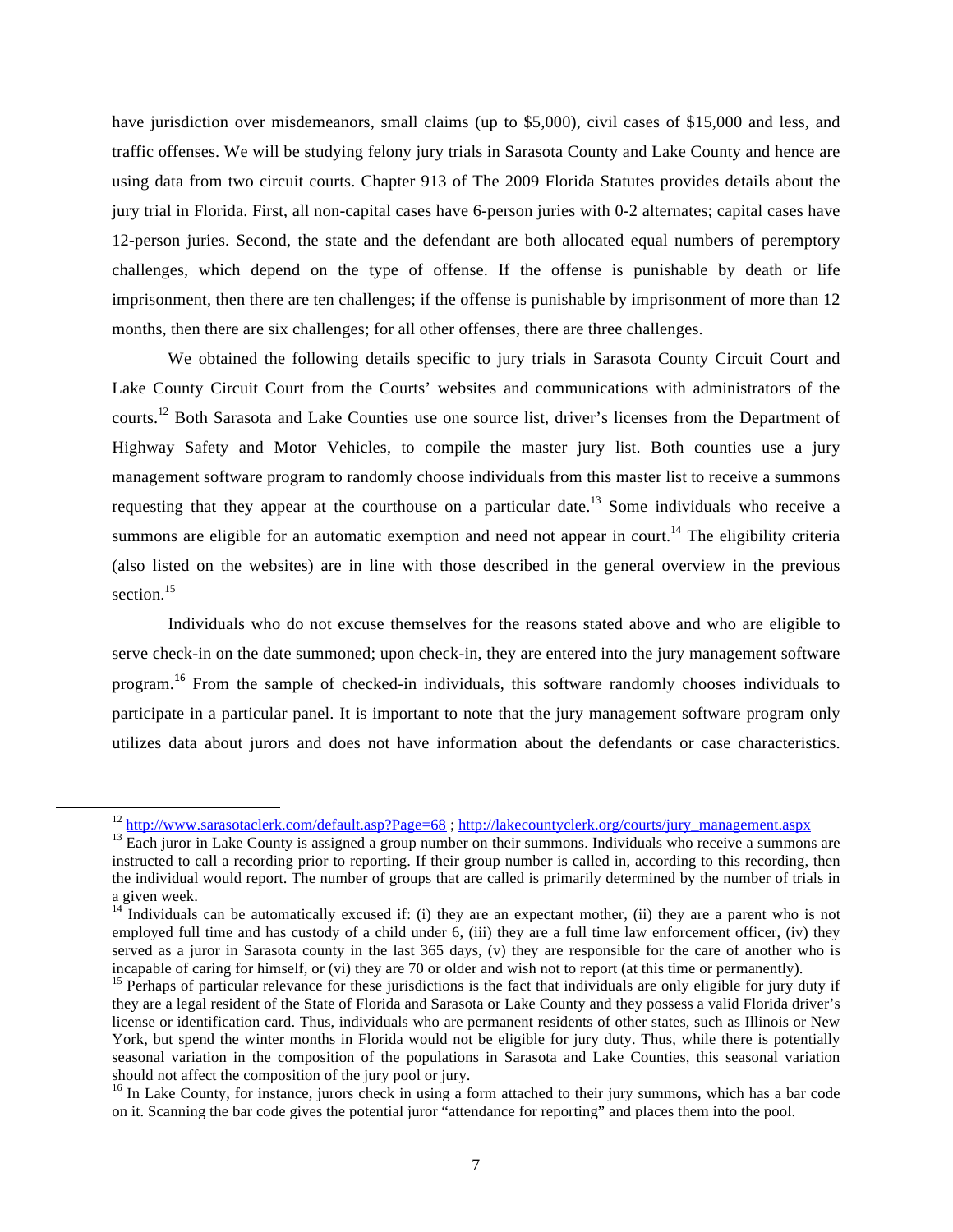Individuals whose names are called out enter the courtroom to participate in voir dire, during which questioning is done by both the attorneys (defense and prosecution) and the judge. $17$ 

#### *Literature Review*

The majority of the literature that has examined the impact of jury composition on trial outcomes has used mock jury trials. Participants or "mock jurors" hear a condensed version of a trial, typically a one-page write-up of a court case and are asked individually whether they want to convict or acquit the defendant. These studies test for discrimination by keeping the summary of the case the same, but varying the race of the defendant.

Sommers (2007) provides a recent review of this literature and notes that the findings from these studies are mixed. Some studies (McGuire and Bermant, 1977 and Skolnick and Shaw, 1997) find that the defendant's race does not have a consistent effect on white jurors; others (McGowen and King, 1982, and Poulson, 1990) find that white jurors treat white versus non-white defendants more severely; and still others show the exact opposite (DeSantis and Kayson, 1997; Hymes et. al., 1993; Klein and Creech, 1982). Sommers (2007) highlights the fact that there is very little research that looks at whether black and white jurors are differentially affected by a defendant's race. One exception, Skolnick and Shaw (1997), finds that white mock jurors rendered comparable decisions for black and white defendants while black mock jurors are more likely to convict white defendants. In contrast, Bernard (1979) found that white jurors showed less compassion, particularly towards black defendants, and that black jurors as a whole were more likely to acquit, regardless of race.

Several studies by Sommers (2002, 2006) examine the difference in behavior of diverse versus homogenous juries. In these studies, Sommers created mock juries using jury eligible citizens for a rape trial with a black defendant and varied the racial composition of the jury. He found that the racial composition of the jury influenced both the content and scope of the discussions between the jurors: compared to all white juries, racially mixed juries tended to deliberate longer, discuss more case facts, and raise more questions about what was missing from the trials. Diverse juries were also more likely to discuss race issues, such as profiling, during deliberations, with white jurors often raising these issues. Finally, he found that white jurors on racially mixed juries were less likely to vote to convict than white jurors on all white juries, even when the vote was taken before the deliberations occurred. This implies that white jurors can behave quite differently when they are seated with other whites versus when they are

 $17$  Details about compensation are also available on the website. Jurors whose employers continue to pay them during jury service do not receive any additional compensation from the courts for the first three days of service. Jurors who are unemployed (or whose employers do not pay them while they are serving) receive \$15.00 per day for the first three days. After three days of service, all jurors are paid \$30.00 per day.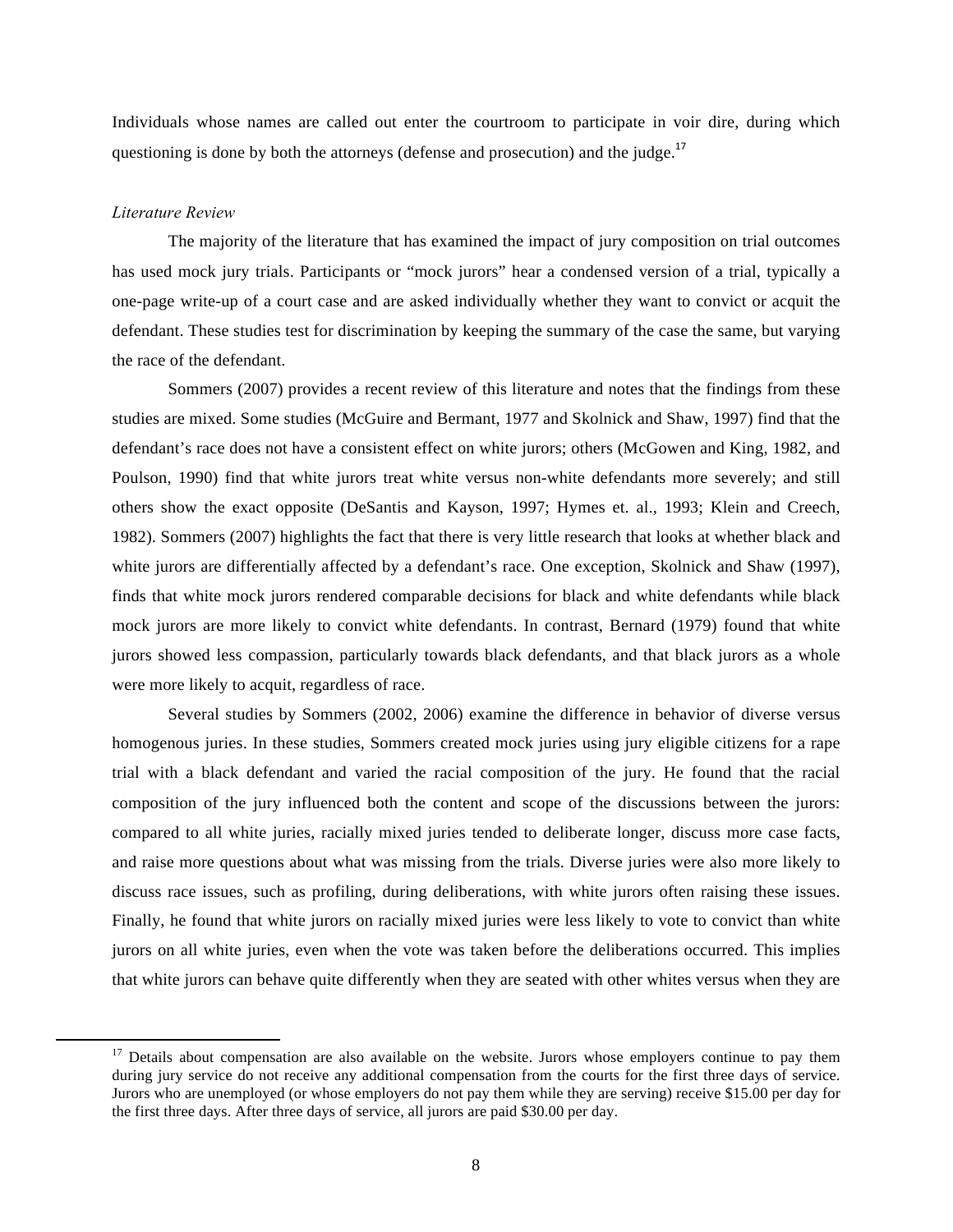seated with black jurors. Consistent with this, Hans and Vidmar (1982) suggest that a diverse jury composition motivates whites to avoid the appearance of bias.

The main drawback to these mock jury trials is their external validity. Of particular concern is the fact that most of these mock jurors are white college students with trial conditions and stakes that are much lower than those in a real criminal trial. Moreover, in the vast majority of studies, individuals reach their decision in isolation, quite unlike actual jury deliberations where jurors must deliberate collectively and reach a unanimous verdict. Furthermore, the role of race may be much less central in mock trials, where the defendant's race is simply noted when compared to an actual trial in which the defendant is seated in the same room as the jury.

There are surprisingly few studies that use data from actual trials to examine the correlation between jury composition and trial outcomes. This can likely be attributed to there being (i) a limited number of jurisdictions systematically collecting and maintaining data regarding jury member demographics and (ii) an unwillingness of jurisdictions to share such data with researchers due to a lack of resources or a concern that juries and/or jury pools in their jurisdiction might be found to be systematically non-representative. Two exceptions are Bowers et al. (2001) and Daudistel et al. (1999). Bowers et al. (2001) examined 340 capital trials and found that the greater the proportion of whites to blacks on the jury, the more likely a black defendant was to be sentenced to death, especially when the victim was white. Daudistel et al. (1999) find similar results for 317 non-felony juries in Texas comprised of whites and Latinos.<sup>18</sup> The main limitation of all of these previous studies is that the conclusions are based entirely on the correlation between jury composition and trial outcomes and, therefore, subject to serious concerns related to the non-random jury selection process.

### **3. Data**

!!!!!!!!!!!!!!!!!!!!!!!!!!!!!!!!!!!!!!!!!!!!!!!!!!!!!!!!!!!!

#### *Description of Jury Data from Sarasota and Lake Counties*

Our analysis is conducted using felony jury trial data for Lake County and Sarasota County, Florida. As each county circuit court maintains their own records of jury trials, these data were obtained through separate requests to each county. To the best of our knowledge, Sarasota County and Lake County are the only two circuit courts in Florida (of reasonable size) that maintain information on the race of jurors and members of the jury pool. The inclusion of the race of each jury member, let alone each

<sup>&</sup>lt;sup>18</sup> Also of note, Lee (2009) finds evidence that states that switched from key-man jury selection procedures to more random selection procedures saw a resulting drop in the share of new admissions to prison accounted for by nonwhites and infers that having more blacks on the jury resulted in blacks being less likely to be convicted. In addition to the possibility that other unrelated factors (changes in the criminal behavior of whites versus non-whites over this period) had an effect on new prison admissions, it is impossible to tell whether Lee's result is obtained simply because black and white jurors use different standards for all defendants or discriminate on the basis of defendant race.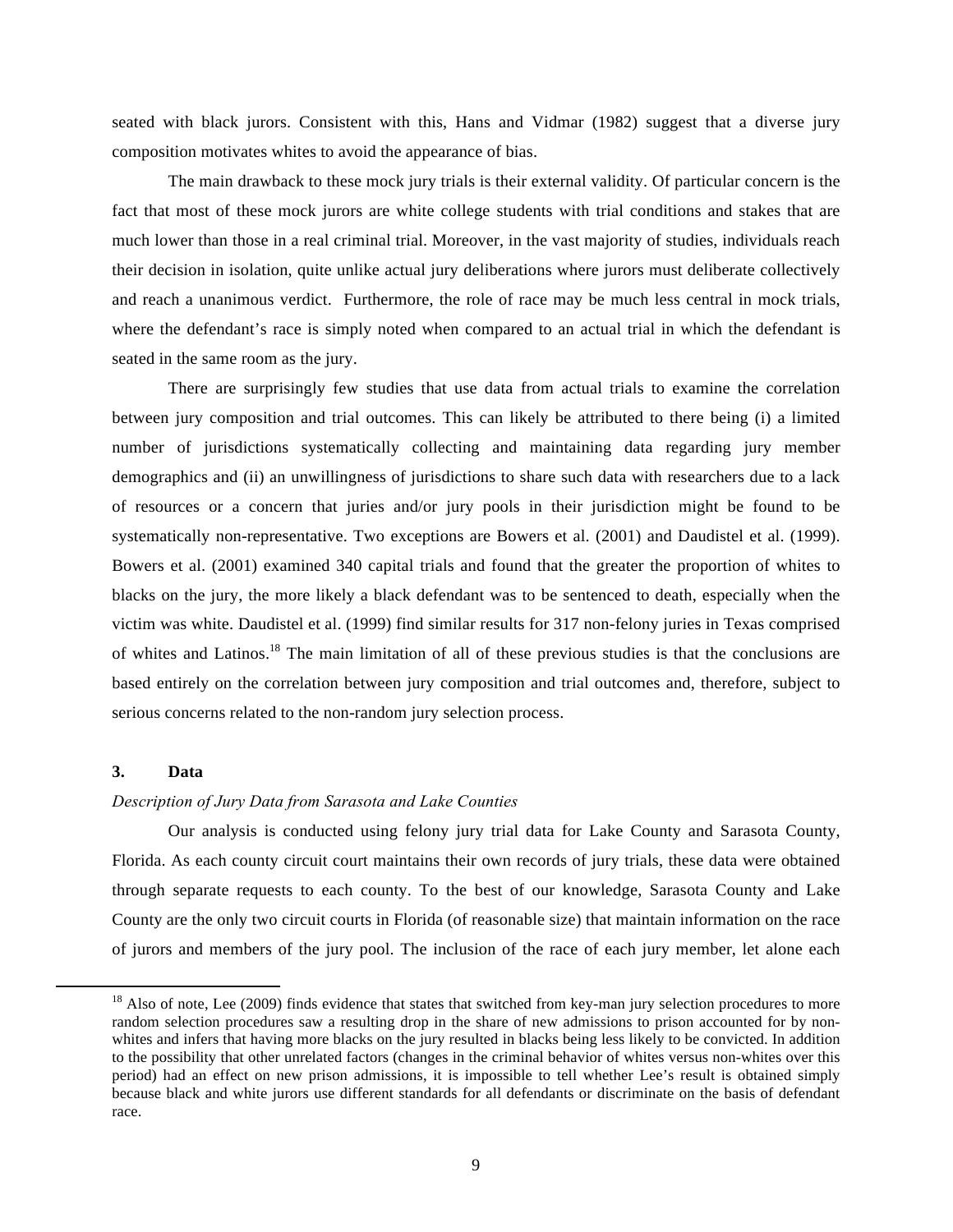member of the jury pool, makes these data particularly unique.<sup>19</sup> Since a standardized record system is not used throughout Florida, the type of information and format of the data available vary somewhat across counties. Thus, the majority of our analysis is conducted with a single, combined data set of Lake and Sarasota County trials, using those variables that can be commonly identified in both counties. Following is a brief description of the data obtained for each county as well as the combined data set.

 The office of the Clerk of the Sarasota County Circuit Court provided us with information on all felony trials for which jury selection began between January 1, 2004 and June 1, 2009. Note that because of the (oftentimes long) lag between the date at which an offense is filed with the courts and the date at which a verdict is rendered, our data set contains trials for offenses dating as far back as 1999. For each trial, we have data for both the defendant and the jury. The defendant data includes the name, race, and gender of the defendant as well as information about the charged offenses, including a detailed crime code, the date that the offense was filed, the date that the judgment was handed down, and the verdict for each offense. For our main analysis, we restrict our sample to trials in which at least one of the charged offenses resulted in a verdict of guilty or not guilty by the jury.<sup>20</sup> The jury data includes the name, date of birth, gender, and race of each individual in the jury pool as well as whether or not they were seated. However, we cannot distinguish between individuals who are seated and those who became alternates; all of these individuals appear to be 'seated'.

Data were also provided to us by the Lake County Clerk of Courts for all felony jury trials from March 1, 2000 to April 2, 2010. As in Sarasota County, we know each potential juror's name, race, gender, date of birth, and whether they were seated or assigned as alternates.<sup>21</sup> In terms of the defendant information, the Lake County Clerk of Courts only provided the case number and defendant name. We used this information to manually collect the following information from the Lake County Clerk of Courts Online Court Records website: city of residence, sex, race, attorney, judge, the number of charges,

<sup>&</sup>lt;sup>19</sup> Generally, few courts maintain records that identify the race of each jury member and even fewer identify the race of the jury pool member; in fact, many do not even keep records of who was on the jury pool. To obtain the data used in this paper, we sent data request letters to every felony court in fifteen states: Maryland, Pennsylvania, Arizona, California, Connecticut, Florida, Georgia, Illinois, Massachusetts, New Jersey, New York, North Carolina, Texas, Virginia, and Washington. Most courts indicated that we could not conduct our research in their jurisdiction for one of the following reasons: (i) they do not collect demographic data from jurors, (ii) they collect the data but have no record of it, (iii) they do not have the man hours available to compile such data, and (iv) judicial records are excluded from public records request.

<sup>&</sup>lt;sup>20</sup> Charges for which the verdict was neither guilty nor not guilty had the following possible outcomes: dropped, Noelle prosequi, filed, dismissed due to speedy trial, dismissed with no reason given, consolidated, adjudication withheld by judge and unable to stand trial. We will test the sensitivity of our results to the exclusion of these cases.

 $21$  In Lake County, we can distinguish between alternates and those that are seated. However, we group all of these individuals together so that the Lake County measures conform to those for Sarasota County.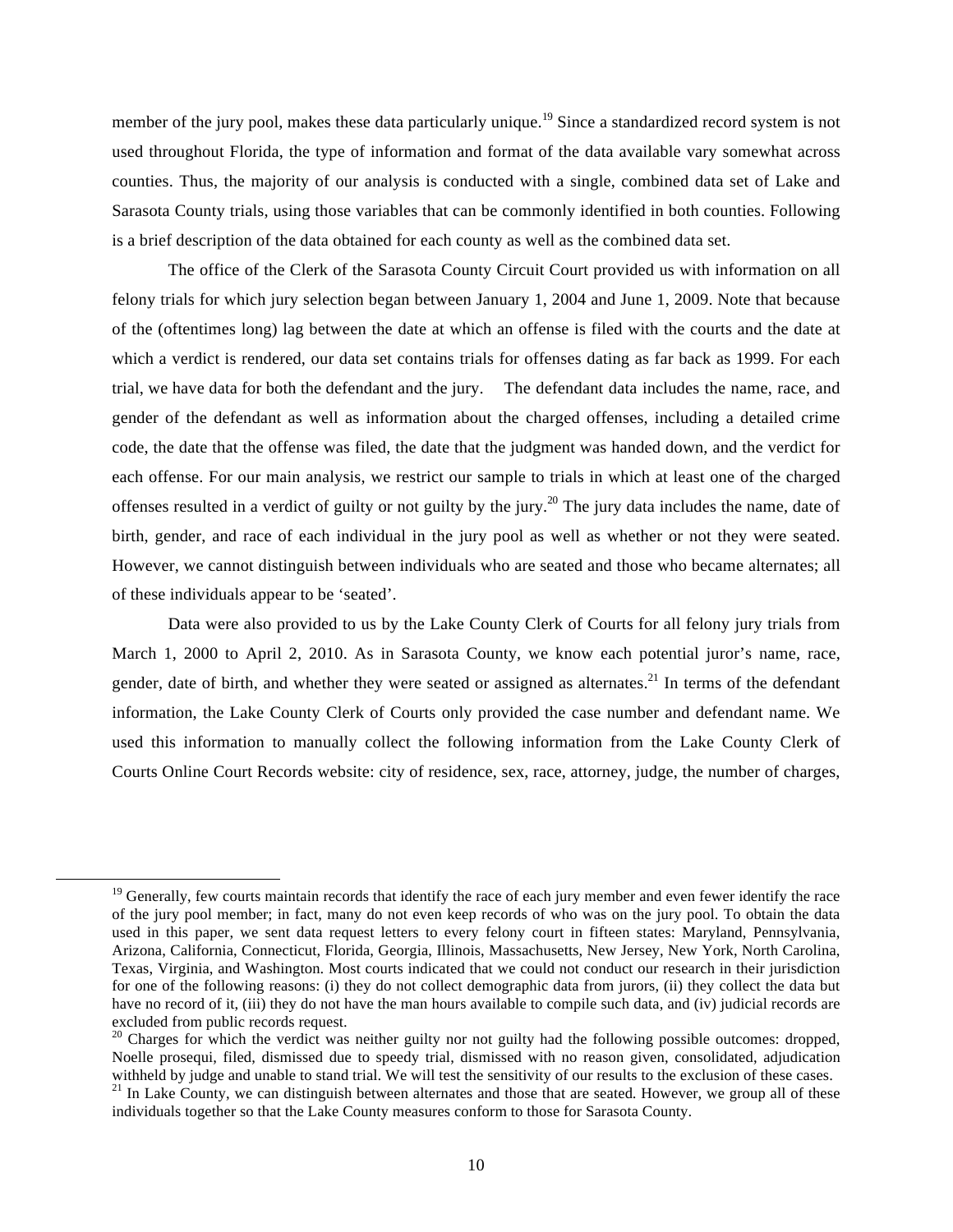the type of charge, and the verdict for each charge.<sup>22</sup> As in Sarasota, we restrict our sample to trials in which at least one of the charged offenses resulted in a verdict of guilty or not guilty by the jury.<sup>23</sup>

Since all felony trials in Florida other than capital trials have six-member juries, we exclude capital trials from our analysis. Since each jury should have six members plus zero to two alternates, we drop those cases with less than six jurors/alternates identified in the data and those with more than 8. We also drop those cases with multiple defendants and those in which the defendant names do not match the online record (i.e. in Lake County).<sup>24</sup> We are left with a dataset of 785 felony jury trials, 401 of which are from Sarasota County and 384 of which are from Lake County. Our analysis focuses on the 712 trials in which the main dependent variables are defined and the defendant is identified as being either black ( $n =$ 333) or white  $(n = 379)$ .

#### *Summary Statistics*

!!!!!!!!!!!!!!!!!!!!!!!!!!!!!!!!!!!!!!!!!!!!!!!!!!!!!!!!!!!!

Table 1 presents descriptive statistics for both the defendant and jury variables for all 785 felony trials overall and separately for the black and white defendants used in our analysis.<sup>25</sup> Overall, 44 percent of defendants are black and the average number of charges is 2.99. We identify whether each defendant is charged with an offense in the following categories, regardless of the verdict associated with the charge: murder (non-capital), robbery, other violent offenses, property offenses, drug offenses, sex offenses, weapons offenses, and other offenses. Overall, the most common crime categories are other offenses (33 percent), other violent offenses (31 percent), and drug offenses (25 percent). There are some differences in the distribution of crime types across defendant race: 38 percent of black defendants have at least one drug charge compared with 14 percent of white defendants. In contrast, 8 percent of black defendants are charged with a sex offense compared to 18 percent of white defendants.

We consider two possible outcome measures or verdicts: whether the defendant was convicted of at least one offense and the percent of the first five offenses for which the defendant was convicted. 74.5 percent of black defendants and 70.2 percent of white defendants were convicted of at least one offense.<sup>26</sup>

http://www.lakecountyclerk.org/record\_searches/court\_records\_agreement.aspx?to=%2Frecord%5Fsearches%2Fonl ine%5Fcourt%5Frecords%2Fonline%5Fcourt%5Frecords%2Easp?target%3D%5Fblank.<br><sup>23</sup> Other possible verdicts include: pled, nolle prosequi, no information, dismissed by judge, and mistrial. We will

 $22$  The data was collected from the following website:

test the sensitivity of our results to redefining pleas as decisions of guilty by the jury.<br><sup>24</sup> Specifically, we drop eight Sarasota cases that have too few or too many jurors; capital cases are thus dropped as a

result of having more than eight jurors. Note that in Lake County, the capital cases were not provided in the same data set, and hence, we do not 'drop' any capital cases. In Lake County, we drop 13 cases that do not have six seated jurors, i.e. the jury is not correctly identified, 20 cases with multiple defendants, and two incorrectl  $25$  In Appendix Table 1, we provide additional summary statistics separately for Lake and Sarasota County.

<sup>&</sup>lt;sup>26</sup> One feature of the data to note is that there are generally lower conviction rates by juries in Lake County than in Sarasota County: 65 percent of Lake County charges result in a guilty jury verdict compared to 80 percent in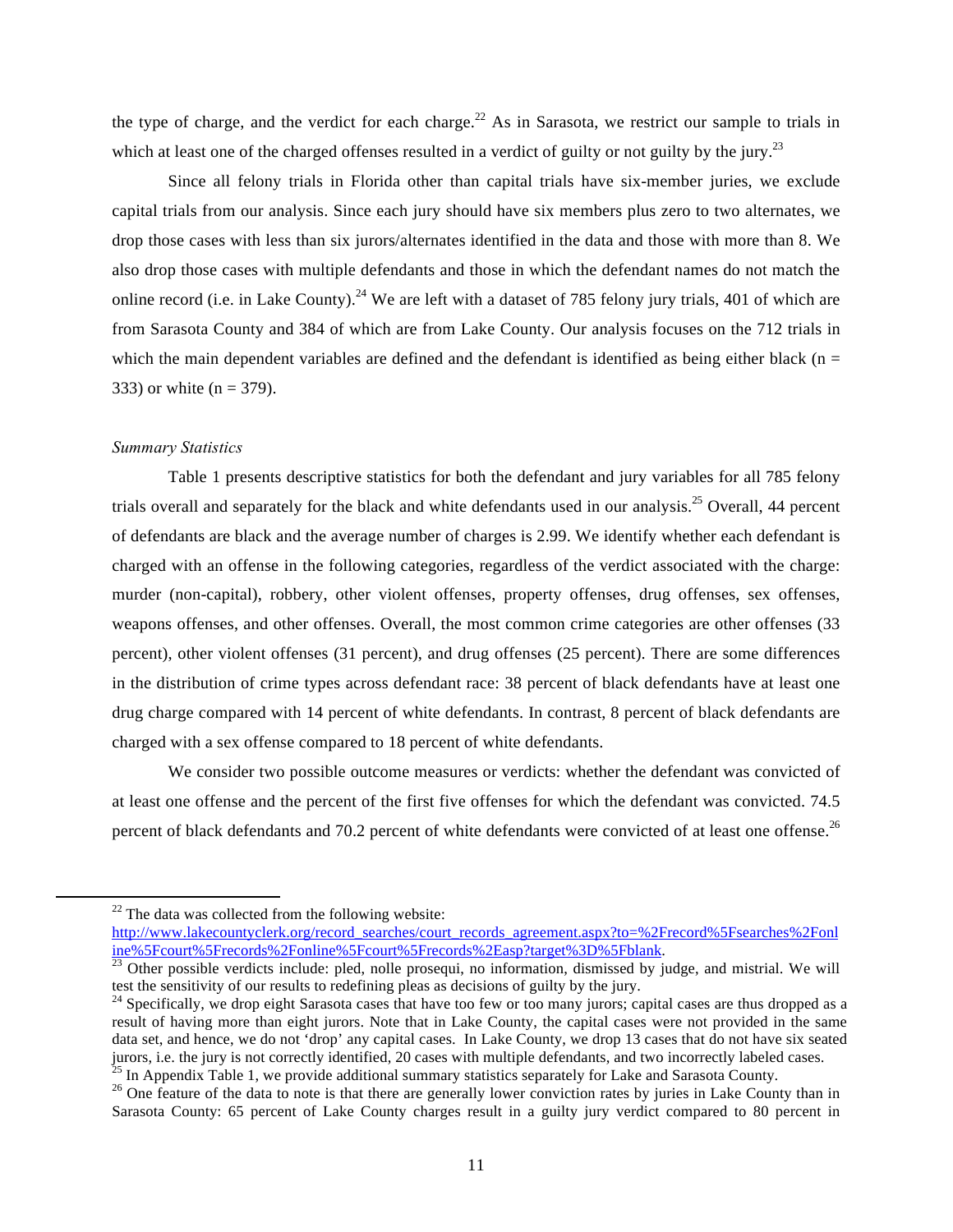On average, seated juries have seven members (including alternates) drawn from jury pools with 27 individuals.<sup>27</sup>

Approximately 64 percent of cases had at least one black potential juror in the pool, while just 28 percent of trials had at least one black member on the seated jury. These percentages are driven primarily by the small proportion of blacks in the jury pool – 3.9 percent.<sup>28</sup> In fact, blacks are slightly more represented on seated juries (4.6 percent) than in the jury pool, implying that potential black jurors are slightly more likely to be seated than white jurors. Given the relatively small fraction of blacks in the population of Lake and Sarasota counties, the primary source of variation in our study is between jury pools with zero versus a small number of black potential jurors. Because the population of the United States is approximately 12 percent black, such settings are more the norm than the exception. That said, it is important to emphasize that the findings presented below may not be representative of the effect of jury race in jurisdictions with higher fractions of blacks in the population. Such settings are essentially "outof-sample" and racial attitudes as well as juror interactions are likely to be different in jurisdictions with a much higher fraction of black residents.

 Table 2 examines whether variation in the demographic composition of the jury pool across trials is uncorrelated with defendant and case characteristics, consistent with the notion that the jury pool varies quasi-randomly from trial to trial. Specifically, we regress a particular jury composition measure, such as whether there are any black jurors in the pool, on observable defendant and case characteristics.<sup>29</sup> If the jury pool were truly randomly assigned to cases, the regression coefficients should be close to zero and statistically insignificant. This is essentially what we find, as just two of the 48 coefficients presented in this table are statistically significant at the 5 percent level and the magnitudes of all coefficients are quite small.<sup>30</sup> While these regressions cannot rule out the possibility that the composition of the jury pool is related to attributes of the defendant or case that are unobserved to us, they suggest that this should not be a major concern. These results are also consistent with the jury management software (i) randomly

 $29$  Note that 14 cases are dropped from these regressions due to incomplete charge information.

<sup>&</sup>lt;u> 1989 - Andrea Santa Alemania, amerikana amerikana amerikana amerikana amerikana amerikana amerikana amerikan</u> Sarasota. Given this and the differences in the racial composition of Sarasota and Lake Counties described below, we also present our results separately for each county.<br><sup>27</sup> While not reported in Table 1, the average composition of the jury pools is 51 percent female, 25 percent age 40

or younger and 27 percent age 60 or older. These statistics are identical for defendants of each race. The age and gender composition of the seated jury differs from these statistics by at most 2 percentage points.<br><sup>28</sup> According to the U.S. Census Bureau, 9.4 percent of Lake County residents were black in 2009 compared to 4.8

percent in Sarasota County. Fukurai, Butler, and Booth (1991) and Sommers (2008) suggest numerous reasons that the jury pool is disproportionately less black than the population, including: (i) many blacks are disqualified because of criminal records, (ii) master lists are based on driver licenses and voter registration lists, which are disproportionately nonblack, (iii) blacks are less likely respond to a summons because they mistrust the judicial system, and (iv) source lists are often not updated as often as they should be, which could result in mobile citizens (renters) being difficult to reach.

<sup>&</sup>lt;sup>30</sup> Additional regressions of the gender and age composition of the pool on the defendant and case characteristics, reported in Appendix Table 2, provide further evidence of random assignment. Again, just two of 48 coefficients are significant at the five percent level.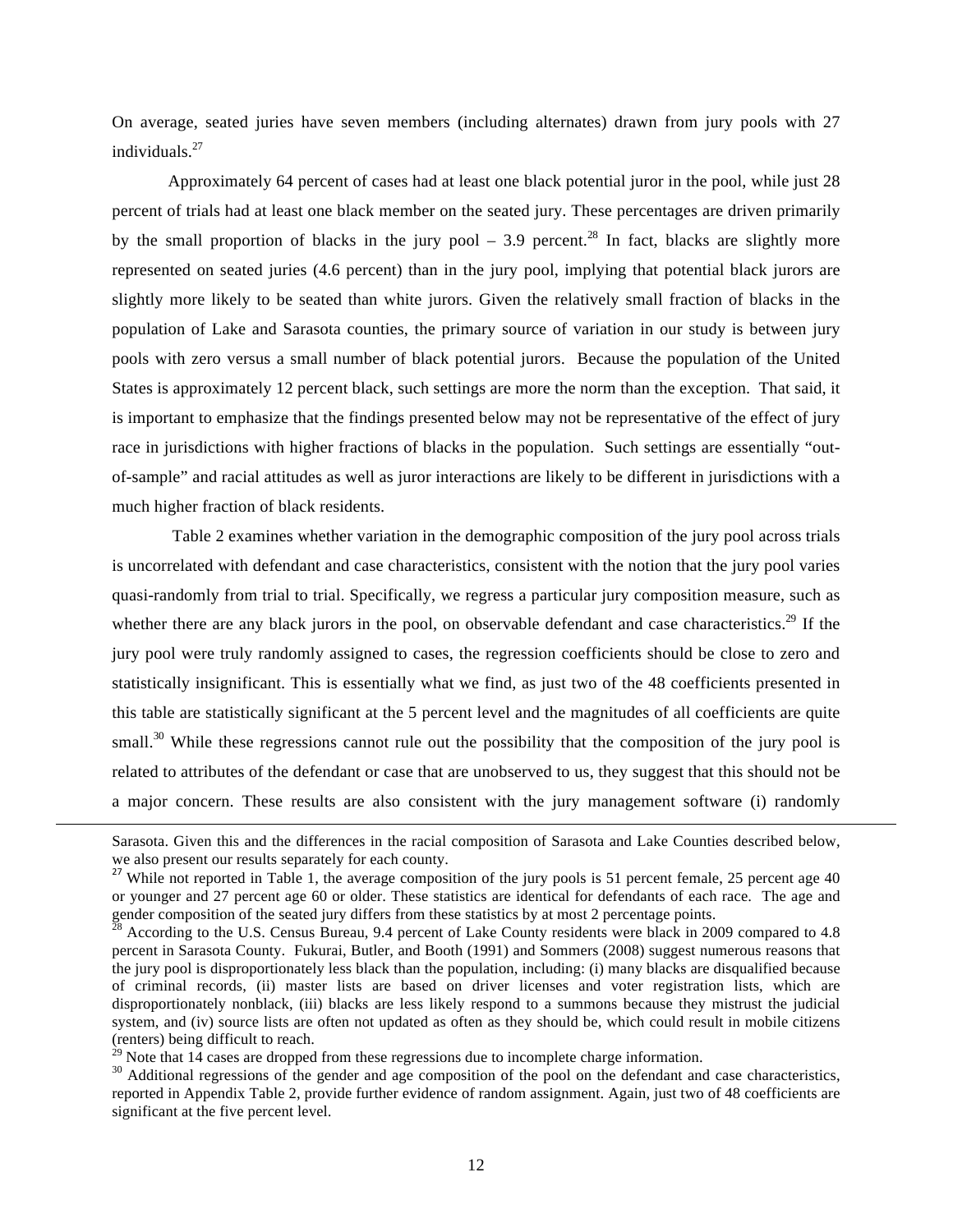choosing potential jurors from the master list to receive summons for jury duty and (ii) randomly choosing from the group of summoned individual those who will participate in voir dire for a particular trial. 31

### **4. The Effect of the Racial Composition of the Jury Pool on Conviction Rates**

In this section, we examine the impact of the racial composition of the jury pool on conviction rates for white and black defendants. The left panels of Table 3 present cross-tabulations that show how conviction rates vary with whether there are any blacks in the jury pool. When there are no potential black jurors in the pool, black defendants are significantly more likely than whites to be convicted of at least one crime (81 percent for blacks versus 66 percent for whites). However, as the number of blacks in the pool increases, this differential goes away: in fact, with at least one black member of the jury pool, conviction rates are almost identical (71 percent for blacks and 73 percent for whites). The right panels of Table 3 show how conviction rates vary with the number of blacks in the pool. Given the sample sizes, the data is fairly noisy once there are multiple black jurors in the pool and so, throughout the rest of the paper, we focus on the variation between cases in which there are no blacks in the pool and cases in which there is at least one.

 The first column of Table 4 expresses these results in regression form: the dependant variable is an indicator for whether the defendant was convicted of at least one charged crime and the regressors include indicators for: (i) whether the defendant is black, (ii) whether there are any black jurors in the pool, and (iii) the interaction of these two variables. Column (2) reports these key coefficients from a specification that includes additional control variables for the gender and age composition of the pool, a county dummy, and a set of dummy variables for the year of filing. Including controls for other characteristics of the jury pool accounts for potential correlations between jury race, gender, and age and adding year dummies addresses the possibility that crime patterns or convictions rates may be trending systematically over time. In all cases, the additional control variables described above are fully interacted with the defendant's race. This allows for the possibility that these control variables have a differential effect for black and white defendants, just as we have allowed for the racial composition of the jury  $pool.<sup>32</sup>$ 

The point estimates for the three key coefficients are remarkably robust and statistically significant in the specification that includes controls. For expositional convenience, we use the

 $31$  Appendix Table 3 provides a direct comparison of the average of each demographic and case characteristic for jury pools with and without any black members. These means are only significantly different at the five percent level for one variable, total charges, supporting our claim that jury pools are randomly assigned to cases.

 $32$  In addition, each control variable is demeaned (prior to being interacted), which ensures that the main coefficients in Table 4 are reported at the sample mean in each specification and therefore comparable; i.e. there is no need to look at the coefficients on the interaction variables included in the vector of controls.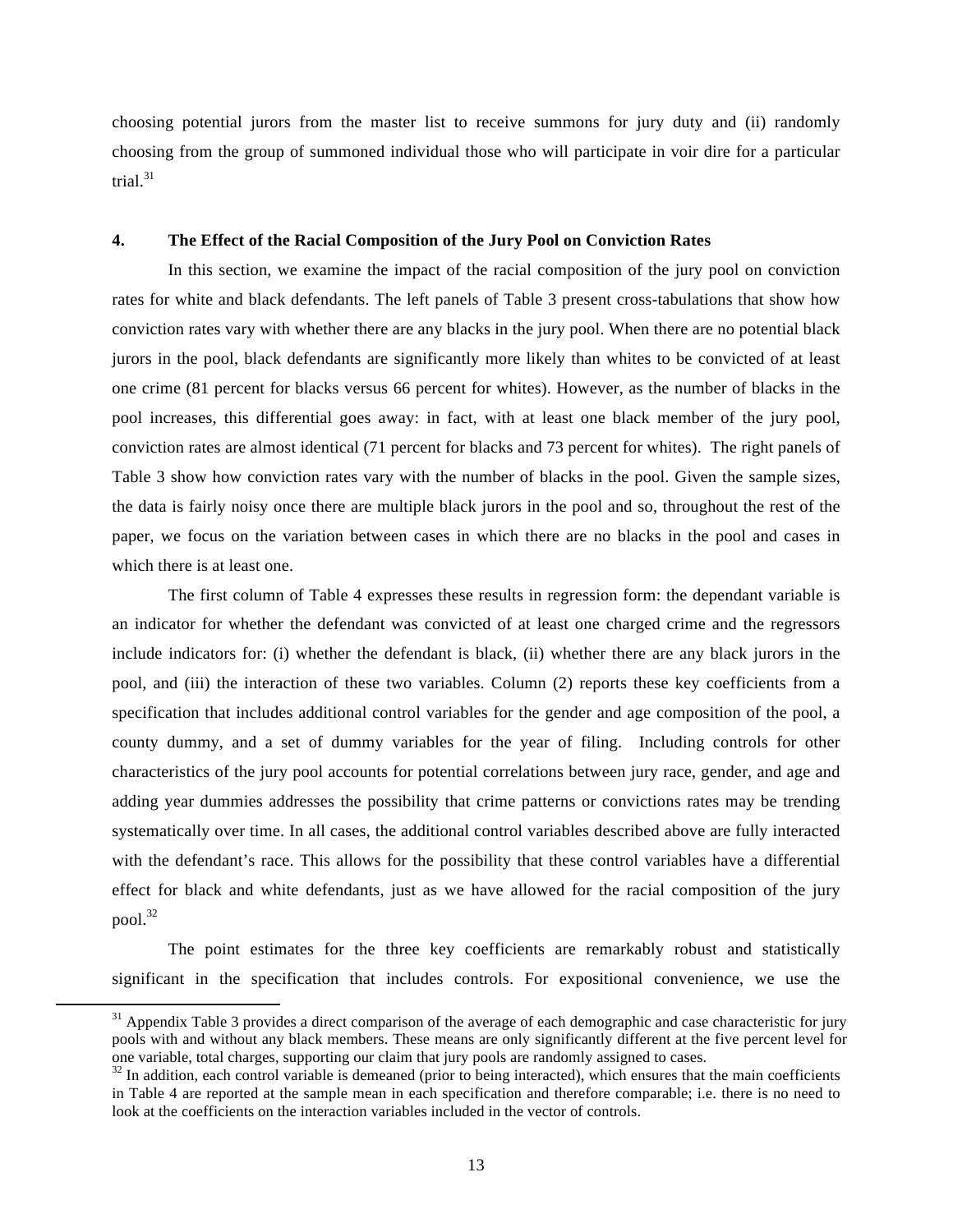specification reported in Column (2) as our *benchmark* specification for the remainder of the paper and discuss the results referring to this specification. The coefficient estimates in this benchmark specification support three main conclusions. First, there is a large (16 percentage point) gap in conviction rates for black versus white defendants when there are no blacks in the jury pool. Second, the gap in conviction rates for black versus white defendants is significantly lower when there is at least one black member in the jury pool. In fact, the point estimate implies that the entire gap is eliminated in this case. And, third, conviction rates for white defendants are sharply (10.5 percentage points) higher when there is at least one black member of the jury pool (versus all-white jury pools).<sup>33</sup> The third and fourth columns of Table 4 repeat the same structure as the first two columns using the fraction of the first five offenses on which the defendant was found guilty as the dependant variable. The results are similar in both magnitude and statistical significance.

Before considering the robustness of these findings to additional alternative explanations, it is worth emphasizing that the coefficient estimates reported in Table 4 are not only significant in the statistical sense but are also large in magnitude.<sup>34</sup> Given that very few jury pools have more than two black members, the results presented above reveal large changes in conviction rates with the addition of just one or two black members to an otherwise homogeneously white jury pool. Moreover, it is important to bear in mind that the magnitude of these effects reflects the average impact potential black jurors have on conviction rates *regardless of whether they are actually seated on the trial jury –* in fact, each black member of the jury pool has about a one-third chance of being seated. In the next section of the paper, we discuss ways in which members of the jury pool might affect trial outcomes both when they are seated and when they are dismissed through peremptory challenges.

Table 5 reports estimates for a number of alternative specifications using whether the defendant was convicted of at least one crime as the dependant variable. Column (1) repeats the benchmark specification (Column 2 of Table 4). Column (2) of Table 5 reports estimates for a specification that includes controls for a set of additional defendant and case characteristics (gender, offense category, and number of offenses) fully interacted with the jury pool composition.<sup>35</sup> Controlling for defendant and case characteristics addresses the possibility that the effect of jury race on conviction rates is not driven directly by the race of the defendant but by other differences across cases (e.g., the type of offense the

<sup>&</sup>lt;sup>33</sup> The findings from this benchmark specification are also qualitatively and quantitatively comparable when estimated via a probit model rather than a linear probability model. Specifically, the estimated marginal effects are: Black Defendant (0.18), Any Blacks in Pool (0.10), and Black Defendant\*Any Blacks in Pool (-0.19). Each of these estimates is significant at the 5 or 1 percent level.

 $34$  While not reported in Table 4, the specifications reported in Columns (2) and (4) here also provide estimates of the way that other aspects of jury composition affect racial gaps in convictions. It is worth noting that neither age nor gender has a significant (in magnitude or statistically) impact on the racial gaps in conviction rates.

<sup>&</sup>lt;sup>35</sup> As above, when interactions of the controls and jury composition are included, the point estimates are reported at the mean to ensure comparability across specifications.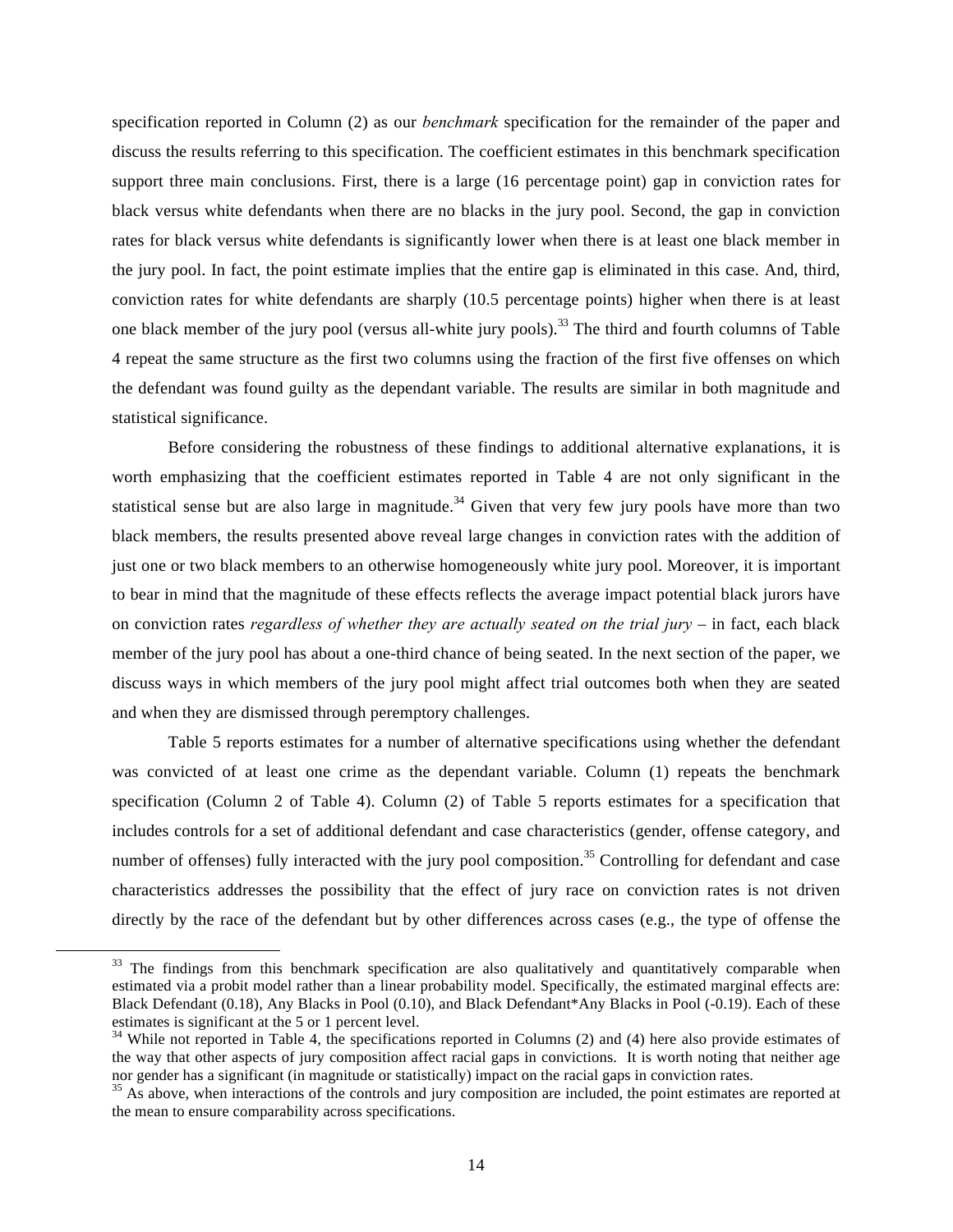defendant is charged with) that are correlated with defendant race. In effect, the specification shown in Column (2) compares outcomes by defendant and jury race within the same crime category. Despite adding twenty additional control variables to a regression with 712 observations, the point estimates for all three key coefficients remain similar to the benchmark specification and statistically significant at standard confidence levels. Column (3) adds a full set of judge fixed effects fully interacted with defendant race (50 variables in all) to the benchmark specification, again leading to essentially the same conclusions both qualitatively and quantitatively.<sup>36</sup>

Columns (4)-(6) consider the robustness of the results to alternative ways of categorizing trial outcomes that are not simple verdicts of "guilty" or "not guilty" by the jury. For instance, Column (4) redefines as guilty 133 cases in Lake County that are pled by the defendant at some point after a jury pool is chosen (but before the case actually goes to the jury). It is theoretically ambiguous whether such cases should be included in the analysis (categorized as guilty verdicts). On the one hand, it makes sense to include them if these plea bargains are reached because the composition of the jury implies that a guilty verdict is very likely. On the other hand, if these plea bargains are reached for reasons unrelated to the jury composition (as they would be if reached prior to jury selection), including them biases the coefficients towards zero as the outcome is, by construction, the same for all of these trials regardless of the jury composition. $37$  Column (5) recodes those 25 Sarasota cases that did not have guilty or not guilty jury verdicts associated with it (see footnote 20) as not guilty while Column (6) repeats the same exercise, coding these cases as guilty. In all cases, the results are very similar to the benchmark results reported in Column (1) of Table 5.

Table 6 explores the heterogeneity of the results across a number of different subsamples. Given the relatively small number of observations in each of these specifications, we report results for the baseline specification (i.e., without any additional control variables). Column (1) repeats the baseline specification (Column 1 of Table 4), while columns (2) and (3) report analogous specifications, estimated separately for Lake and Sarasota Counties, respectively. These specifications reveal a remarkably similar qualitative pattern of results in each county; the magnitude of the key coefficients is generally greater in Lake County.

<sup>&</sup>lt;sup>36</sup> While it might seem preferable to use the specification that includes case and defendant characteristics and interactions (20 additional variables) or that includes judge fixed effects and interactions (50 additional variables) as the benchmark specification for all subsequent analyses, we are concerned that the limited size of our sample would lead to over-fitting the data when so many incidental parameters are added to the specification. As a result, we use the more parsimonious specification reported in Columns (2) and (4) of Table 4 as the benchmark specification throughout the rest of our analysis.

 $37$  It appears that many of the plea bargains included here are reached the day the case is scheduled to be heard in court but before *voir dire* begins. In particular, in about one-third of cases, we observe data characterizing the composition of the jury pool but not a seated jury, suggesting that *voir dire* did not actually occur in these cases.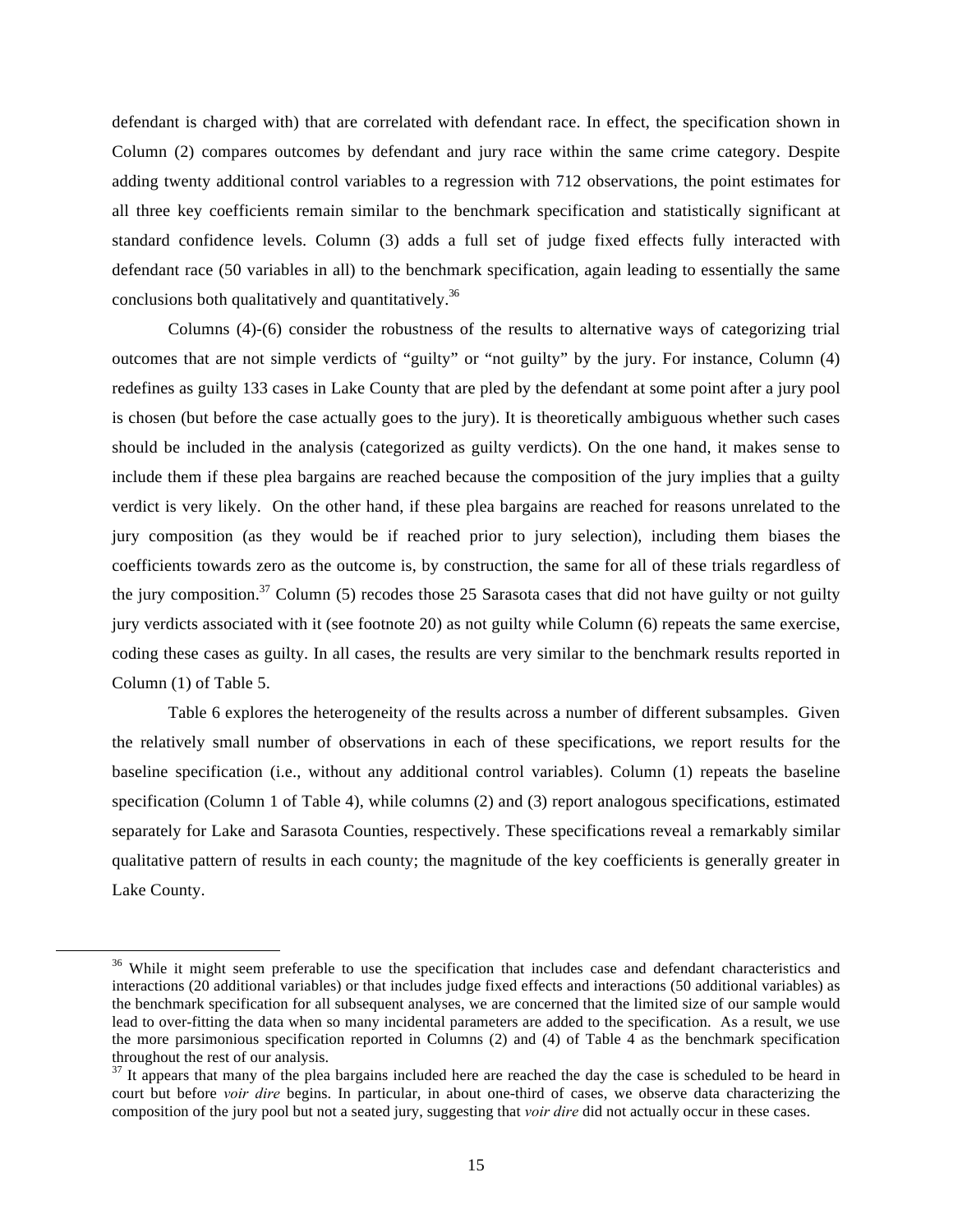The final three columns of Table 6 examine heterogeneity across crime categories, reporting separate estimates for defendants charged with drug, violent, and property crimes, respectively.<sup>38</sup> While the standard errors are larger than for the full sample due to the small number of observations in each crime category, many of the key coefficients are statistically significant and especially large for drug and violent crimes. The point estimates imply that all-white jury pools convict black defendants of drug crimes at an almost 25 percentage point higher rate than white defendants *and* that this gap is not only eliminated but even reversed when at least one black potential juror is added to the pool. In this case, the gap closes both because conviction rates for white defendants rise while those for blacks fall significantly. A similar pattern emerges for violent crimes, although the only coefficient that is statistically significant in this case is the interaction term, which implies that adding at least one black potential juror to the pool decreases conviction rates for black defendants relative to whites. The impact of jury race is statistically insignificant for property crimes; if anything, the point estimates imply that jury pools with at least one black member are more favorable to white versus black defendants for these crimes.

#### **5. Understanding the Impact of Jury Race on Trial Outcomes**

The evidence presented in Tables 2-6 leads to a number of robust conclusions about the impact of the racial composition of the jury pool on trial outcomes. Having established these main results, we now consider possible mechanisms through which the jury pool might affect conviction rates and attempt to distinguish which mechanisms are most consistent with the pattern of trial outcomes and jury selection observed in the data.

#### *Possible Mechanisms*

The most direct way that the racial composition of the jury pool might affect trial outcomes is through its impact on the racial composition of the seated jury. It is, of course, impossible to have any black members on the seated jury if there are no black members in the jury pool. Black members of the seated jury might affect trial outcomes in a number of ways, including through: (i) the jury deliberation and decision process and (ii) the way that the attorneys present the evidence in the case. In the deliberation and decision process, a black member of the seated jury could have an effect on the outcome either if she was generally more (or less) likely to vote to convict than the white juror that she replaced or if her presence changed the nature of the deliberations, thereby affecting the votes of the other white

 $38$  Note that it is possible for defendants to be charged with multiple crimes. The dependant variable here is whether the defendant was found guilty of the crime in the corresponding category. These dependant variables are only defined, however, for those cases in which a jury verdict was reached in the given category. Given the small sample sizes, the large set of benchmark controls are excluded from these specifications; when they are included, the qualitative pattern of results remains but there is a decrease in precision.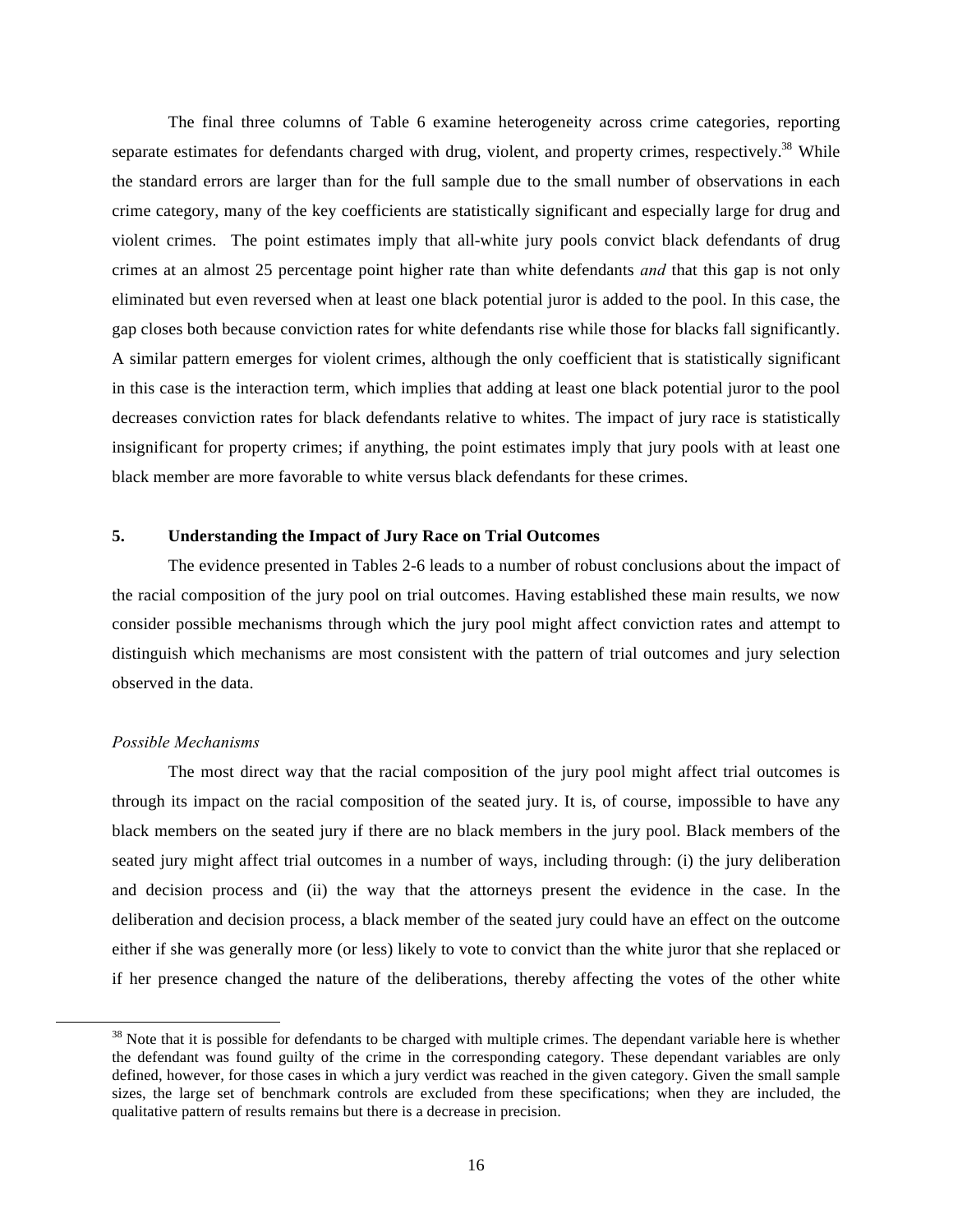members of the jury. The latter could arise if the black member of the jury was able to contribute a unique perspective to the jury deliberations or if white jurors were more concerned about appearing racially biased in the presence of a black colleague.

The addition of one or two blacks to the jury pool could also have an *indirect* effect on trial outcomes even when no blacks are seated on the jury. If the attorneys can use observable attributes of potential jurors (e.g., age, appearance, race) along with their answers to pre-trial questioning to form *ex ante* expectations of their likelihoods of conviction, we would generally expect the attorneys on each side to use their peremptory challenges to strike those potential jurors most likely to be hostile to their side. As a result, whenever an attorney uses a peremptory challenge to strike a black potential juror, she forgoes the possibility of excluding another potential juror with a similar *ex ante* likelihood of convicting. Put another way, even when black potential jurors are struck via peremptory challenges, they are essentially replaced on the jury by white jurors with similar attitudes towards the case.<sup>39</sup>

Figures 1-3 illustrate the logic of this indirect effect on trial outcomes. We begin by considering a setting in which the jury pool is homogeneously white. Figure 1 depicts a normal distribution  $\phi_w(x)$  with mean  $\mu_w$  that characterizes the *ex ante* likelihood of conviction for white potential jurors. Jurors with higher values of x are more likely to convict; for example, the probability of conviction might be written  $P(x) = \exp(x)/(1+\exp(x))$ . To keep this illustration simple, we assume that jurors affect outcomes only through their position *x* and that the attorneys use their peremptory challenges to strike the potential jurors that are most likely to be hostile to their side; we discuss the implications of relaxing these assumptions below. In this way, defense attorneys strike those potential jurors with *ex ante* probabilities of conviction in the upper tails of the distribution while the prosecution strikes potential jurors in the lower tail. If each attorney strikes a fixed percentage of the jury pool, the seated jury would consist of jurors drawn from truncated distributions with cutoffs  $x_H$  and  $x_L$ .

Note that throughout this section, we ignore the fact that in actual trials a finite number of potential jurors are drawn from these distributions and so the truncation points will vary from case to case. Instead, for expositional simplicity, we assume that a continuum of jurors is in the pool and that attorneys on each side can strike a fixed percentage of jurors.

 $39$  The presence of black jurors in the pool might also affect trial outcomes indirectly if pre-trial interactions among members of the jury pool alter the attitudes of the white jurors who are ultimately seated.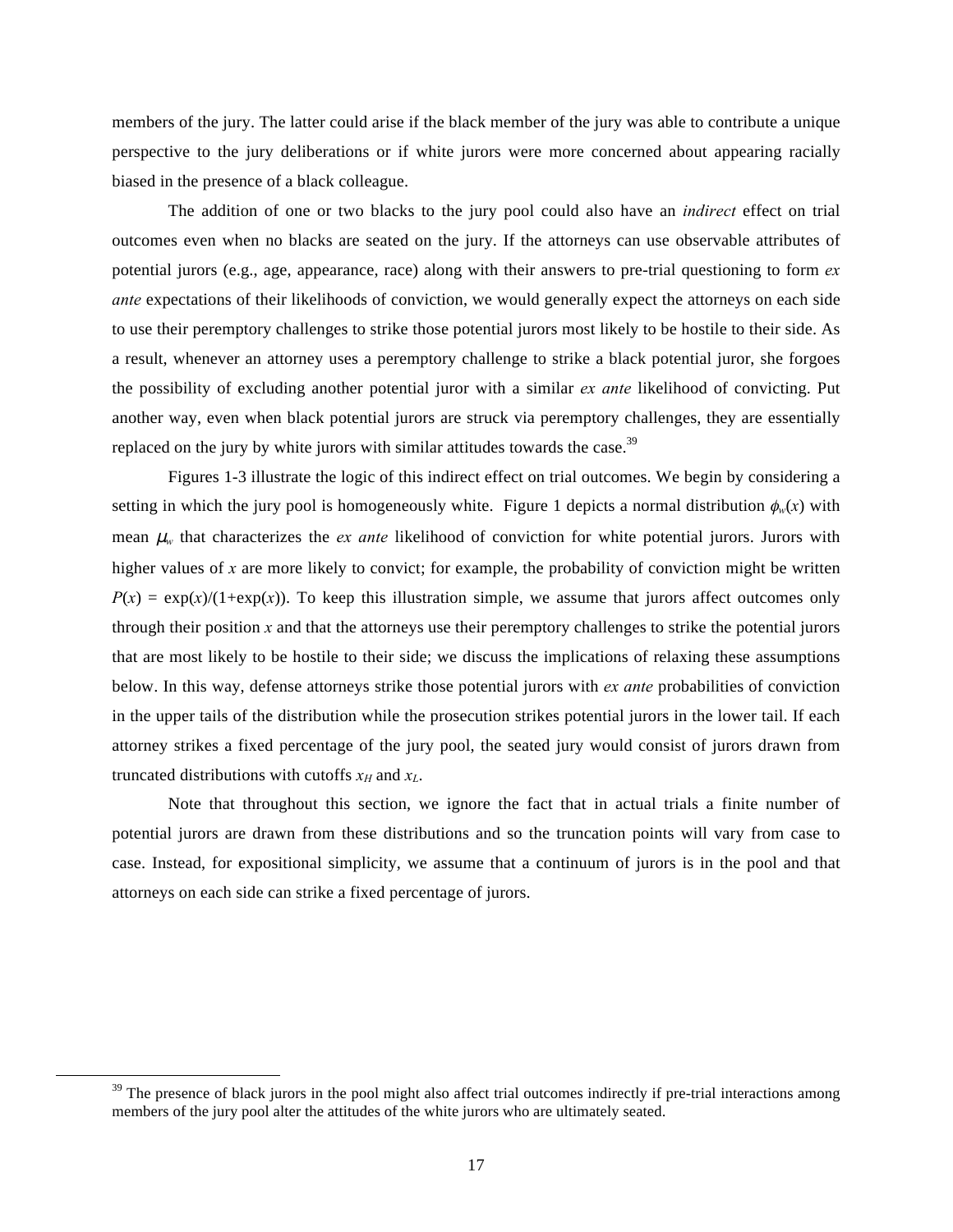



Note: This distribution characterizes the *ex ante* likelihood of conviction for white potential jurors. Jurors with higher values of x are more likely to convict, and thus the defense will use their peremptory challenges to strike jurors in the upper tail, while the prosecution will strike jurors in the lower tail.

Figure 2 considers a setting with at least some black potential jurors in the pool. It depicts two normal distributions  $\phi_w(x)$  and  $\phi_B(x)$  with means  $\mu_w$  and  $\mu_B$  that determine the *ex ante* likelihood of conviction for white and black potential jurors, respectively. For expositional convenience, we have drawn normal distributions with the same variance and with  $\mu_w > \mu_B$ , which, given our main results above, might illustrate the case of a black defendant. An analogous figure that is consistent with our findings for white defendants could be created by switching the locations of  $\phi_w(x)$  and  $\phi_B(x)$  in the figure.

As illustrated in Figure 2, compared to a world with only white potential jurors, adding black potential jurors to the pool puts more weight in the overall distribution of the jury pool on lower levels of *x*, thereby shifting the truncation points towards the location of the black distribution: to  $x_H$ <sup>\*</sup> and  $x_L$ <sup>\*</sup>. <sup>40</sup>

 $40$  In thinking about where the truncation points should be drawn in Figure 2, it is important to keep in mind that the distribution function for the full jury will more closely resemble the distribution for whites since jury pools in the data are generally less than 5 percent black.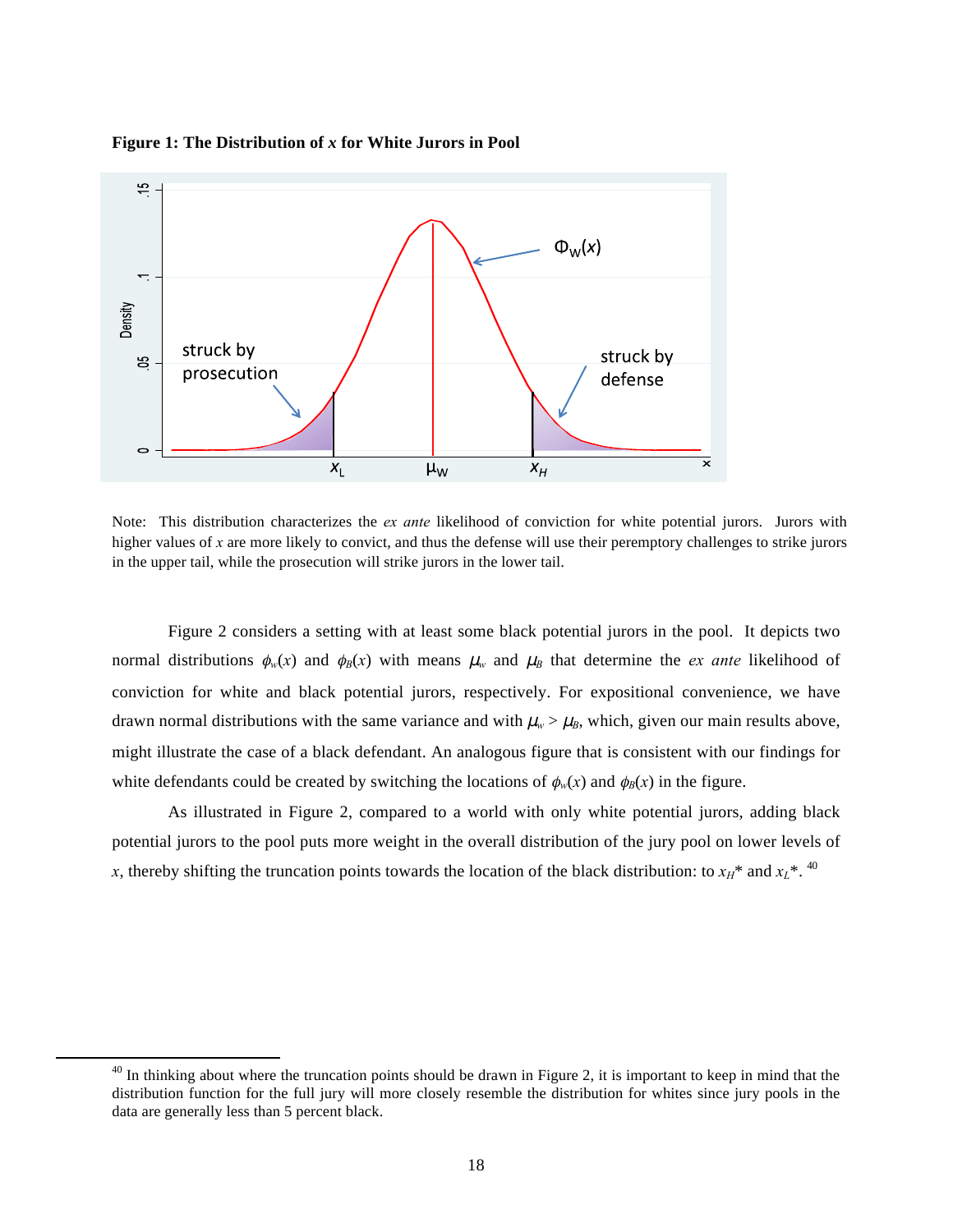

**Figure 2: The Distribution of** *x* **for White and Black Jurors in Pool**

Note: This figure shows how the truncation points will change when black jurors are added to the pool. Based on our main empirical results, these black and white juror distributions might illustrate the situation for a black defendant. Compared to Figure 1, where there were only white potential jurors, adding black jurors to the pool shifts the truncation points towards the location of the black distribution to  $x_H^*$  and  $x_L^*$ .

Figure 3 repeats Figure 2 but shades the regions of the distributions affected by the addition of some potential black jurors to the jury pool. There are two effects of adding blacks to the jury pool. First, those blacks with values of *x* between the truncation points  $x_H^*$  and  $x_L^*$  are seated on the jury. The likelihood of conviction of the blacks that are seated on the jury forms the basis for the *direct effect* described above.<sup>41</sup> Second, because the prosecution now uses some of its peremptory challenges to strike black potential jurors drawn from the lower tail, it has fewer challenges left to remove potential white jurors with relatively low probabilities of conviction. As a result, white jurors between the lower truncation points  $x_L$  and  $x_L^*$  are now seated on the jury. The addition of these whites to the jury forms the basis for the *indirect effect* described above.

Relative to the case of the all-white jury pool, the new black and white jurors that are seated when blacks are in the pool are much less likely to convict than the set of white jurors they replace on the seated jury – those with *ex ante* likelihoods of conviction between truncation points  $x_H$  and  $x_H^*$ . Moreover, notice that the average position of seated black jurors is actually significantly higher than the marginal

<sup>&</sup>lt;sup>41</sup> Specifically, the average position of seated black jurors,  $\mu_B^*$ , is lower than the average position of white jurors seated when the pool is all-white,  $\mu_w$ . Notice also that because the blacks least likely to convict are struck by the prosecution, the mean of the truncated distribution for blacks on the seated jury is higher than that for those in the jury pool:  $\mu_B^* > \mu_B$ .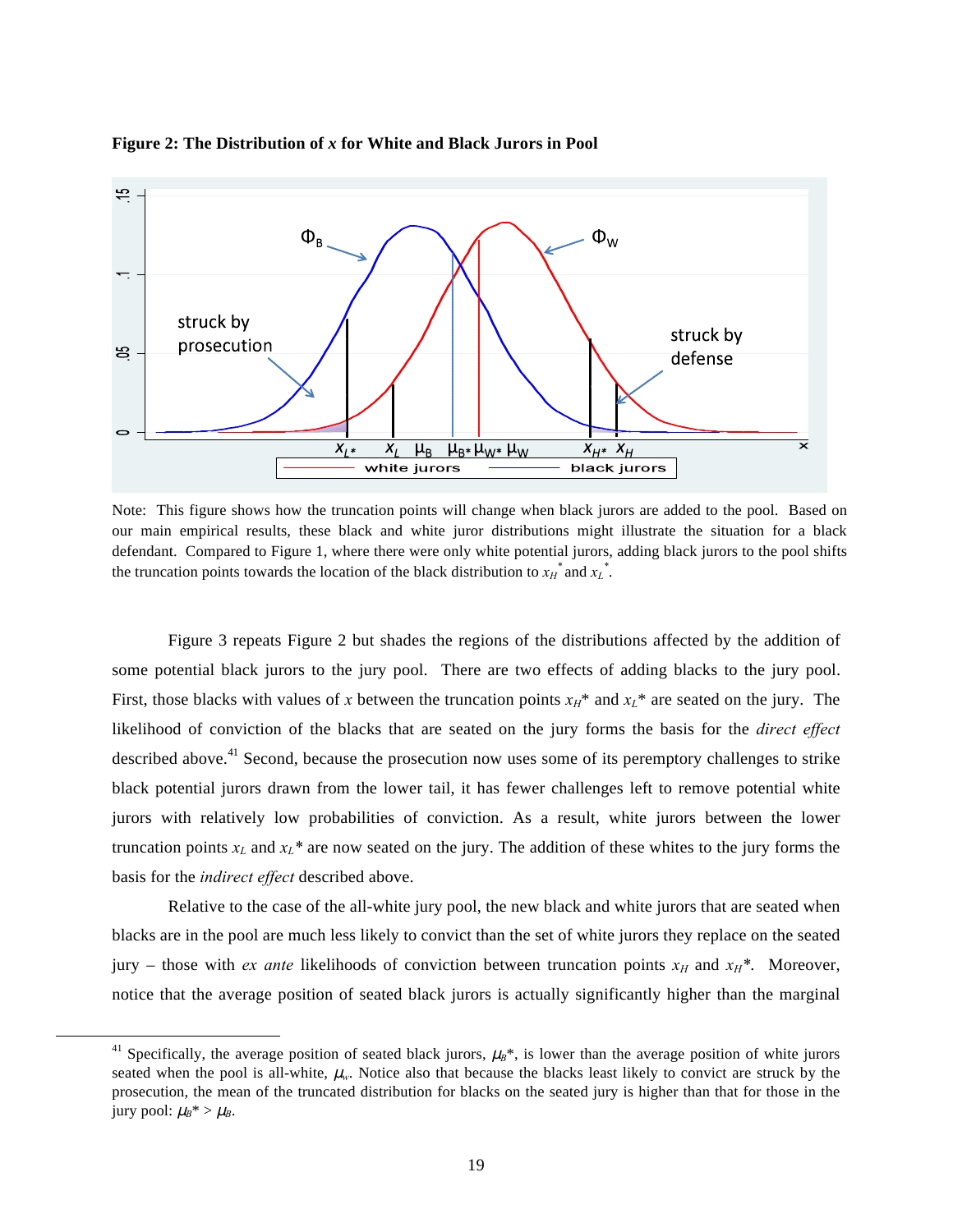white jurors that are added because the prosecution uses some of its peremptory challenges to strike potential blacks jurors in the lower tail of the distribution. This suggests that the indirect effect has the potential to be quite large, even compared to the direct effect.



**Figure 3: The Impact of Adding Black Jurors to the Jury Pool**

Note: This figure represents the same situation as Figure 2, but explicitly shows the direct and indirect effect of adding black jurors to the pool. A direct effect occurs because those blacks with values of x between the truncation points  $x_H^*$  and  $x_L^*$  will be seated on the jury. An indirect effect occurs because the distribution of potential jurors shifts to the left when black jurors are added to the pool. This means the prosecution will not be able to remove as many white jurors in the lower tail as before, while the defense can now strike more white jurors in the upper tail. As a result, adding black jurors to the pool results in whites from the upper tail of the distribution being replaced on the seated jury by whites from the lower tail.

In addition to illustrating the indirect mechanism through which the racial composition of the jury pool can affect trial outcomes, this simple description of the jury selection process can also help to explain a number of patterns in the data. For example, the within-race heterogeneity depicted in Figures 1-3 provides a coherent potential explanation for why black members of the jury pool might be seated at rates roughly comparable to their white counterparts. In particular, as long as there is a significant amount of overlap in the *ex ante* probabilities of conviction for white and black potential jurors, the substantial fraction of black members of the pool with values of *x* between the truncation points  $x_H^*$  and  $x_L^*$  will be seated. We discuss other motives that attorneys might have to seat black jurors – e.g., to avoid charges of racial discrimination – in more detail below.

*Comparing with Estimates of the Effect of the Seated Jury on Trial Outcomes*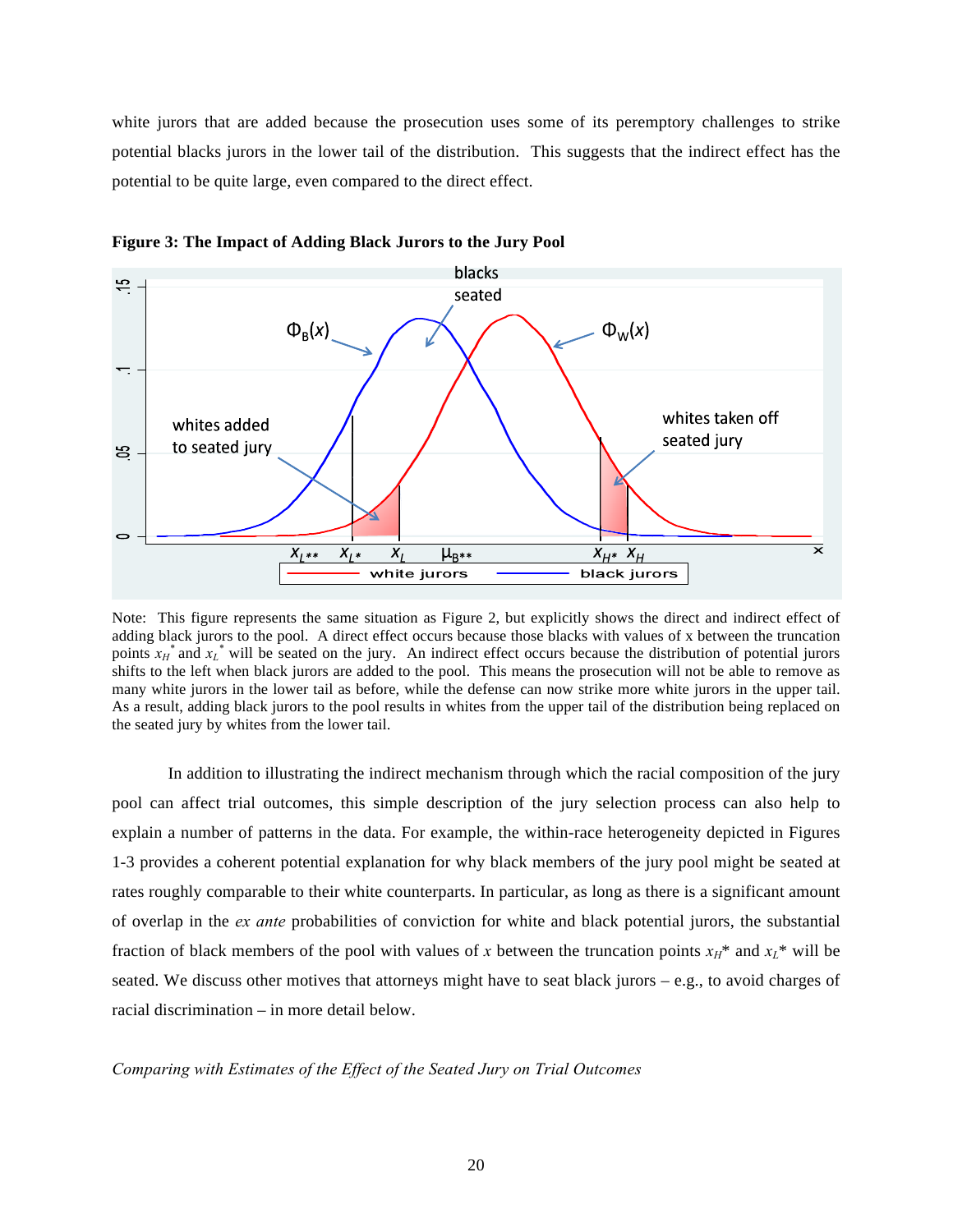Table 7 examines how the conviction rates of white and black defendants are related to the proportion of blacks on the seated jury as well as the jury pool for our two main dependant variables. In all cases, the specifications include controls that correspond to the benchmark specification described above.<sup>42</sup> Columns (1) and (3) repeat the estimates of the impact of the racial composition of the jury pool on conviction from Table 4. Given the quasi-random variation in the composition of the jury pool, these estimates can be given a clear causal interpretation. The regressions reported in the columns (2) and (4) of Table 7 condition on the composition of the seated jury, which is non-random, and, therefore, should not be given a causal interpretation. Instead they should be viewed as simply describing how conviction rates vary with the composition of the seated jury.

Columns (2) and (4) report parameter estimates for OLS regressions that relate trial outcomes to the race of the seated jury. Strikingly, the coefficients that characterize the black-white conviction rate gap when there is at least one black member seated on the jury are almost exactly the same size as the estimated impact of having at least one black potential juror in the pool (e.g., 0.166 vs. 0.164). That these point estimates are roughly the same size despite the fact that a black juror is seated only 40 percent of the time that there is a black member of the jury pool suggests that jury race has a broader impact than what a simple analysis of the effect of the seated jury would seem to imply. Put another way, our primary results imply that the black-white conviction gap declines by an average of 16 percentage points in all trials in which there is at least one black member of the jury pool. A naive OLS analysis of the effect of the seated jury, however, would instead appear to imply that such a decline occurred only in the smaller subset of cases in which a black juror was seated. $43$ 

#### *Putting the Magnitude of the Estimated Effects in Context*

!!!!!!!!!!!!!!!!!!!!!!!!!!!!!!!!!!!!!!!!!!!!!!!!!!!!!!!!!!!!

If the simple theoretical framework illustrated in Figures 1-3 approximates the jury selection process and trial outcomes are only a function of the *x* positions of the members of the seated jury, the magnitudes of our main findings imply that the distributions of the *ex ante* conviction rates must be fairly diffuse. In particular, our results suggest that by randomly adding just one to two black jurors to a pool of 27 potential jurors, conviction rates for white defendants increase by 6-11 percentage points (depending

 $42$  That is, they include controls for the gender and age of the jury pool, county, and year of filing.

<sup>&</sup>lt;sup>43</sup> While it might seem natural to report IV estimates of the effect of the composition of the seated jury on conviction rates, instrumenting for the presence of blacks on the seated jury with the presence of blacks in the jury pool, such estimates could be interpreted as the causal LATE (Local Average Treatment Effect) under the strong assumption that the only channel through which the presence of blacks in the jury pool affects trial outcomes is by increasing the likelihood of having blacks on the seated jury. If, on the other hand, any of the indirect channels discussed above are important, the IV estimates do not have a clear interpretation and so, to avoid confusion, we do not report IV estimates here. Because at least one black juror is seated in approximately 40 percent of the cases in which there is a black potential juror in the pool, the first stage of such an IV regression has a coefficient of about 0.40 and, as a result, the IV coefficients on jury race are about 2.5 times greater in magnitude than those reported for the OLS regressions reported in Columns (2) and (5).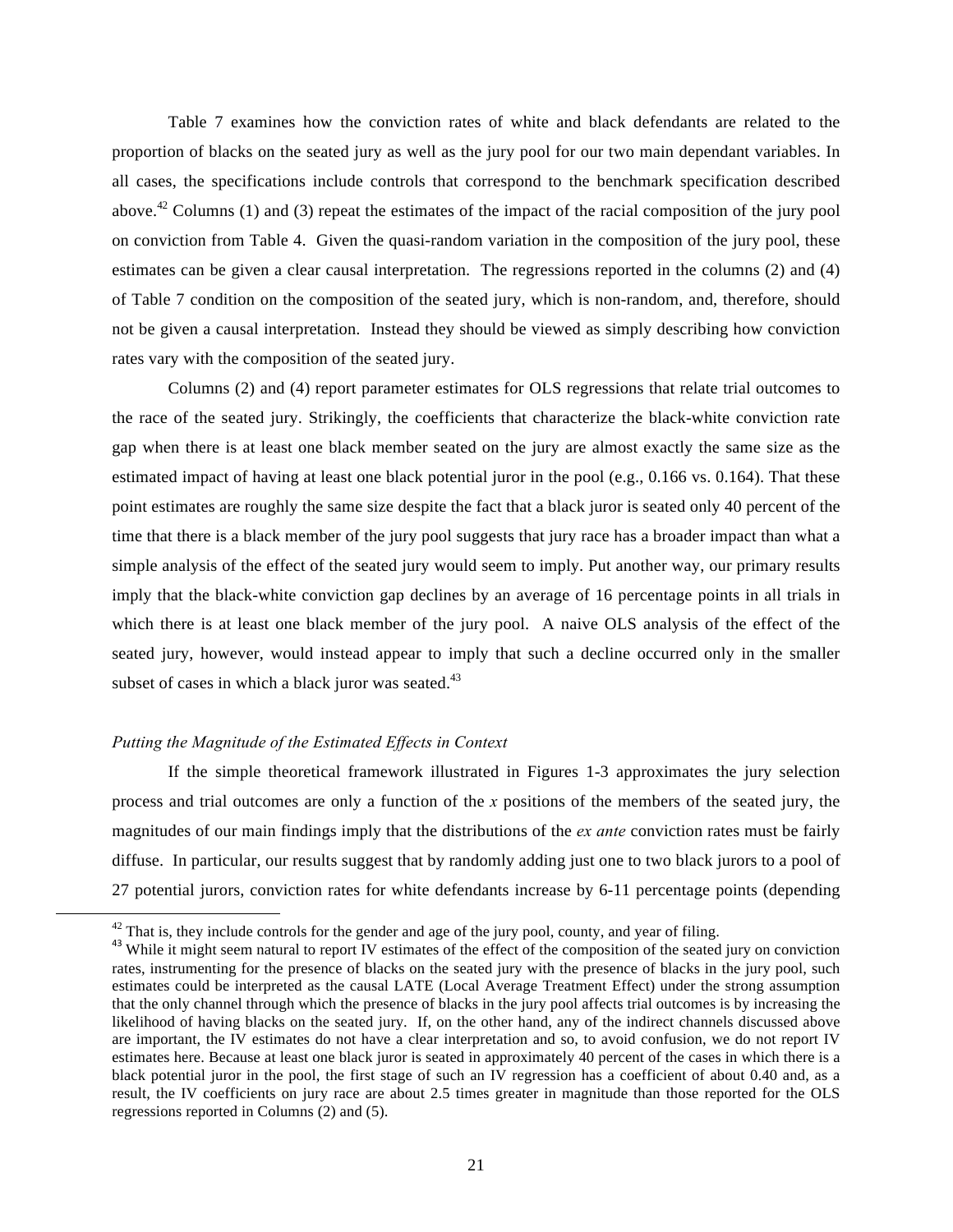on the exact specification) and decrease by a comparable amount for black defendants.<sup>44</sup> We draw attention here to two considerations that have implications for interpreting the magnitudes of the effects.

First, it is important to note that of all the possible cases that a district attorney (prosecutor) could bring against potential defendants, a very small fraction go to trial and are decided by a jury verdict. On the one hand, in cases where the quality of the evidence is insufficient to generate a reasonable *ex ante* probability of conviction, the prosecution is likely to drop the charges rather than bring the case to trial. This has the benefit of saving time spent preparing and presenting the case at trial and preserving reasonably high conviction rates for cases brought to trial, a metric on which prosecutors are often judged. Likewise, in many cases where both sides expect a guilty verdict, pre-trial plea bargains are reached; these minimize the prosecutor's trial costs and ensure a guilty verdict, often in exchange for a lighter sentence. In fact, almost 90 percent of criminal defendants in U.S. District Courts plead guilty and 97 percent of all convictions are the result of plea rather than a conviction by a court or jury.<sup>45</sup> As a result of these pre-trial selection mechanisms, the set of cases that go to trial are systematically more likely to be those where the quality of the evidence is in considerable dispute among the parties. Thus, it might not be terribly surprising if potential jurors have fairly diffuse *ex ante* conviction rates for this especially select subset of cases.

 Second, as we mentioned above, it may be possible for certain members of the jury to have an impact on the trial and deliberations that goes beyond the impact of their *ex ante* likelihood of conviction. If the inclusion of a black member on the seated jury impacts the way that the trial is presented by the attorneys or the way that white jurors deliberate, the seated black juror could essentially pull the other members of the jury towards his or her position, thereby strengthening the direct effect described above. Of course, we would generally expect the attorneys to take this into account and, therefore, be more likely to strike black jurors *ceteris paribus*. In the example illustrated in Figure 3, this would have the effect of shifting the threshold for black potential jurors higher, resulting in black potential jurors being seated at lower rates and those that were seated being more systematically selected from the upper portion of the distribution of *ex ante* conviction rates and, therefore more similar to white jurors.

This rationale for striking more black potential jurors may be countered, however, by concerns among attorneys about not wanting to use (or to appear to be using) race as a factor in exercising their peremptory challenge. Specifically, prosecutors may want to avoid a claim by the defense that the trial should be invalidated on the grounds that there were no blacks selected onto the jury; such a challenge has

<sup>44</sup> While we have attempted to remain agnostic throughout the paper about how juries with heterogeneous *ex ante* conviction probabilities reach unanimous decisions in cases that are not clear cut (and juries generally return verdicts in almost every case), it is worth noting that the existing literature **(**Kalvin and Ziesel, 1966, Hastie, Penrod, and Pennington, 1983, and Sandys and Dillehay, 1995**)** suggests that majority rule is the most appropriate way to model these decisions.<br><sup>45</sup> See http://www.uscourts.gov/Statistics/JudicialFactsAndFigures/JudicialFactsAndFigures2009.aspx.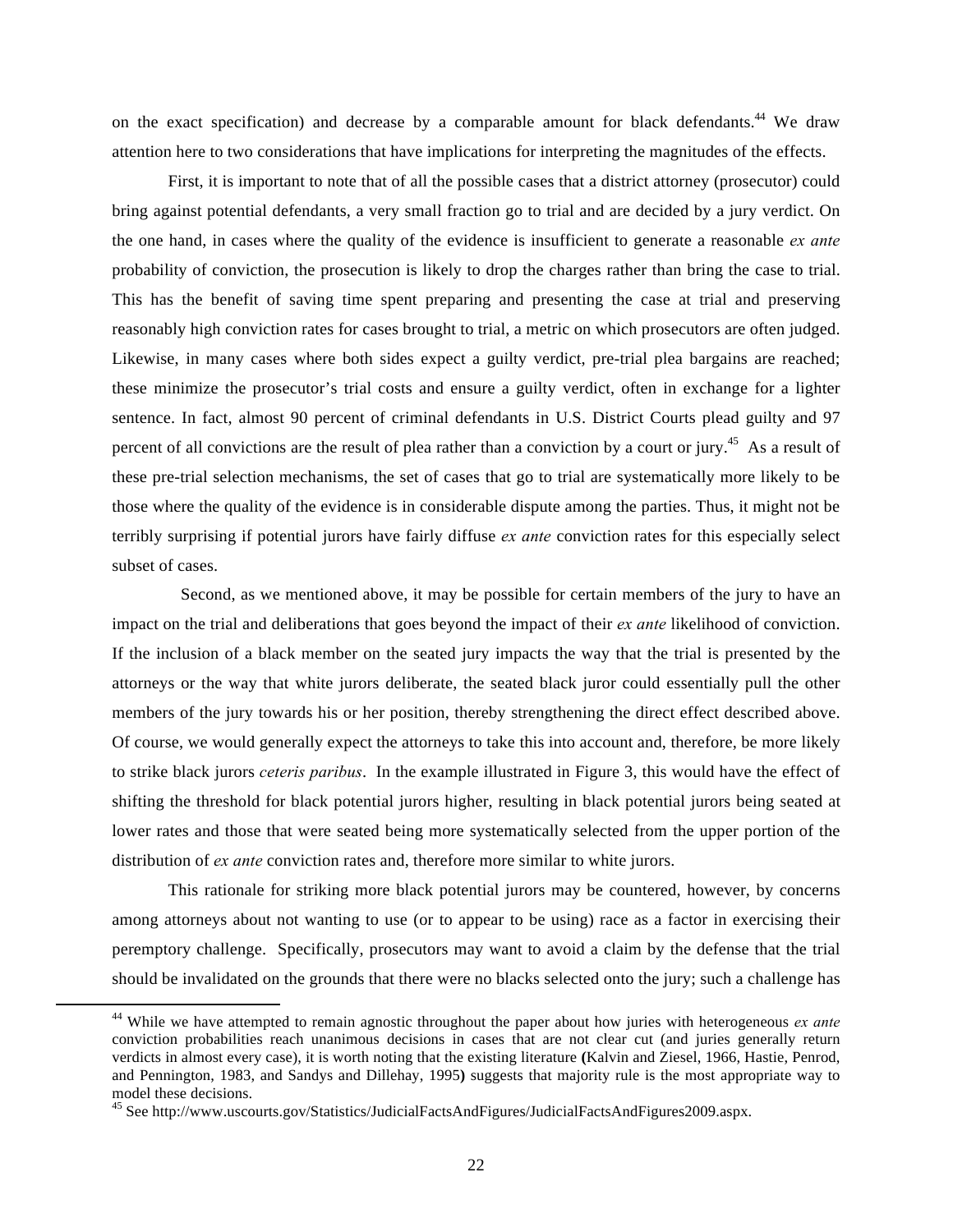come to be termed a "Batson challenge". If attorneys in fact place some weight on seating black jurors roughly in proportion to their representation in the jury pool when using their peremptory challenges, they may set the ex ante conviction rate threshold for black potential jurors differently than they do for whites.<sup>46</sup> Returning to Figure 3, by setting a threshold for seating black potential jurors at a value  $x_L^{**}$ below  $x<sub>L</sub>$ <sup>\*</sup>, prosecutors would seat a higher fraction of black jurors, thereby also lowering the mean position of the seated black jury members,  $\mu_B^{**}$ . This would tend to increase the size of the direct effect without having much impact on the indirect effect.

#### **6. Implications and Conclusion**

!!!!!!!!!!!!!!!!!!!!!!!!!!!!!!!!!!!!!!!!!!!!!!!!!!!!!!!!!!!!

Given the main findings presented in Section 4 and the discussion of potential mechanisms in Section 5, we conclude the paper with a discussion of the implications of our results for the fair and equal application of the law. Most plainly, our main findings imply that conviction rates for black and white defendants are similar when there is at least some representation of blacks in the jury pool but that in the absence of such representation, black defendants are substantially more likely to be convicted. Defendants of each race do relatively better when the jury pool contains more members of their own race and, as a result, black defendants are clearly disadvantaged relative to their white counterparts when the proportion of blacks in the jury pool is so small.

Another immediate implication of our main findings is that the application of criminal justice in these Florida counties is highly uneven, as a small change in the composition of the jury pool (i.e., adding one black member) has a large impact on the conviction rates of black versus white defendants. While heterogeneity in the jury pool is obviously unavoidable, a potentially desirable feature of a justice system is that jury verdicts are not arbitrary given the evidence. In this context, increasing the number of jurors on the seated jury would substantially reduce the variability of the trial outcomes, increase black representation in the jury pool and on seated juries, and make trial outcomes more equal for white and black defendants.<sup>47</sup>

What our results imply regarding the fairness of jury trials for defendants of each race is much more difficult to say. As the discussion of Section 5 makes clear, when jurors have heterogeneous likelihoods of conviction, any random variation in the jury pool will affect the likelihood that the seated jury convicts the defendant. But, such a model has nothing to say about which juror in the distribution is

 $46$  Note that if prosecutors had especially high rates of excluding black potential jurors when the defendant was black, this pattern would be straightforward to detect over time using a data set like the one used in our

 $47$  See Waters (2004) for a review of the existing literature concerned with the effect of jury size on court costs, jury representativeness, and the variability of trial outcomes (particularly in civil cases). For instance, Zeisel (1971) suggests that if a population is comprised of a minority of 10 percent, then a sample of 12-person juries will have a 72 percent chance of seating at least one such minority, but a sampling of 6-person juries will only have a 47 percent chance of seating a minority.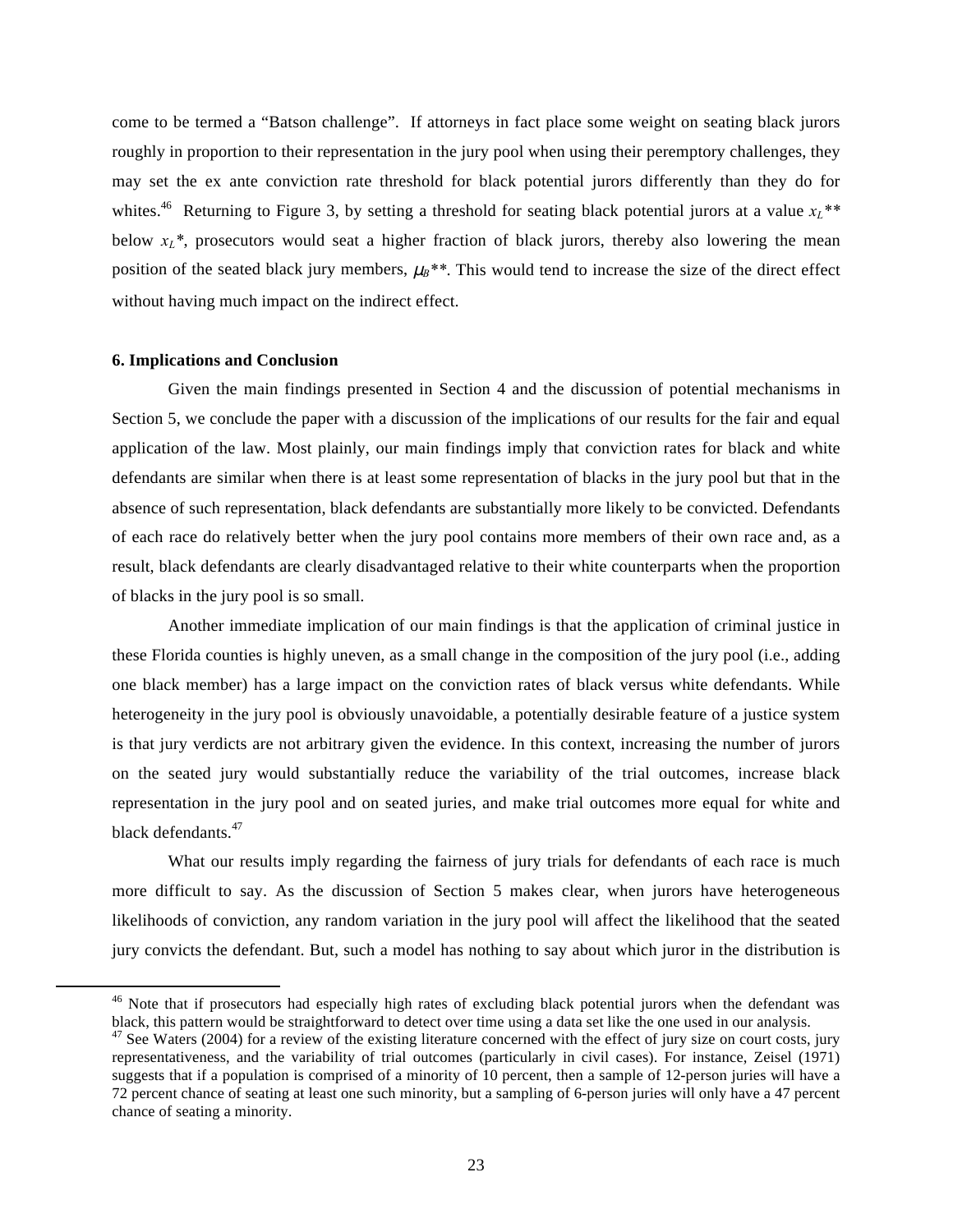applying the most appropriate *ex ante* standard of evidence for defendants of each race. The problem is that without any direct measure of the objective strength of the evidence that is brought in cases with black versus white defendants, we have no way of discerning what relative conviction rates for black versus white defendants should be. If, in fact, the quality of the evidence brought in the cases of white and black defendants in our sample is comparable, our results would imply that juries formed from all-white jury pools require a weaker standard of evidence to convict black versus white defendants. This is a very serious potential implication of our analysis, but one that we cannot reach conclusively without knowing more about the quality of evidence presented in each case.

While gauging the objective quality of the evidence in the cases in our sample is beyond the scope of this paper, future research could use objective and subjective analyses of the trial transcripts in these cases to provide further insight into the fairness question. If, for example, experimental subjects were presented with trial transcripts (neutral as to the race of the defendants), it would be possible to measure whether the quality of the evidence in the cases with black defendants was in fact comparable to those with white defendants. Such an analysis could be done within crime category and could conceivably test whether black and white experimental subjects respond differently to the evidence, when presented in a way that did not directly indicate the race of the defendant.<sup>48</sup>

A final implication of our analysis follows from the fact that trials with all-white jury pools result in *higher* conviction rates for black defendants and *lower* conviction rates for whites relative to jury pools with at least one black potential juror. This pattern is generally inconsistent with a world in which jurors of each race apply the same standard of evidence for defendants of both races. More specifically, if jurors of each race perceive the evidence presented in a trial identically and apply the same standard of evidence to white and black defendants, it may be possible for jurors of one race to require a higher (lower) standard of evidence to convict and, therefore, convict *defendants of both races* less (more) often. Importantly, in this case, if jurors are applying the same standards, it is impossible for conviction rates for defendants of one race to rise while those for defendants of the other race to fall *no matter what the distribution of quality of evidence is for defendants of each race* (Anwar and Fang, 2006). Put another way, if jurors of one race are generally tougher, then they had better be tougher on all defendants or the evidence would suggest that they are not applying the same standards.

The crossing pattern exhibited by our main findings thus leads to our final conclusion: that jurors of at least one race (and possibly both) either interpret evidence differently depending on the race of the defendant or use a standard of evidence that varies with the race of the defendant. Either possibility implies that the interaction of defendant and jury race fundamentally alters the mapping of evidence to

<sup>&</sup>lt;sup>48</sup> Clearly such an analysis would be subject to concerns about the credibility of the evaluation of evidence by experimental subjects in a non-trial setting discussed above.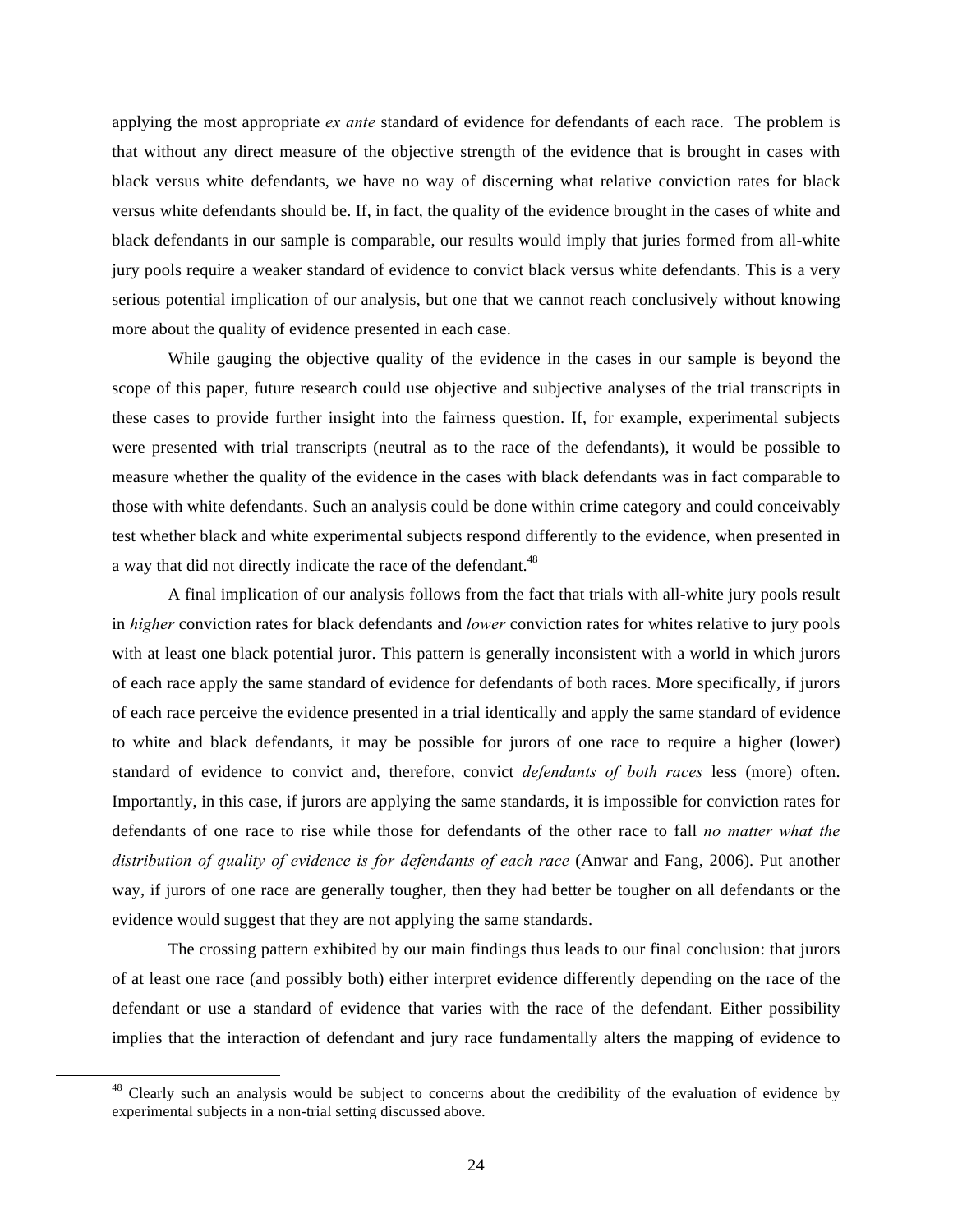conviction rates and, thus, that the impact of the racial composition of the jury pool (and seated jury) is a factor that merits much more attention and analysis in order to ensure the fairness of the criminal justice system.

### **References**

Abrams, David, Marianne Bertrand, and Sendhil Mullainathan (2009). "Do Judges Vary in Their Treatment of Race?" University of Chicago Olin Law & Economics Working Paper #353

Abrams, David and Albert Yoon (2007) "The Luck of the Draw: Using Random Case Assignment to Investigate Attorney Ability" *The University of Chicago Law Review*, 74(4)

Alesina, Alberto and Eliana La Ferrara (2009). "A Test of Racial Bias in Capital Sentencing" Unpublished Manuscript.

Antonovics, Kate L. and Brian G. Knight (2009). "A New Look at Racial Profiling: Evidence from the Boston Police Department" *Review of Economics and Statistics*, 91: 163–177.

Anwar, Shamena and Hanming Fang (2006). "An Alternative Test of Racial Prejudice in Motor Vehicle Searches: Theory and Evidence" *American Economic Review* 96(1): 127-151.

Ayres, Ian and JoelWaldfogel (1994). "A Market Test for Race Discrimination in Bail Setting," Stanford Law Review, 46.

Baldus, D. C., Woodworth, G. G., Zuckerman, D., Weiner, N. A., & Broffitt, B. (2001). "The use of peremptory challenges in capital murder trials: A legal and empirical analysis". *University of Pennsylvania Journal of Constitutional Law*, *3*, 3-169.

Bernard, J.L. (1979) "Interaction Between the Race of the Defendant and that of Jurors in Determining Verdicts", *Law and Psychology Review*

Bertrand, Marianne and Sendhil Mullainathan (2004). "Are Emily and Greg More Employable than Lakisha and Jamal? A Field Experiment on Labor Market Discrimination" *American Economic Review*, 94(4): 991–1013.

Bowers, W.J, B.D Steiner, and M. Sandys, (2001) "Death Sentencing in Black and White: An Empirical Analysis of Jurors' Race and Jury Racial composition" *University of Pennsylvania Journal of Constitutional Law*, 3, 171-275.

Davis, James H., Mark Stasson, Kaoru Ono and Suzi Zimmerman (1988). "Effects of Straw Polls on Group Decision Making: Sequential Voting Pattern, Timing, and Local Majorities", *Journal of Personality and Social Psychology*, 918.

Daudistel, H. C., H.M. Hosch, M.D. Holmes, and J.B. Graves. (1999). "Effects of defendant ethnicity on juries' dispositions of felony cases". *Journal of Applied Social Psychology*, 29, 317–336.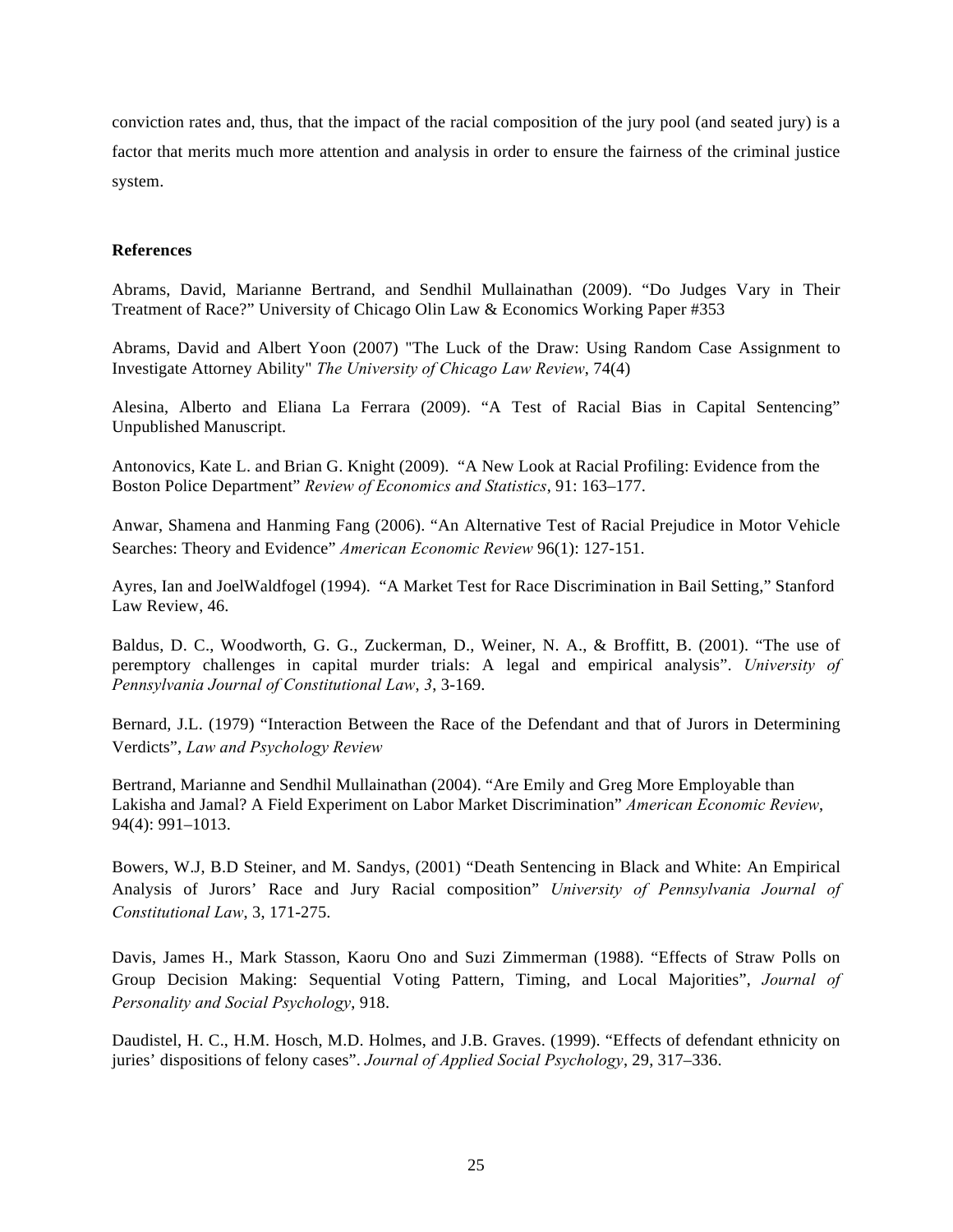DeSantis, A., and W.A. Kayson, (1997). "Defendants' characteristics of attractiveness, race, and sex and sentencing decisions". *Psychological Reports*, 81, 679–683.

Diamond, Shari Seidman, Destiny Peery, Francis Dolan, and Emily Dolan, (2009). "Achieving Diversity on the Jury: Jury Size and the Peremptory Challenge" *Journal of Empirical Legal Studies* 6(3): 425-449.

Eisenberg, Theodore and Martin T. Wells (2002). "Trial Outcomes and Demographics: Is there a 'Bronx Effect'? *Texas Law Review* 80.

Fukurai, Hiroshi, Edgar Butler, and Richard Booth (1991). "Where did black jurors go? A Theoretical synthesis of racial disenfranchisement in the jury system and jury selection" Journal of Black Studies 22(2) 1991: 196-215.

Hannaford-Agor, Paula (2009). "Some Differences Between States" in the July 2009 issue of eJournal USA, Anatomy of a Jury Trial, Bureau of International Information Programs, U.S. Department of State.

Hannaford-Agor, Paula, Hon. Gregory Mize, and Nicole Waters (2007). "The State-of-the-States Survey of Jury Improvement Efforts: A Compendium Report" National Center for State Courts.

Hannaford-Agor, Paula L., Valerie P. Hans, Nicole L. Mott, and G. Thomas Munsterman (2002). "Are Hung Juries a Problem?" Final Report, National Center for State Court, to National Institute of Justice.

Hans, V. and N. Vidmar (1982). Jury selection. In N.L. Kerr and R.M. Bray (Eds) *The psychology of the courtroom*, 39-82, new York: Academic Press

Hastie, Reid, Steven D. Penrod and Nancy Pennington (1983). *Inside the Jury*, Harvard University Press, Cambridge, Massachusetts, and London, England.

Hymes, R. W., M. Leinart, S. Rowe, and W. Rogers. (1993). Acquaintance rape: The effect of race of defendant and race of victim on White juror decisions. Journal of Social Psychology, 133, 627–634.

Kalven, Harry and Hans Zeisel (1966). *The American Jury,* Little, Brown and Company, Boston and Toronto.

Klein, K., and B. Creech (1982). "Race, rape, and bias: Distortion of prior odds and meanings changes". *Basic and Applied Social Psychology*, 3, 21–33.

Kling, Jeffrey (2006) "Incarceration Length, Employment, and Earnings" *American Economic Review*

Knowles, John, Nicola Persico, and Petra Todd (2001). "Racial Bias in Motor Vehicle Searches: Theory and Evidence" *Journal of Political Economy*, 109, 203–228.

Lee, Jean N. (2009). "Do Jurors Discriminate? Evidence from Changes in State Juror Selection Procedures" Unpublished Manuscript.

Becka, Holly, Steve McGonigle, Tim Wyatt, and Jennifer LaFleur. (2005). "Striking Differences", *Dallas Morning News*, Retrieved June 10, 2010 from: http://www.dallasnews.com/s/dws/spe/2005/jury/index\_jury.html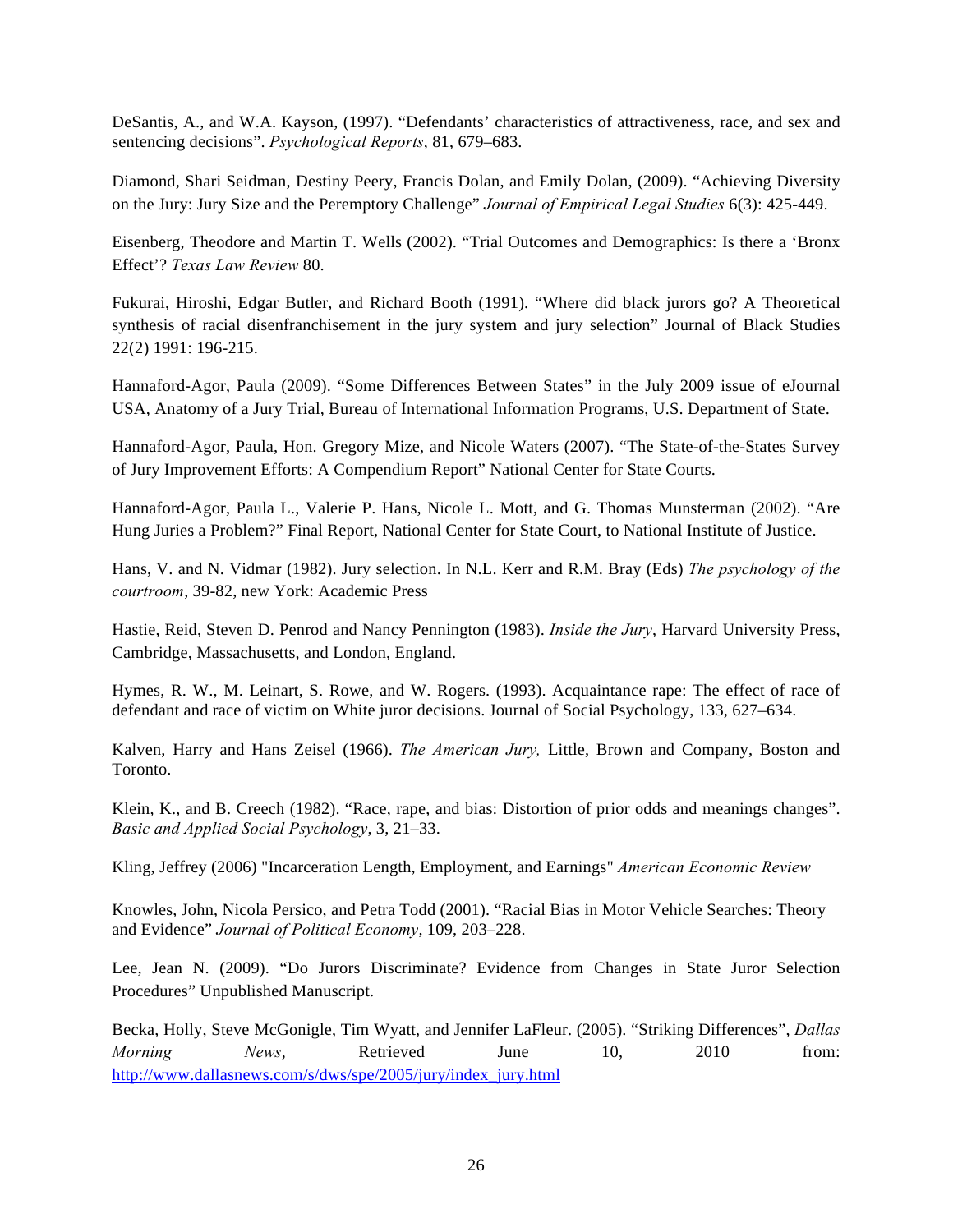MacCoun, Robert J. and Norbert L. Kerr (1988). "Asymmetric Influence in Mock Jury Deliberations: Jurors' Bias for Leniency", *Journal of Personality and Social Psychology*, 54.

McGowen, R., & G.D. King, (1982). "Effects of authoritarian, anti-authoritarian, and egalitarian legal attitudes on mock juror and jury decisions". *Psychological Reports*, 51, 1067–1074.

McGuire, M. V., and G. Bermant. (1977). "Individual and group decisions in response to a mock trial: A methodological note". *Journal of Applied Social Psychology*, 7, 220–226.

Mustard, David (2001). "Race, Ethnic, and Gender Disparities in Sentencing: Evidence from the U.S. Federal Courts." *Journal of Law and Economics*. 44: 285-314.

Overland, Sean G. (2009). *The Juror Factor: Race and Gender in America's Civil Courts*, LFB Scholarly Publishing.

Parsons, Christopher, Johan Sulaeman, Michael C. Yates and Daniel S. Hamermesh (2011). "Strike Three: Discrimination, Incentives, and Evaluation" *American Economic Review*, 101(4).

Price, Joseph and Justin Wolfers (2010). "Racial Discrimination Among NBA Referees" *Quarterly Journal of Economics*, 125(4), 1859–1887.

Poulson, R. L. (1990). "Mock juror attribution of criminal responsibility: Effects of race and the guilty but mentally ill (GBMI) verdict option". *Journal of Applied Social Psychology*, 20, 1596–1611.

Rose, Mary, (1999). "The Peremptory Challenge Accused of Race or Gender Discrimination? Some Data from One County", *Law and Human Behavior*, 23:6, 695-702.

Ross, Stephen and John Yinger (2002). *The Color of Credit: Mortgage Discrimination, Research Methodology, and Fair-Lending Enforcement*, MIT Press.

Rottman, David and Shauna Strickland (2006). "State Court Organization, 2004" U.S. Department of Justice, Bureau of Justice Statistics, Washington DC, USGPO.

Sandys, Marla and Ronald C. Dillehay (1995). "First-Ballot Votes, Predeliberation Dispositions, and Final Verdicts in Jury Trials", *Law and Human Behavior,* 19.

Simon, David, (1991) *Homicide: A Year on the Killing Streets*, Owl Books, New York, NY.

Skolnick, P., and J.I. Shaw, (1997). "The O.J. Simpson criminal trial verdict: Racism or status shield?" *Journal of Social Issues*, 53, 503–516.

Sommers, Samuel (2002). "The Effects of Race Salience and Racial Composition on Individual and Group Decision-Making". Unpublished PhD Dissertation. University of Michigan.

Sommers, Samuel and P.C. Ellsworth (2003) "How much do we really know about race and juries? A review of social science theory and research." *Chicago-Kent Law Review*, 78, 997-1031

Sommers, Samuel (2006). "On Racial Diversity and Group Decision – Making: Identifying Multiple Effects of Racial Composition on Jury Deliberations" *Journal of Personality and Social Psychology*, 90, 597-612.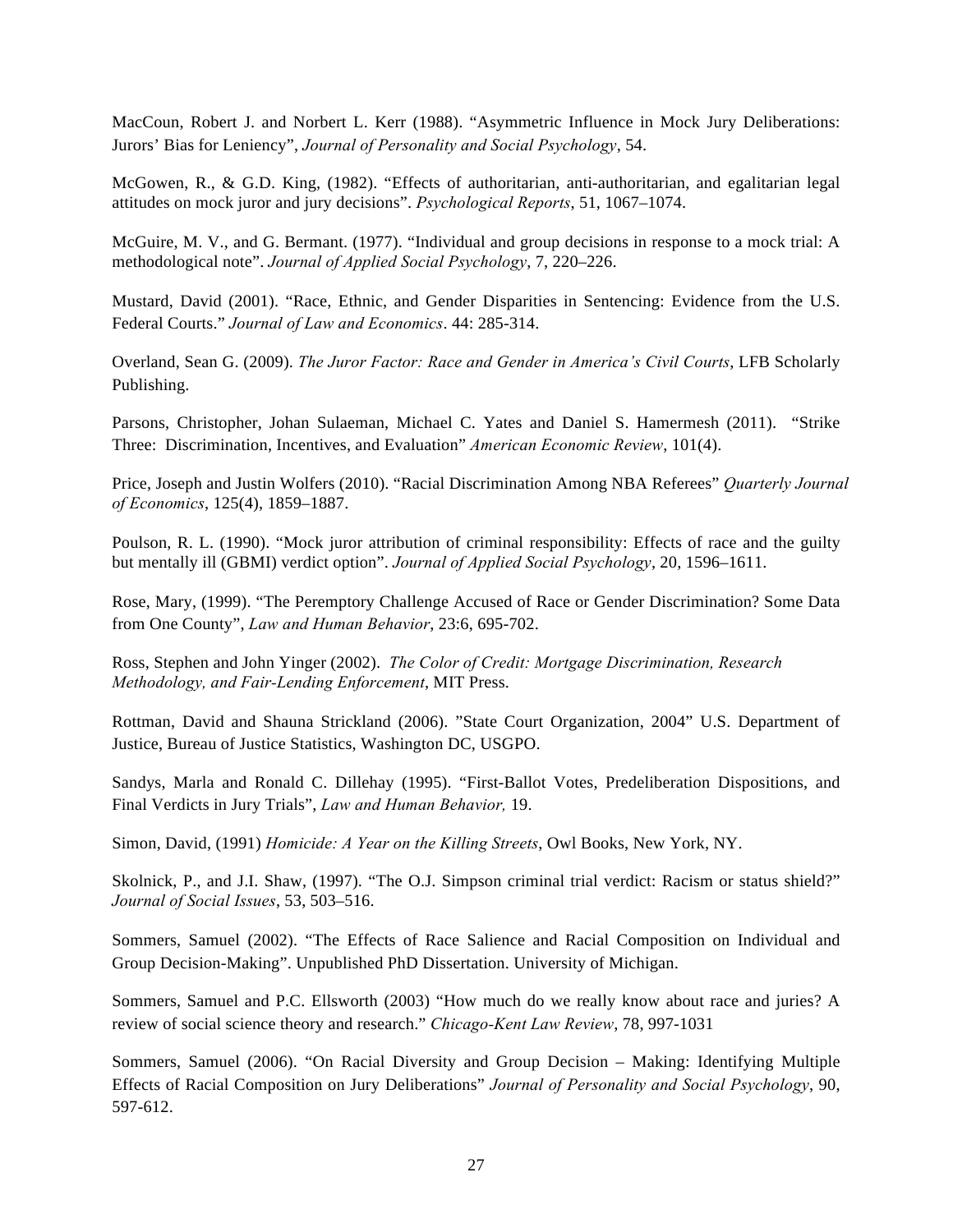Sommers, Samuel and Michael Norton, (2007). "Race-Based Judgments, Race-Neutral Justifications: Experimental Examination of Peremptory Use and the Batson Challenge Procedure" Law and Human Behavior, 31: 261-273.

Sommers, Samuel (2007). "Race and the decision making of juries", Legal and Criminological Psychology 12, 171-187

Sommers, Samuel (2008). "Determinants and Consequences of Jury Racial Diversity: Empirical Findings, Implications, and Directions for Future Research" *Social Issues and Policy Review*, Vol 2(1) – 65-102

Stevenson, Bryan and Ruth Friedman (1994). "Deliberate Indifference: Judicial Tolerance of Racial Bias in Criminal Justice", 51 *Washington and Lee Law Review*.

Turner, B. M., R.D. Lovell, J.D. Young, and W.F. Denny. (1986). "Race and peremptory challenges during voir dire: Do prosecution and defense agree?" *Journal of Criminal Justice*, 14, 61-69.

Waters, Nicole (2004). "Does Jury Size Matter? A Review of the Literature" National Center for State Courts.

Zeisel, Hans. (1971). "And Then There Were None: The Diminution of the Federal Jury." *University of Chicago Law Review*. 38, 710.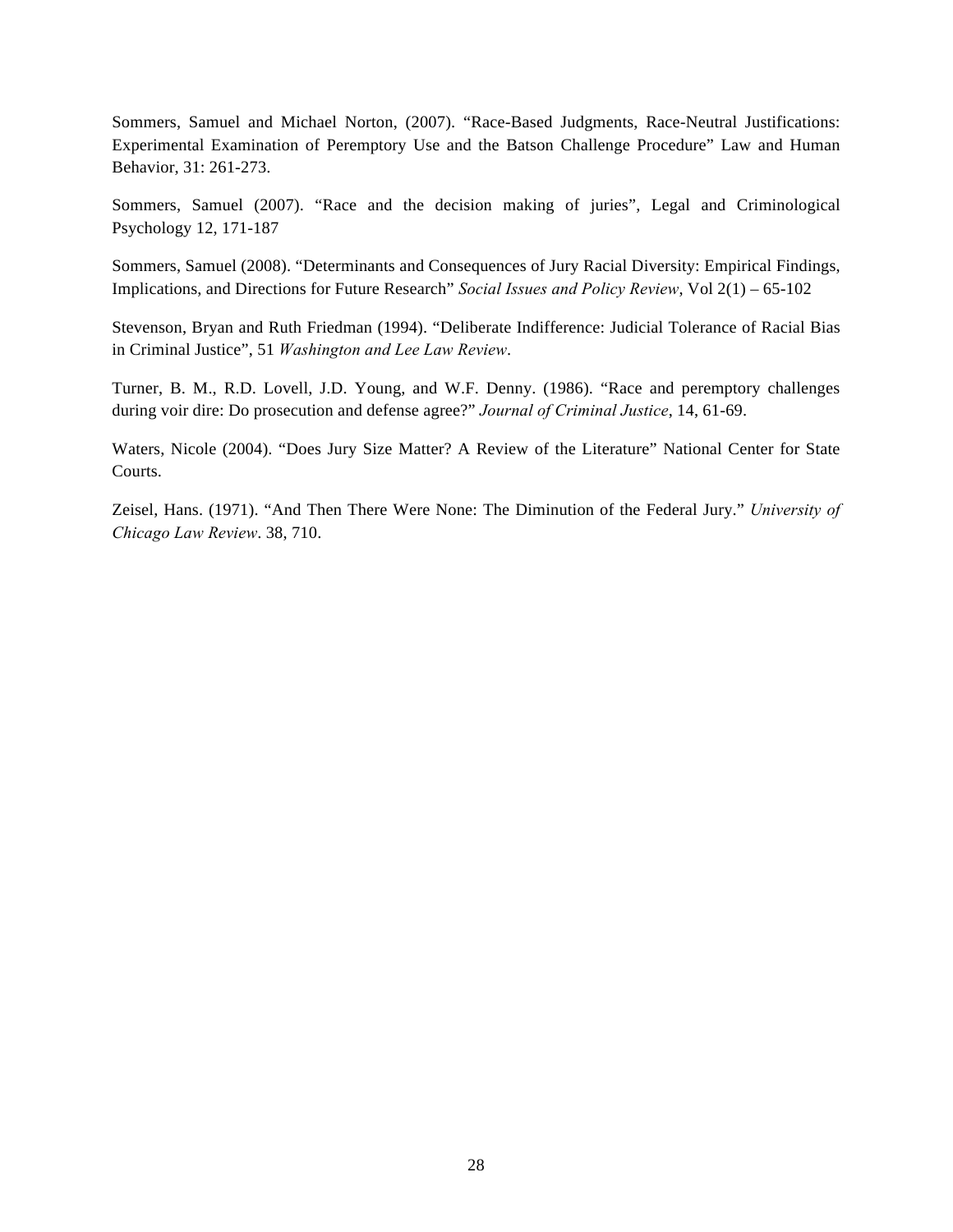#### **Table 1: Summary Statistics**

|                                      |       | All Cases | <b>Black Defendants</b> |                  | White Defendants |              |
|--------------------------------------|-------|-----------|-------------------------|------------------|------------------|--------------|
|                                      | Mean  | Sd        | Mean                    | Sd               | Mean             | Sd           |
| Defendant Characteristics            |       |           |                         |                  |                  |              |
| <b>Black Defendant</b>               | 0.44  | 0.50      | 1                       | $\boldsymbol{0}$ | $\overline{0}$   | $\theta$     |
| Hispanic Defendant                   | 0.04  | 0.20      | $\boldsymbol{0}$        | $\boldsymbol{0}$ | $\boldsymbol{0}$ | $\mathbf{0}$ |
| White Defendant                      | 0.51  | 0.50      | $\Omega$                | $\Omega$         | 1                | $\theta$     |
| Male Defendant                       | 0.92  | 0.27      | 0.95                    | 0.21             | 0.89             | 0.32         |
| Case Characteristics                 |       |           |                         |                  |                  |              |
| <b>Total Charges</b>                 | 2.99  | 3.57      | 2.79                    | 2.33             | 3.26             | 4.55         |
| Any Drug Charge                      | 0.25  | 0.44      | 0.37                    | 0.49             | 0.14             | 0.35         |
| Any Murder Charge                    | 0.05  | 0.22      | 0.06                    | 0.25             | 0.05             | 0.21         |
| Any Robbery Charge                   | 0.09  | 0.29      | 0.15                    | 0.36             | 0.05             | 0.21         |
| Any Other Violent Charge             | 0.31  | 0.46      | 0.31                    | 0.46             | 0.30             | 0.46         |
| Any Property Charge                  | 0.23  | 0.42      | 0.21                    | 0.41             | 0.25             | 0.43         |
| Any Sex Charge                       | 0.13  | 0.34      | 0.08                    | 0.27             | 0.18             | 0.38         |
| Any Weapons Charge                   | 0.12  | 0.33      | 0.18                    | 0.39             | 0.08             | 0.27         |
| Any Other Charge                     | 0.33  | 0.47      | 0.26                    | 0.44             | 0.37             | 0.48         |
| Dependant Variables                  |       |           |                         |                  |                  |              |
| Proportion Guilty Convictions        | 0.670 | 0.439     | 0.686                   | 0.432            | 0.641            | 0.450        |
| Any Guilty Convictions               | 0.728 | 0.445     | 0.745                   | 0.437            | 0.702            | 0.458        |
| Pool and Seated Jury Characteristics |       |           |                         |                  |                  |              |
| Number of Seated Jurors              | 7.11  | 0.483     | 7.12                    | 0.476            | 7.11             | 0.496        |
| Number in Jury Pool                  | 27.3  | 7.3       | 26.9                    | 7.0              | 27.6             | 7.6          |
| Any Black in Pool                    | 0.64  | 0.48      | 0.63                    | 0.48             | 0.65             | 0.48         |
| Any Black on Seated Jury             | 0.28  | 0.45      | 0.29                    | 0.45             | 0.26             | 0.44         |
| Proportion Black on Seated Jury      | 0.046 | 0.080     | 0.051                   | 0.089            | 0.040            | 0.069        |
| Proportion Black in Pool             | 0.039 | 0.040     | 0.040                   | 0.043            | 0.038            | 0.038        |
| <b>Observations</b>                  | 785   |           | 333                     |                  | 379              |              |

Note - The first two columns report summary statistics for the full sample of 785 cases for which a jury was selected and the variable under consideration is defined. In particular, defendant race is defined for 774 cases, defendant gender for 776 cases, specific crime categories for 776 cases, total charges for 773 cases, the dependant variables for 750 cases, and the pool and seated jury variables for the full sample of 785 cases. The latter columns report summary statistics for cases with black defendants (N=333) and white defendants (N=379), respectively, in which a verdict of guilty or not guilty by the jury was returned for at least one of the charged offenses. Together, the observations in these columns make up the sample used in our main analysis. Summary statistics for the proportion variables (i.e., proportion guilty convictions, proportion black on seated jury, and proportion black in pool) were formed by measuring the proportion for each jury or jury pool and averaging across cases.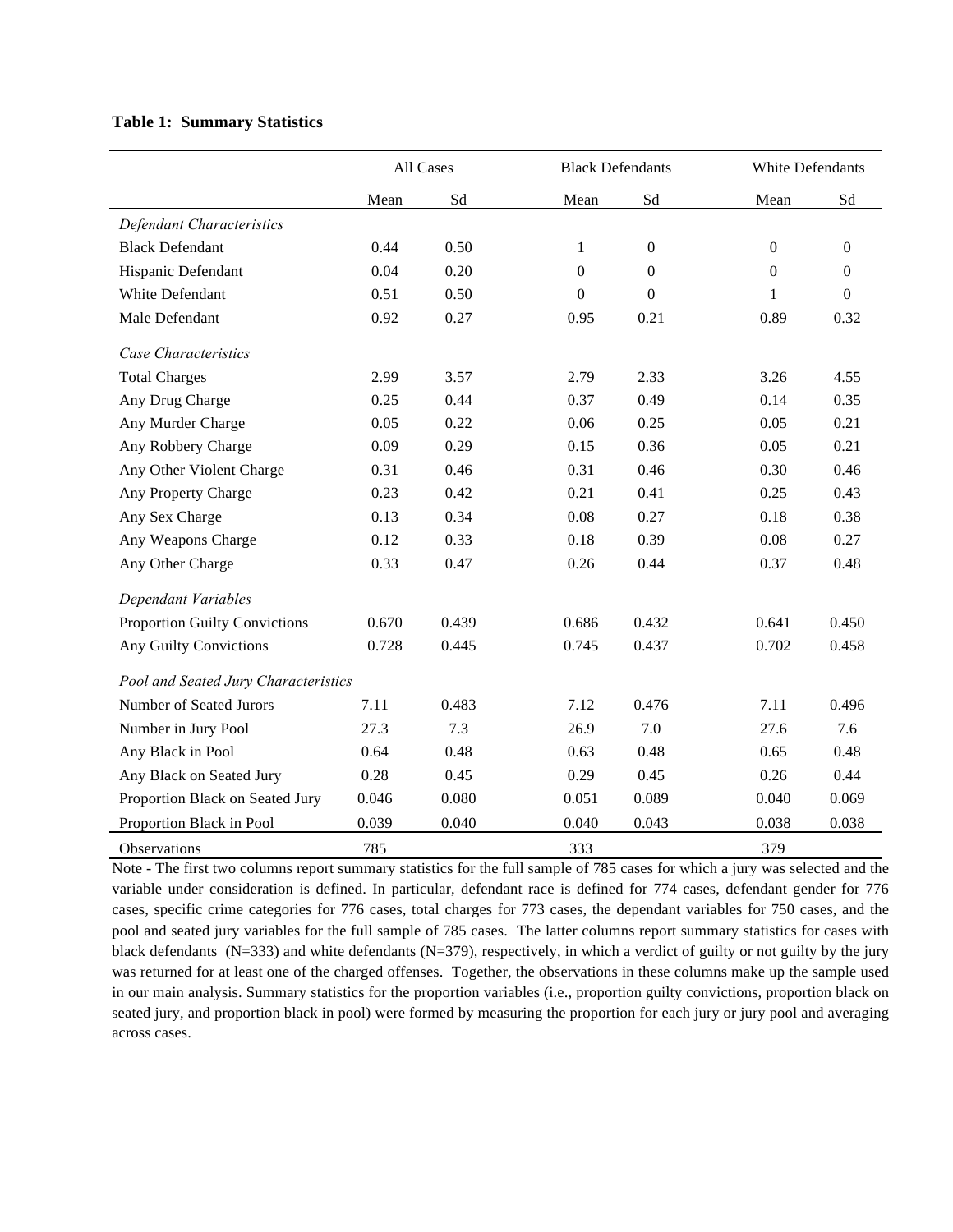| Proportion of<br>Other Races in<br>Proportion of<br>Proportion of<br><b>Indicator</b> for Any<br><b>Blacks</b> in Pool<br>Whites in Pool<br><b>Blacks</b> in Pool<br>Pool<br>Defendant Characteristics<br><b>Black Defendant</b><br>0.003<br>0.001<br>$-0.008$<br>$-0.004$<br>[0.039]<br>[0.003]<br>[0.005]<br>[0.003]<br>0.005<br>0.004<br>$-0.003$<br>$-0.001$<br>Hispanic Defendant<br>[0.088]<br>[0.008]<br>[0.011]<br>[0.006]<br>0.043<br>0.006<br>$-0.009$<br>0.002<br>Male Defendant<br>[0.004]<br>[0.067]<br>[0.005]<br>[0.007]<br>Case Characteristics<br>$-0.0003$<br>0.004<br>Any Drug Charge<br>$-0.029$<br>$-0.003$ | (1) | (2) | (3) | (4) |
|----------------------------------------------------------------------------------------------------------------------------------------------------------------------------------------------------------------------------------------------------------------------------------------------------------------------------------------------------------------------------------------------------------------------------------------------------------------------------------------------------------------------------------------------------------------------------------------------------------------------------------|-----|-----|-----|-----|
|                                                                                                                                                                                                                                                                                                                                                                                                                                                                                                                                                                                                                                  |     |     |     |     |
|                                                                                                                                                                                                                                                                                                                                                                                                                                                                                                                                                                                                                                  |     |     |     |     |
|                                                                                                                                                                                                                                                                                                                                                                                                                                                                                                                                                                                                                                  |     |     |     |     |
|                                                                                                                                                                                                                                                                                                                                                                                                                                                                                                                                                                                                                                  |     |     |     |     |
|                                                                                                                                                                                                                                                                                                                                                                                                                                                                                                                                                                                                                                  |     |     |     |     |
|                                                                                                                                                                                                                                                                                                                                                                                                                                                                                                                                                                                                                                  |     |     |     |     |
|                                                                                                                                                                                                                                                                                                                                                                                                                                                                                                                                                                                                                                  |     |     |     |     |
|                                                                                                                                                                                                                                                                                                                                                                                                                                                                                                                                                                                                                                  |     |     |     |     |
|                                                                                                                                                                                                                                                                                                                                                                                                                                                                                                                                                                                                                                  |     |     |     |     |
|                                                                                                                                                                                                                                                                                                                                                                                                                                                                                                                                                                                                                                  |     |     |     |     |
|                                                                                                                                                                                                                                                                                                                                                                                                                                                                                                                                                                                                                                  |     |     |     |     |
|                                                                                                                                                                                                                                                                                                                                                                                                                                                                                                                                                                                                                                  |     |     |     |     |
| [0.051]<br>[0.004]<br>[0.006]<br>[0.004]                                                                                                                                                                                                                                                                                                                                                                                                                                                                                                                                                                                         |     |     |     |     |
| 0.093<br>$-0.002$<br>$-0.006$<br>0.006<br>Any Murder Charge                                                                                                                                                                                                                                                                                                                                                                                                                                                                                                                                                                      |     |     |     |     |
| [0.006]<br>[0.008]<br>[0.005]<br>[0.076]                                                                                                                                                                                                                                                                                                                                                                                                                                                                                                                                                                                         |     |     |     |     |
| 0.007<br>0.002<br>$-0.004$<br>$-0.0005$<br>Any Other Charge                                                                                                                                                                                                                                                                                                                                                                                                                                                                                                                                                                      |     |     |     |     |
| [0.040]<br>[0.004]<br>[0.005]<br>[0.003]                                                                                                                                                                                                                                                                                                                                                                                                                                                                                                                                                                                         |     |     |     |     |
| 0.0001<br>0.004<br>$-0.004$<br>$-0.0003$<br>Any Other Violent Charge                                                                                                                                                                                                                                                                                                                                                                                                                                                                                                                                                             |     |     |     |     |
| [0.004]<br>[0.003]<br>[0.042]<br>[0.005]                                                                                                                                                                                                                                                                                                                                                                                                                                                                                                                                                                                         |     |     |     |     |
| $0.013***$<br>$-0.006$<br>$-0.008**$<br>Any Property Charge<br>0.078                                                                                                                                                                                                                                                                                                                                                                                                                                                                                                                                                             |     |     |     |     |
| [0.047]<br>[0.005]<br>[0.006]<br>[0.003]                                                                                                                                                                                                                                                                                                                                                                                                                                                                                                                                                                                         |     |     |     |     |
| $-0.005$<br>0.004<br>0.0001<br>Any Robbery Charge<br>$-0.026$                                                                                                                                                                                                                                                                                                                                                                                                                                                                                                                                                                    |     |     |     |     |
| [0.008]<br>[0.065]<br>[0.005]<br>[0.005]                                                                                                                                                                                                                                                                                                                                                                                                                                                                                                                                                                                         |     |     |     |     |
| 0.07<br>0.002<br>0.001<br>$-0.004$<br>Any Sex Charge                                                                                                                                                                                                                                                                                                                                                                                                                                                                                                                                                                             |     |     |     |     |
| [0.005]<br>[0.006]<br>[0.058]<br>[0.004]                                                                                                                                                                                                                                                                                                                                                                                                                                                                                                                                                                                         |     |     |     |     |
| Any Weapons Charge<br>0.075<br>$-0.001$<br>0.001<br>0.0002                                                                                                                                                                                                                                                                                                                                                                                                                                                                                                                                                                       |     |     |     |     |
| [0.004]<br>[0.054]<br>[0.006]<br>[0.004]                                                                                                                                                                                                                                                                                                                                                                                                                                                                                                                                                                                         |     |     |     |     |
| $5x10^{-5}$<br>$0.008*$<br>0.0002<br>$-0.0003$<br><b>Total Charges</b>                                                                                                                                                                                                                                                                                                                                                                                                                                                                                                                                                           |     |     |     |     |
| [0.003]<br>[0.000]<br>[0.000]<br>[0.000]                                                                                                                                                                                                                                                                                                                                                                                                                                                                                                                                                                                         |     |     |     |     |
| $0.029***$<br>$0.541***$<br>$0.028***$<br>$0.942***$<br>Constant                                                                                                                                                                                                                                                                                                                                                                                                                                                                                                                                                                 |     |     |     |     |
| [0.006]<br>[0.005]<br>[0.074]<br>[0.007]                                                                                                                                                                                                                                                                                                                                                                                                                                                                                                                                                                                         |     |     |     |     |
| Observations<br>771<br>771<br>771<br>771                                                                                                                                                                                                                                                                                                                                                                                                                                                                                                                                                                                         |     |     |     |     |
| 1.40<br>0.68<br>1.07<br>F-statistic<br>1.13                                                                                                                                                                                                                                                                                                                                                                                                                                                                                                                                                                                      |     |     |     |     |
| 0.02<br>0.02<br>0.01<br>0.01<br>R-squared                                                                                                                                                                                                                                                                                                                                                                                                                                                                                                                                                                                        |     |     |     |     |

**Table 2: The Relationship Between the Racial Composition of the Jury Pool and Defendant/Case Characteristics**

Note: Each column reports parameter estimates and heteroskedasticity-robust standard errors from OLS regressions using the variable in the column heading as the dependent variable. \*, \*\*, and \*\*\* indicate statistical significance at the 10 percent, 5 percent; and 1 percent levels, respectively. The crime categories are not mutually exclusive, so there is no omitted crime category. F-statistics jointly testing whether all coefficients equal zero are reported in the second to last row of the table. Fourteen observations from the full sample shown in Table 1 were dropped due to one or more missing values for the various defendant and case characteristics.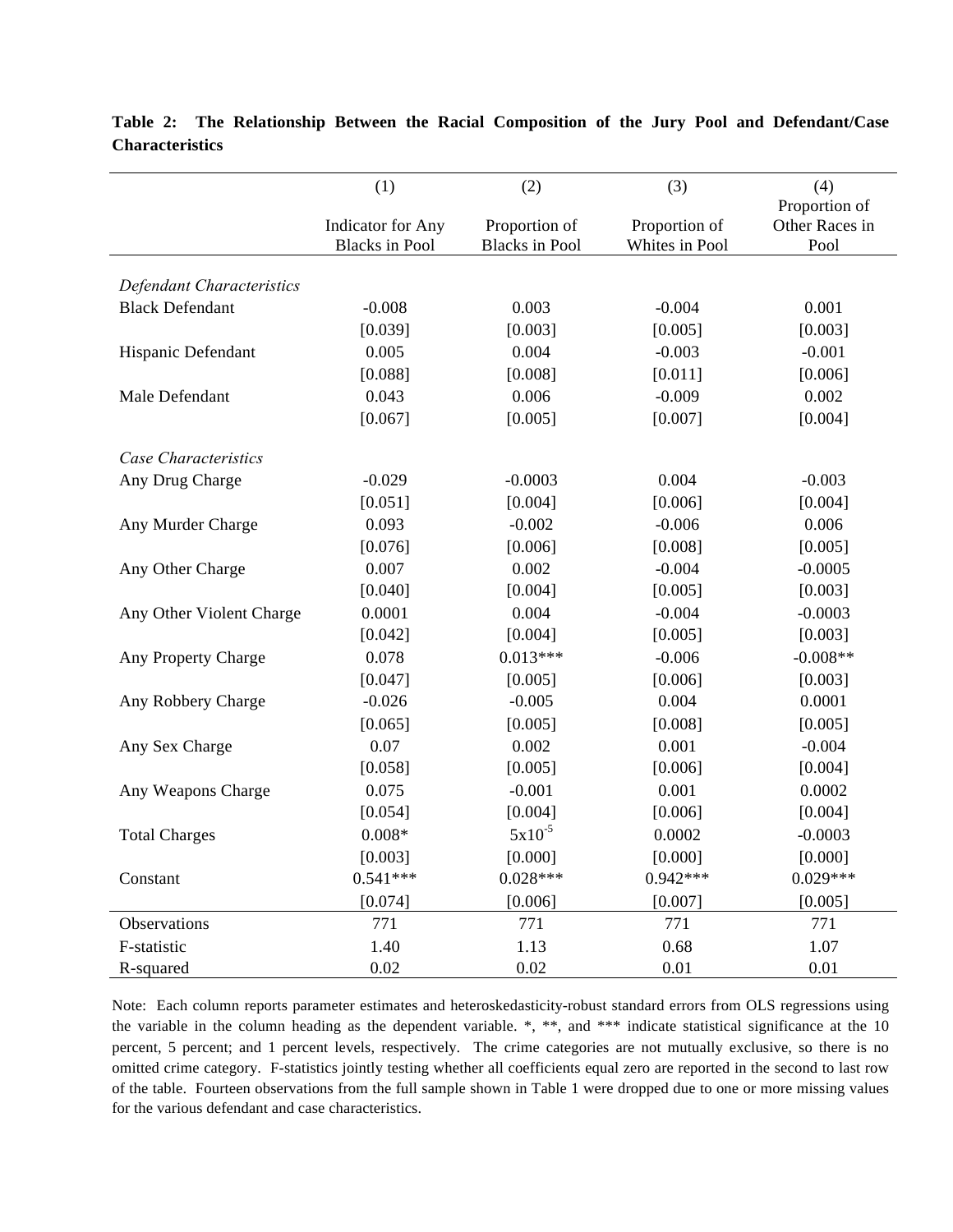|               | <b>Black Defendants</b> |           |          |            |                   |                |                |          |            |
|---------------|-------------------------|-----------|----------|------------|-------------------|----------------|----------------|----------|------------|
|               |                         |           | At Least |            |                   |                |                | At Least |            |
|               |                         |           | One      |            |                   |                | N <sub>o</sub> | One      |            |
|               |                         | No Guilty | Guilty   | Conviction |                   |                | Guilty         | Guilty   | Conviction |
|               |                         | Verdicts  | Verdict  | Rate       |                   |                | Verdicts       | Verdict  | Rate       |
| <b>Blacks</b> | No                      | 24        | 100      | 81%        | Pool<br>Number of | $\overline{0}$ | 24             | 100      | 81%        |
| Pool          | Yes                     | 61        | 148      | 71%        | $\Xi$             |                | 28             | 76       | 73%        |
| Any<br>$\Xi$  |                         |           |          |            | <b>Blacks</b>     | $\overline{2}$ | 24             | 51       | 68%        |
|               |                         |           |          |            |                   | 3              | 6              | 16       | 73%        |
|               |                         |           |          |            |                   | $4+$           | 3              | 5        | 63%        |

**Table 3: Cross Tabulations of Conviction Rates and Racial Composition of Jury Pool**

|               | <b>White Defendants</b> |           |          |            |                    |                |                |          |            |
|---------------|-------------------------|-----------|----------|------------|--------------------|----------------|----------------|----------|------------|
|               |                         |           | At Least |            |                    |                |                | At Least |            |
|               |                         |           | One      |            |                    |                | N <sub>0</sub> | One      |            |
|               |                         | No Guilty | Guilty   | Conviction |                    |                | Guilty         | Guilty   | Conviction |
|               |                         | Verdicts  | Verdict  | Rate       |                    |                | Verdicts       | Verdict  | Rate       |
| <b>Blacks</b> | No                      | 45        | 86       | 66%        | Pool               | $\overline{0}$ | 45             | 86       | 66%        |
| Pool          | Yes                     | 68        | 180      | 73%        | Number of<br>$\Xi$ |                | 38             | 109      | 74%        |
| Any in        |                         |           |          |            | <b>Blacks</b>      | 2              | 17             | 46       | 73%        |
|               |                         |           |          |            |                    | 3              | 11             | 19       | 63%        |
|               |                         |           |          |            |                    | $4+$           | 2              | 8        | 80%        |

Note: Cross tabulations are reported for the main analysis sample, which includes 333 cases with black defendants and 379 cases with white defendants. Conviction rate is the proportion of trials that resulted in at least one guilty verdict.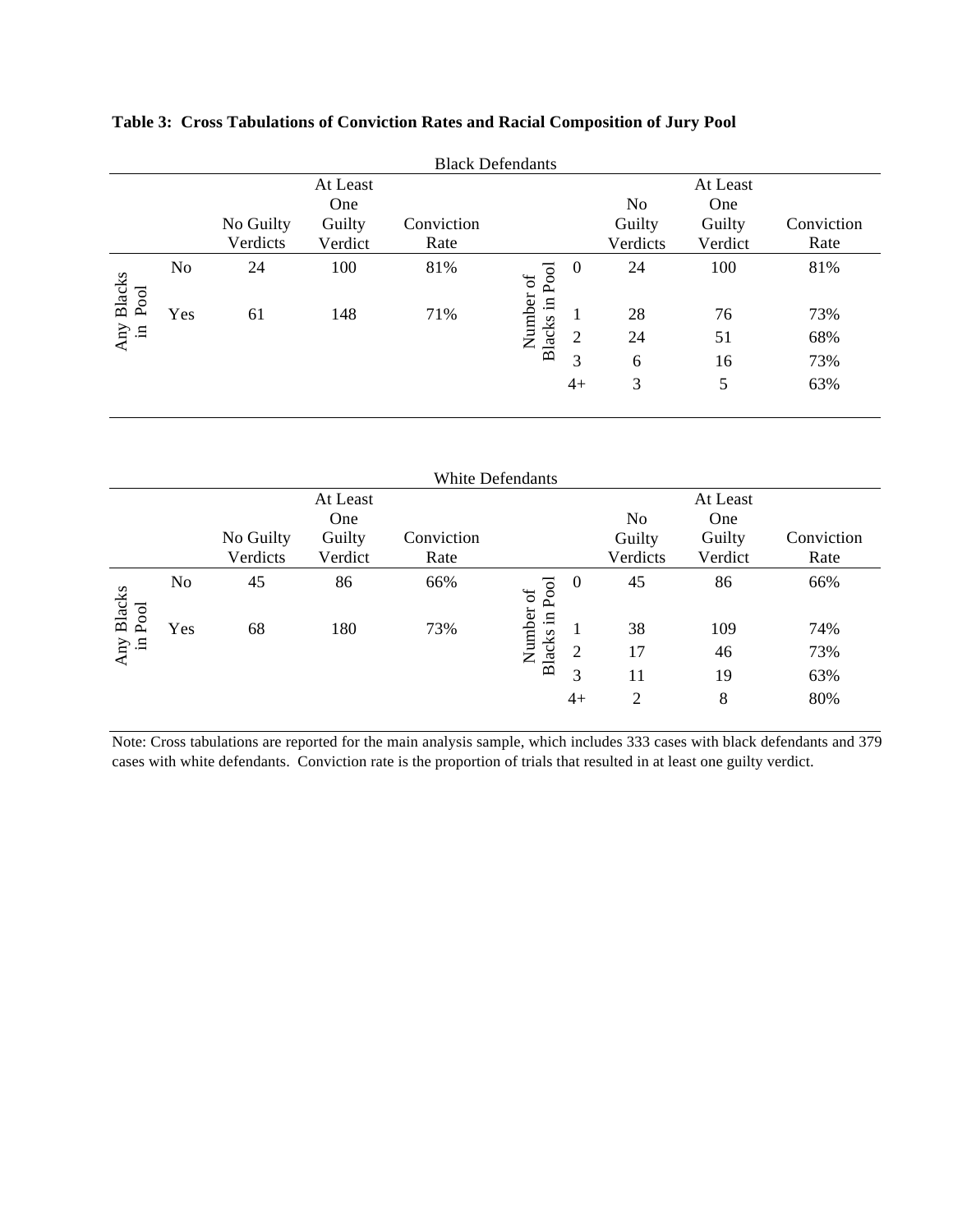|                                   | (1)            | (2)                   | (3)            | (4)                      |
|-----------------------------------|----------------|-----------------------|----------------|--------------------------|
|                                   |                |                       |                | <b>Proportion Guilty</b> |
| Dependent Variable:               |                | Any Guilty Conviction |                | Convictions              |
|                                   |                |                       |                |                          |
| <b>Black Defendant</b>            | $0.150***$     | $0.164***$            | $0.156***$     | $0.160***$               |
|                                   | [0.056]        | [0.058]               | [0.055]        | [0.057]                  |
| Any Black in Pool                 | 0.069          | $0.105**$             | 0.063          | $0.090*$                 |
|                                   | [0.048]        | [0.051]               | [0.047]        | [0.050]                  |
| Black Defendant*Any Black in Pool | $-0.168**$     | $-0.166**$            | $-0.174**$     | $-0.155**$               |
|                                   | [0.070]        | [0.074]               | [0.069]        | [0.072]                  |
| Constant                          | $0.656***$     | $0.627***$            | $0.600***$     | $0.576***$               |
|                                   | [0.039]        | [0.041]               | [0.038]        | [0.040]                  |
| Includes Controls for:            |                |                       |                |                          |
| Gender/Age of Pool                | N <sub>0</sub> | Yes                   | N <sub>0</sub> | Yes                      |
| <b>County Dummy</b>               | N <sub>0</sub> | Yes                   | N <sub>0</sub> | Yes                      |
| <b>Year of Filing Dummies</b>     | N <sub>0</sub> | Yes                   | N <sub>0</sub> | Yes                      |
| <b>Observations</b>               | 712            | 712                   | 712            | 712                      |
| R-squared                         | 0.01           | 0.07                  | 0.01           | 0.08                     |

#### **Table 4: Reduced Form Benchmark Regressions**

Note: The dependent variable for each regression is shown in the row heading. All regressions are estimated on the main analysis sample using OLS and heteroskedasticity-robust standard errors are reported in brackets. The gender of the jury pool is measured as the proportion of the pool that is female, and the age of jury pool is controlled for with the proportion of the pool that is age 40 or less, and proportion of the pool that is between the ages of 40 and 60. For each of the controls (including county and year of filing dummies) both a demeaned version of the control variable and the interaction of this demeaned variable with whether the defendant is black are included in the specification. Because the control variables are demeaned, the coefficients on the variables reported in the table can be interpreted as the estimated effect at the mean and are comparable across columns. \*, \*\*, and \*\*\* indicate statistical significance at the 10 percent, 5 percent; and 1 percent levels, respectively.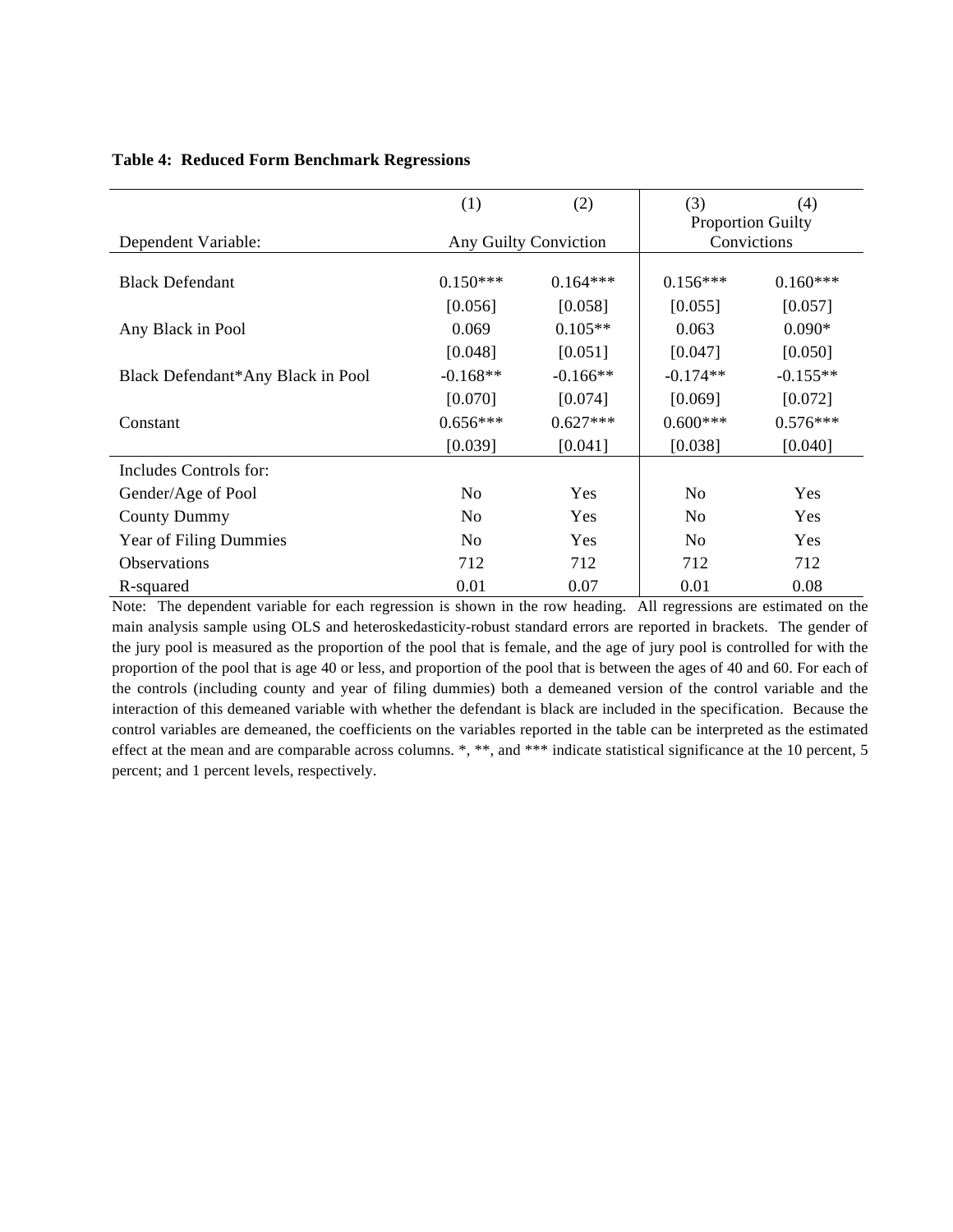## **Table 5: Robustness/Sensitivity Checks**

|                                    |                |                | Dependent Variable - Any Guilty Conviction |                                                           |                                                             |                                                              |
|------------------------------------|----------------|----------------|--------------------------------------------|-----------------------------------------------------------|-------------------------------------------------------------|--------------------------------------------------------------|
|                                    | (1)            | (2)            | (3)                                        | (4)                                                       | (5)                                                         | (6)                                                          |
| <b>Black Defendant</b>             | $0.164***$     | $0.149**$      | $0.126**$                                  | $0.134***$                                                | $0.163***$                                                  | $0.142**$                                                    |
|                                    | [0.058]        | [0.063]        | [0.060]                                    | [0.051]                                                   | [0.058]                                                     | [0.055]                                                      |
| Any Black in Pool                  | $0.105**$      | $0.092*$       | $0.098*$                                   | $0.075*$                                                  | $0.086*$                                                    | 0.07                                                         |
|                                    | [0.051]        | [0.053]        | [0.052]                                    | [0.045]                                                   | [0.050]                                                     | [0.048]                                                      |
| Black Defendant*Any Black in Pool  | $-0.166**$     | $-0.139*$      | $-0.130*$                                  | $-0.135**$                                                | $-0.156**$                                                  | $-0.160**$                                                   |
|                                    | [0.074]        | [0.080]        | [0.076]                                    | [0.065]                                                   | [0.073]                                                     | [0.070]                                                      |
| Constant                           | $0.627***$     | $0.635***$     | $0.636***$                                 | $0.697***$                                                | $0.613***$                                                  | $0.667***$                                                   |
|                                    | [0.041]        | [0.042]        | [0.042]                                    | [0.036]                                                   | [0.040]                                                     | [0.039]                                                      |
|                                    |                |                |                                            | Includes<br>Lake cases<br>that are pled<br>as guilty jury | Includes<br>Sarasota non-<br>verdict cases<br>as not guilty | Includes<br>Sarasota non-<br>verdict cases<br>as guilty jury |
| Sample Notes                       | Main Sample    | Main Sample    | Main Sample                                | verdict                                                   | jury verdict                                                | verdict                                                      |
| <b>Benchmark Controls</b>          | Yes            | Yes            | Yes                                        | Yes                                                       | Yes                                                         | Yes                                                          |
| Defendant and Case Characteristics | N <sub>0</sub> | Yes            | No                                         | N <sub>0</sub>                                            | N <sub>o</sub>                                              | N <sub>0</sub>                                               |
| <b>Judge Dummies</b>               | No             | N <sub>o</sub> | Yes                                        | N <sub>o</sub>                                            | No                                                          | N <sub>0</sub>                                               |
| <b>Observations</b>                | 712            | 710            | 709                                        | 845                                                       | 737                                                         | 737                                                          |
| R-squared                          | 0.07           | 0.11           | 0.13                                       | 0.04                                                      | 0.05                                                        | 0.05                                                         |

Note: All regressions are estimated using OLS. Heteroskedasticity-robust standard errors are in brackets. The benchmark controls are the full set of controls included in the specifications reported in Columns (2) and (4) in Table 4. Defendant and case characteristics include a male indicator, as well as indicators for each of the various crime categories. Each of these controls was demeaned and interacted with whether there were any blacks in the pool. Judge dummies were demeaned and interacted with whether the defendant was black. \*, \*\*, and \*\*\* indicate statistical significance at the 10 percent, 5 percent; and 1 percent levels, respectively.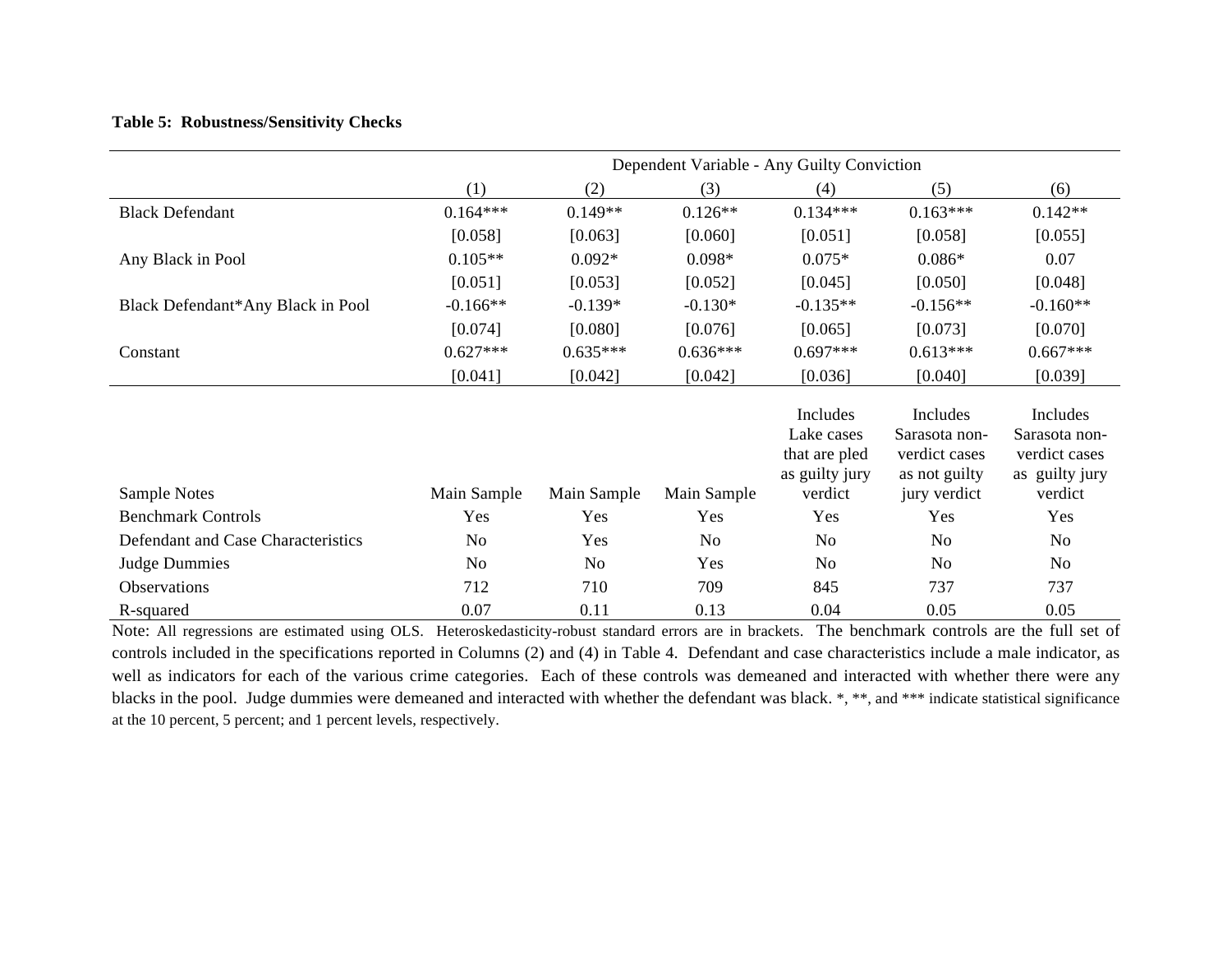## **Table 6: Heterogeneity Across Charge Category (Drugs, Violent Offenses, Property Offenses) and County**

|                              | (1)                       | (2)                       | (3)                       | (4)                     | (5)                        | (6)                         |
|------------------------------|---------------------------|---------------------------|---------------------------|-------------------------|----------------------------|-----------------------------|
| Dependent Variable $=$       | Any Guilty<br>Convictions | Any Guilty<br>Convictions | Any Guilty<br>Convictions | Any Drug<br>Convictions | Any Violent<br>Convictions | Any Property<br>Convictions |
| <b>Black Defendant</b>       | $0.150***$                | $0.223**$                 | $0.127**$                 | $0.244**$               | 0.085                      | 0.097                       |
|                              | [0.056]                   | [0.101]                   | [0.063]                   | [0.114]                 | [0.097]                    | [0.140]                     |
| Any Black in Pool            | 0.069                     | $0.149*$                  | 0.085                     | 0.19                    | 0.081                      | $-0.025$                    |
|                              | [0.048]                   | [0.084]                   | [0.057]                   | [0.128]                 | [0.088]                    | [0.108]                     |
| Black Defendant*Any Black in |                           |                           |                           |                         |                            |                             |
| Pool                         | $-0.168**$                | $-0.201*$                 | $-0.160*$                 | $-0.474***$             | $-0.210*$                  | 0.102                       |
|                              | [0.070]                   | [0.116]                   | [0.088]                   | [0.152]                 | [0.119]                    | [0.167]                     |
| Constant                     | $0.656***$                | $0.500***$                | $0.730***$                | $0.650***$              | $0.675***$                 | $0.640***$                  |
|                              | [0.039]                   | [0.073]                   | [0.043]                   | [0.095]                 | [0.072]                    | [0.092]                     |
|                              |                           |                           |                           |                         | Violent crime              | Property crime              |
|                              |                           |                           |                           | Drug charges            | charges that               | charges that                |
|                              |                           |                           |                           | that reach jury         | reach jury                 | reach jury                  |
| Sample                       | All (baseline)            | Lake County               | Sarasota County           | verdict                 | verdict                    | verdict                     |
| <b>Observations</b>          | 712                       | 363                       | 349                       | 156                     | 267                        | 152                         |
| R-squared                    | 0.01                      | 0.02                      | 0.01                      | 0.09                    | 0.02                       | 0.03                        |

Note: All regressions are estimated using OLS. Heteroskedasticity-robust standard errors are in brackets. No additional controls were included in the regressions. \*, \*\*, and \*\*\* indicate statistical significance at the 10 percent, 5 percent; and 1 percent levels, respectively.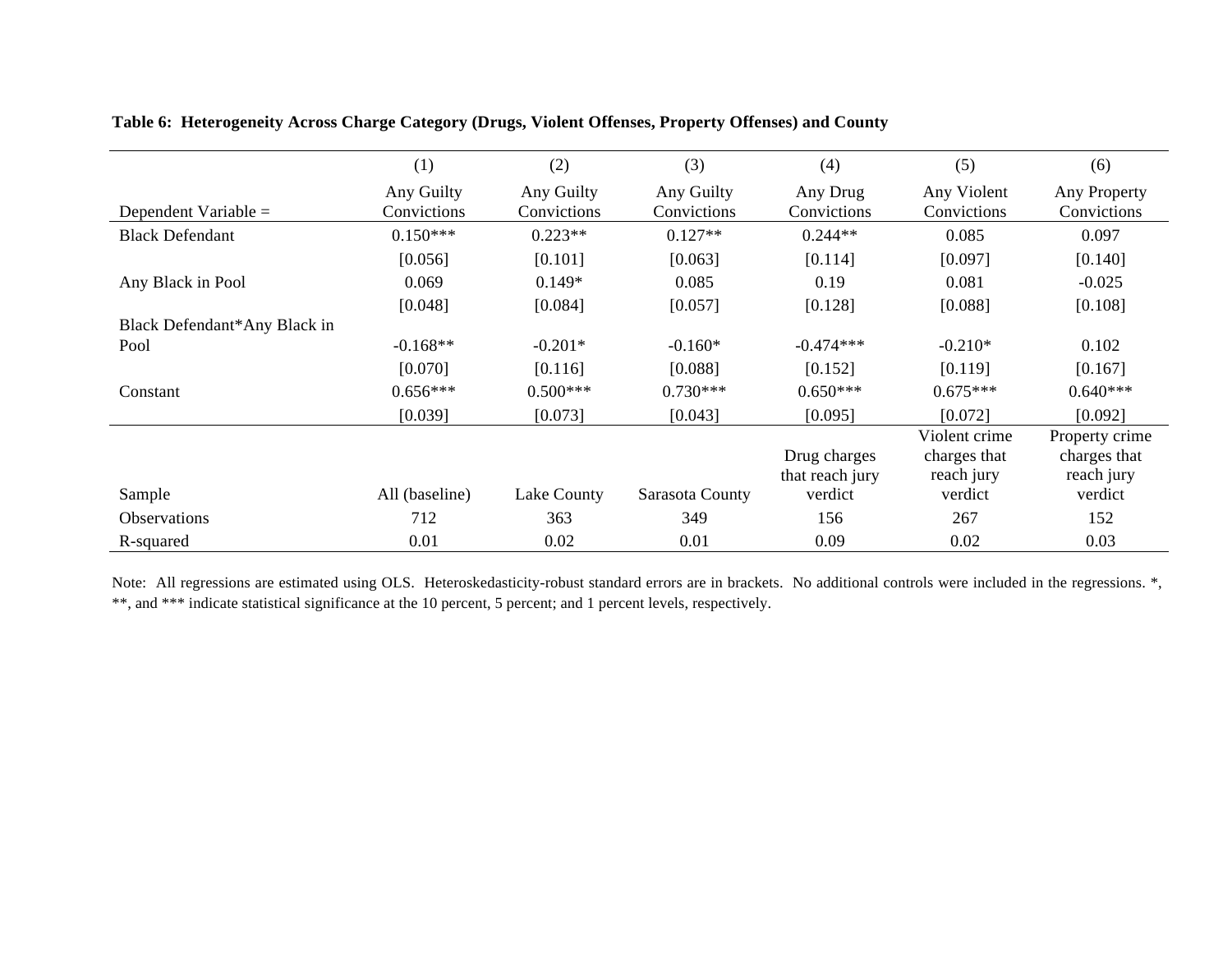|                               | (1)        | (2)                           | (3)                                  | (4)        |
|-------------------------------|------------|-------------------------------|--------------------------------------|------------|
|                               | <b>OLS</b> | <b>OLS</b>                    | <b>OLS</b>                           | <b>OLS</b> |
| Dependent Variable=           |            | <b>Any Guilty Convictions</b> | <b>Proportion Guilty Convictions</b> |            |
| <b>Black Defendant</b>        | $0.164***$ | $0.101**$                     | $0.160***$                           | $0.105***$ |
|                               | [0.058]    | [0.040]                       | [0.057]                              | [0.039]    |
| Any Black in Pool             | $0.105**$  |                               | $0.090*$                             |            |
|                               | [0.051]    |                               | [0.050]                              |            |
| Defendant Black* Any Black in |            |                               |                                      |            |
| Pool                          | $-0.166**$ |                               | $-0.155**$                           |            |
|                               | [0.074]    |                               | [0.072]                              |            |
| Any Black on Seated Jury      |            | 0.060                         |                                      | 0.057      |
|                               |            | [0.054]                       |                                      | [0.053]    |
| Defendant Black*Any Black on  |            |                               |                                      |            |
| Seated Jury                   |            | $-0.164**$                    |                                      | $-0.162**$ |
|                               |            | [0.078]                       |                                      | [0.076]    |
| Constant                      | $0.627***$ | $0.681***$                    | $0.576***$                           | $0.621***$ |
|                               | [0.041]    | [0.027]                       | [0.040]                              | [0.027]    |
| Observations                  | 712        | 712                           | 712                                  | 712        |
| R-squared                     | 0.07       | 0.07                          | 0.08                                 | 0.08       |

## **Table 7: Comparing to OLS Estimate of Effect of Racial Composition of Seated Jury on Trial Outcomes**

Note: All specifications include the complete set of benchmark controls described in Table 4. Columns (1) and (4) in this table correspond to columns (2) and (4) of Table 4, respectively. \*, \*\*, and \*\*\* indicate statistical significance at the 10 percent, 5 percent; and 1 percent levels, respectively.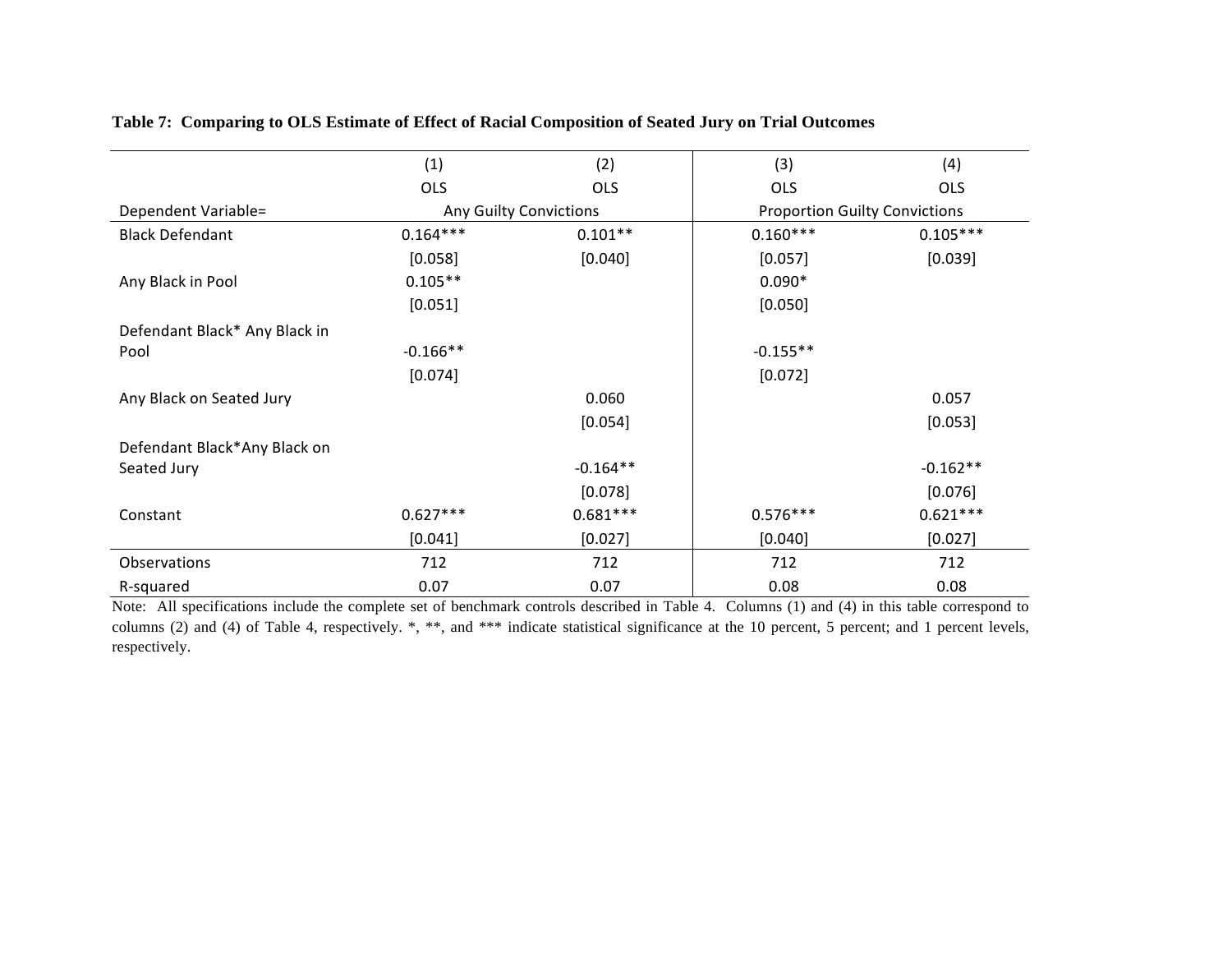|                                      | Lake County |       |       | Sarasota County |
|--------------------------------------|-------------|-------|-------|-----------------|
|                                      | Mean        | Sd    | Mean  | Sd              |
| Defendant Characteristics            |             |       |       |                 |
| <b>Black Defendant</b>               | 0.50        | 0.50  | 0.38  | 0.49            |
| Hispanic Defendant                   | 0.02        | 0.15  | 0.06  | 0.24            |
| White Defendant                      | 0.47        | 0.50  | 0.55  | 0.50            |
| Male Defendant                       | 0.93        | 0.25  | 0.91  | 0.29            |
| Case Characteristics                 |             |       |       |                 |
| <b>Total Charges</b>                 | 3.47        | 4.57  | 2.55  | 2.18            |
| Any Drug Charge                      | 0.22        | 0.41  | 0.28  | 0.45            |
| Any Murder Charge                    | 0.08        | 0.27  | 0.03  | 0.16            |
| Any Robbery Charge                   | 0.10        | 0.30  | 0.08  | 0.28            |
| Any Other Violent Charge             | 0.35        | 0.48  | 0.27  | 0.44            |
| Any Property Charge                  | 0.26        | 0.44  | 0.21  | 0.41            |
| Any Sex Charge                       | 0.13        | 0.34  | 0.14  | 0.34            |
| Any Weapons Charge                   | 0.16        | 0.37  | 0.08  | 0.28            |
| Any Other Charge                     | 0.32        | 0.47  | 0.33  | 0.47            |
| Dependant Variables                  |             |       |       |                 |
| <b>Proportion Guilty Convictions</b> | 0.584       | 0.458 | 0.756 | 0.401           |
| <b>Any Guilty Convictions</b>        | 0.653       | 0.477 | 0.803 | 0.399           |
| Pool and Seated Jury Characteristics |             |       |       |                 |
| Number of Seated Jurors              | 7.31        | 0.50  | 6.93  | 0.38            |
| Number in Jury Pool                  | 27.0        | 7.4   | 27.6  | 7.2             |
| Any Black in Pool                    | 0.76        | 0.43  | 0.53  | 0.50            |
| Any Black on Seated Jury             | 0.36        | 0.48  | 0.19  | 0.39            |
| Proportion Black on Seated Jury      | 0.061       | 0.089 | 0.031 | 0.068           |
| Proportion Black in Pool             | 0.051       | 0.044 | 0.028 | 0.032           |
| <b>Observations</b>                  | 384         |       | 401   |                 |

### **Appendix Table 1: Summary Statistics Stratified by County**

Note – This table reports summary statistics for the full sample, (those reported in the first two columns of Table 1), stratified by county. The first two columns of this table report summary statistics for the 384 cases in Lake County, while the last two columns report statistics for the 401 cases in Sarasota County. Summary statistics for the proportion variables (i.e., proportion guilty convictions, proportion black on seated jury, and proportion black in pool) were formed by measuring the proportion for each jury or jury pool and averaging across cases.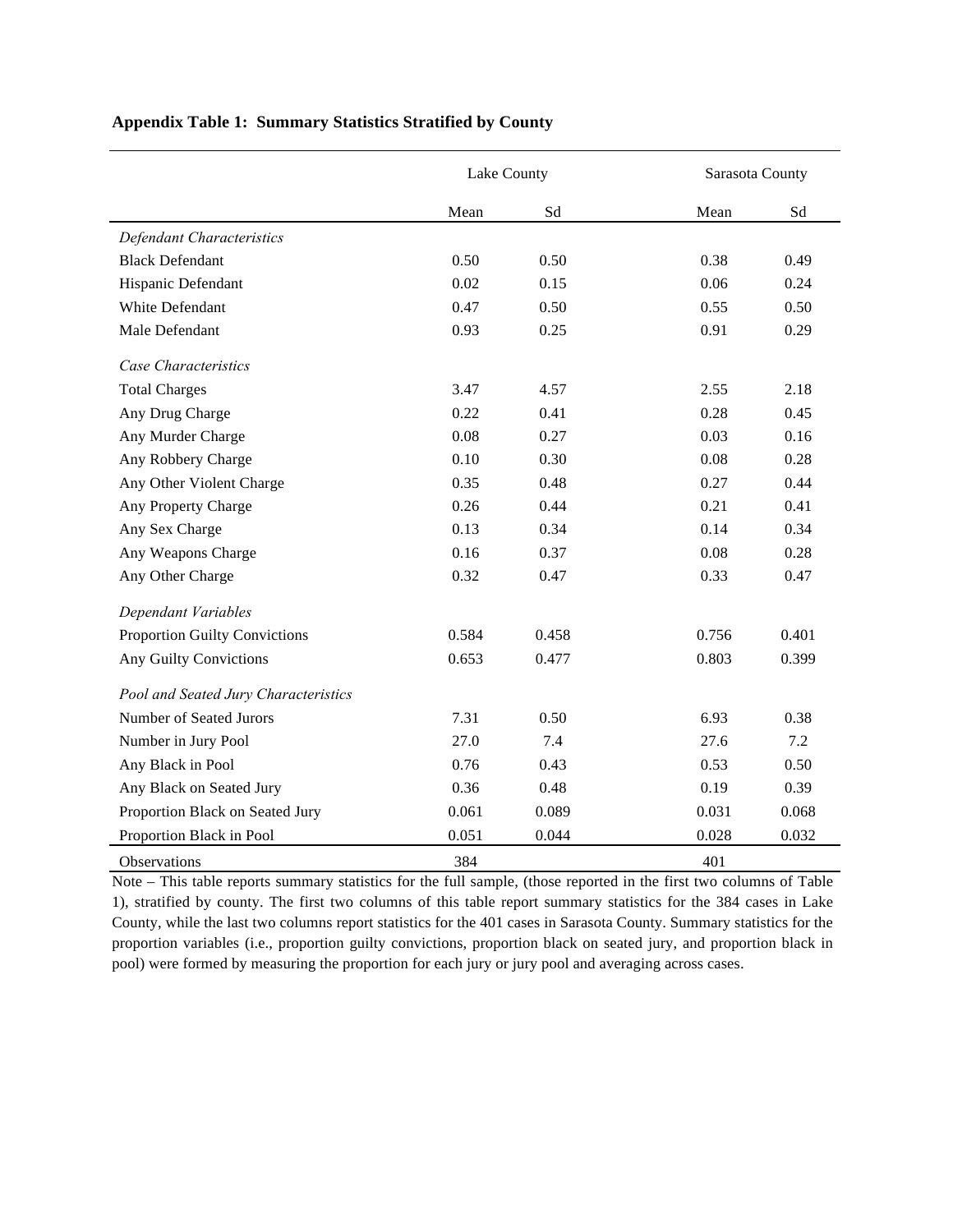|                           | (1)             | (2)                | (3)                | (4)                |
|---------------------------|-----------------|--------------------|--------------------|--------------------|
|                           |                 |                    | Proportion of Pool |                    |
|                           | Proportion of   | Proportion of Pool | b/w Age 40 and     | Proportion of Pool |
|                           | Females in Pool | Age 40 or Less     | 60                 | Older than Age 60  |
| Defendant Characteristics |                 |                    |                    |                    |
| <b>Black Defendant</b>    | 0.001           | 0.011              | $-0.002$           | $-0.009$           |
|                           | [0.008]         | [0.008]            | [0.008]            | [0.008]            |
| Hispanic Defendant        | 0.025           | $-0.016$           | $-0.011$           | 0.028              |
|                           | [0.016]         | [0.018]            | [0.018]            | [0.021]            |
| Male Defendant            | $-0.002$        | $0.025**$          | $-0.007$           | $-0.018$           |
|                           | [0.012]         | [0.011]            | [0.014]            | [0.014]            |
| Case Characteristics      |                 |                    |                    |                    |
| Any Drug Charge           | 0.014           | $-0.015$           | 0.006              | 0.008              |
|                           | [0.010]         | [0.010]            | [0.011]            | [0.010]            |
| Any Murder Charge         | 0.013           | 0.004              | $-0.011$           | 0.007              |
|                           | [0.014]         | [0.013]            | [0.014]            | [0.014]            |
| Any Other Charge          | 0.002           | $-0.005$           | 0.01               | $-0.005$           |
|                           | [0.008]         | [0.008]            | [0.008]            | [0.008]            |
| Any Other Violent Charge  | 0.012           | $-0.002$           | $-0.004$           | 0.007              |
|                           | [0.009]         | [0.008]            | [0.008]            | [0.008]            |
| Any Property Charge       | 0.007           | 0.004              | $-0.007$           | 0.003              |
|                           | [0.010]         | [0.009]            | [0.010]            | [0.010]            |
| Any Robbery Charge        | $-0.002$        | $-0.011$           | $-0.009$           | 0.02               |
|                           | [0.014]         | [0.012]            | [0.013]            | [0.013]            |
| Any Sex Charge            | 0.02            | $-0.011$           | $-0.006$           | 0.017              |
|                           | [0.012]         | [0.012]            | [0.012]            | [0.012]            |
| Any Weapons Charge        | 0.005           | 0.001              | $-0.003$           | 0.002              |
|                           | [0.011]         | [0.010]            | [0.012]            | [0.011]            |
| <b>Total Charges</b>      | $-0.0003$       | $0.002*$           | $-0.002**$         | $-0.0001$          |
|                           | [0.001]         | [0.001]            | [0.001]            | [0.001]            |
| Constant                  | $0.496***$      | $0.221***$         | $0.497***$         | $0.282***$         |
|                           | [0.013]         | [0.012]            | [0.015]            | [0.015]            |
| Observations              | 771             | 771                | 771                | 771                |
| F-Statistic               | 0.78            | 1.43               | 1.24               | 0.76               |
| R-squared                 | 0.01            | 0.02               | 0.01               | 0.01               |

**Appendix Table 2: The Relationship Between the Age and Gender of the Jury Pool and Defendant and Case Characteristics**

Note: The regressions results reported in this table are exactly analogous to those shown in Table 2 estimated for the dependent variables shown in the column heading that characterize the age and gender of the jury pool. As in Table 2, Fstatistics jointly testing whether all coefficients equal zero are shown in the table and \*, \*\*, and \*\*\* indicate statistical significance at the 10 percent, 5 percent; and 1 percent levels, respectively.